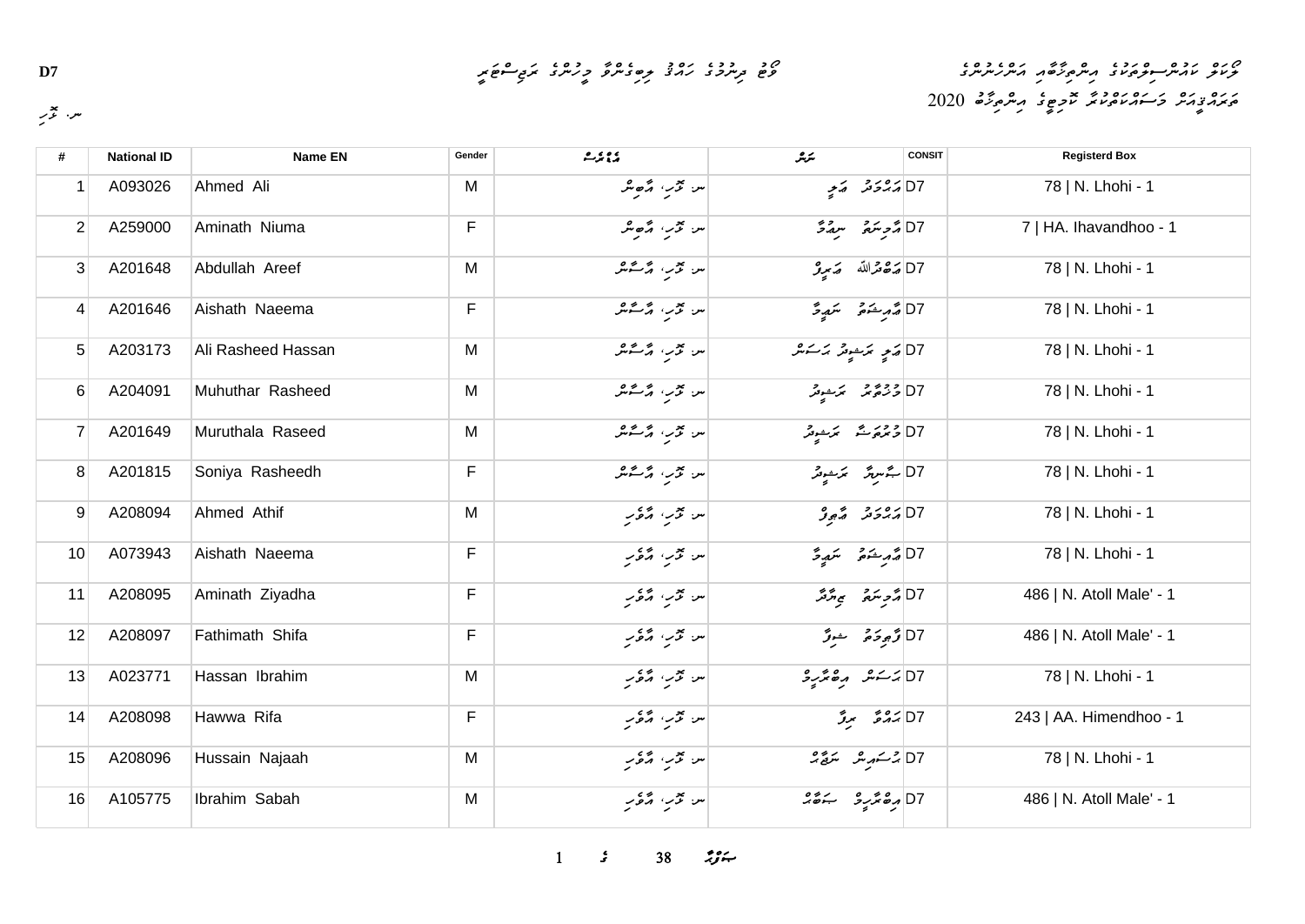*sCw7q7s5w7m< o<n9nOoAw7o< sCq;mAwBoEw7q<m; wBm;vB* م من المرة المرة المرة المرجع المرجع في المركبة 2020<br>مجم*د المريض المربوط المربع المرجع في المراجع المركبة* 

| 17 | A208093 | Khadeeja Ali           | F            | ملاء مخرس ومحتجز به              | D7 كَتَمِيعٌ - مَتَمٍ _                        | 78   N. Lhohi - 1                   |
|----|---------|------------------------|--------------|----------------------------------|------------------------------------------------|-------------------------------------|
| 18 | A366877 | Abdulla Salim          | M            | ساعي مهر مترسومه                 | D7 مَەمْراللە سەمەد                            | 78   N. Lhohi - 1                   |
| 19 | A064632 | Ahmed Naseer           | M            | اللا المحمراء الكرملكسومر        | D7 <i>גלב</i> יל, "יתו-יביל                    | 78   N. Lhohi - 1                   |
| 20 | A207963 | Aishath Muhammad Fulhu | $\mathsf F$  | س بيمر، مُدِينَ يَمْر            | D7 مەم شەھ ھەدەر دود                           | 78   N. Lhohi - 1                   |
| 21 | A366880 | Aminath Sabeena        | $\mathsf F$  | اللا المحمراء الكرملكر سيعمر     | D7 مُجِسَعُ سَصِيَّر                           | 78   N. Lhohi - 1                   |
| 22 | A207965 | Fathimath Rishma       | F            | من عن الكهر مكر سوير             | D7 <i>وَّجِوَدَة</i> بِرِسْدَةَ                | 486   N. Atoll Male' - 1            |
| 23 | A207962 | Mariyam Nasrath        | $\mathsf F$  | من على، مكر مكر سومر             | D7 <i>ۇيۇدۇ بىر مەيدى</i> ر                    | 78   N. Lhohi - 1                   |
| 24 | A128484 | Mohamed Shaheen        | M            | اللا المحمراء الكرملكر سيعمر     | D7 <i>وُبَرُوْدَوْ</i> _ شَرِسْ                | 141   Lh. Kurendhoo - 1             |
| 25 | A203178 | Ahmed Haroon           | M            | س میں پروی                       | D7 <i>كەنجى ئۇ ئۇنى</i> ر                      | 78   N. Lhohi - 1                   |
| 26 | A203180 | Aishath Nasfa          | $\mathsf{F}$ | س تخرير و بر بر بر بر بر بر بر ا | D7 مەم ئىشقى سىرسىمۇ                           | 486   N. Atoll Male' - 1            |
| 27 | A204093 | Ali Muslih             | M            | س میں پروی                       | D7 كەير - ئ <i>ەشەر</i> 2                      | 674   ROBINSON Club Noonu-1         |
| 28 | A203175 | Aminath Nadiya         | $\mathsf{F}$ | س میں پروژہ                      | D7 مَّ <i>جِ سَمَّة مَّ</i> سَ <i>ّرْمَ مَ</i> | 639   Vilimale', Ehenihen-4         |
| 29 | A203171 | Fathimath Mohamed      | $\mathsf F$  | س تخرير و بروسي                  | D7 تُهوِدَهُ فَ <i>حِدُودُ</i>                 | 78   N. Lhohi - 1                   |
| 30 | A203179 | Ibrahim Naeem          | M            | س محمر، مُتَرَوْى                | D7 مەھ <i>ئۇر</i> ئىس ئىم ئى                   | 745   Kandolhu Island Maldives-1    |
| 31 | A203176 | Khadeeja Haroon        | $\mathsf F$  | س میں پروی                       | D7 كَتَمَتِيعٌ مُتَمَسِّرٌ مُنْ                | 78   N. Lhohi - 1                   |
| 32 | A203177 | Mohamed Mujuthaba      | M            | س می روده                        | $6992$ $2202$                                  | 673   Ozen by Atmosphere at Maadhoo |
| 33 | A203172 | Sofiyya Hassan         | F            | س محر، رَئِزُهُ م                | D7 ج <i>نو ۾ ٿڻ پر ش</i> هر                    | 78   N. Lhohi - 1                   |

**2** *s* **38** *n***<sub>y</sub> <b>***n*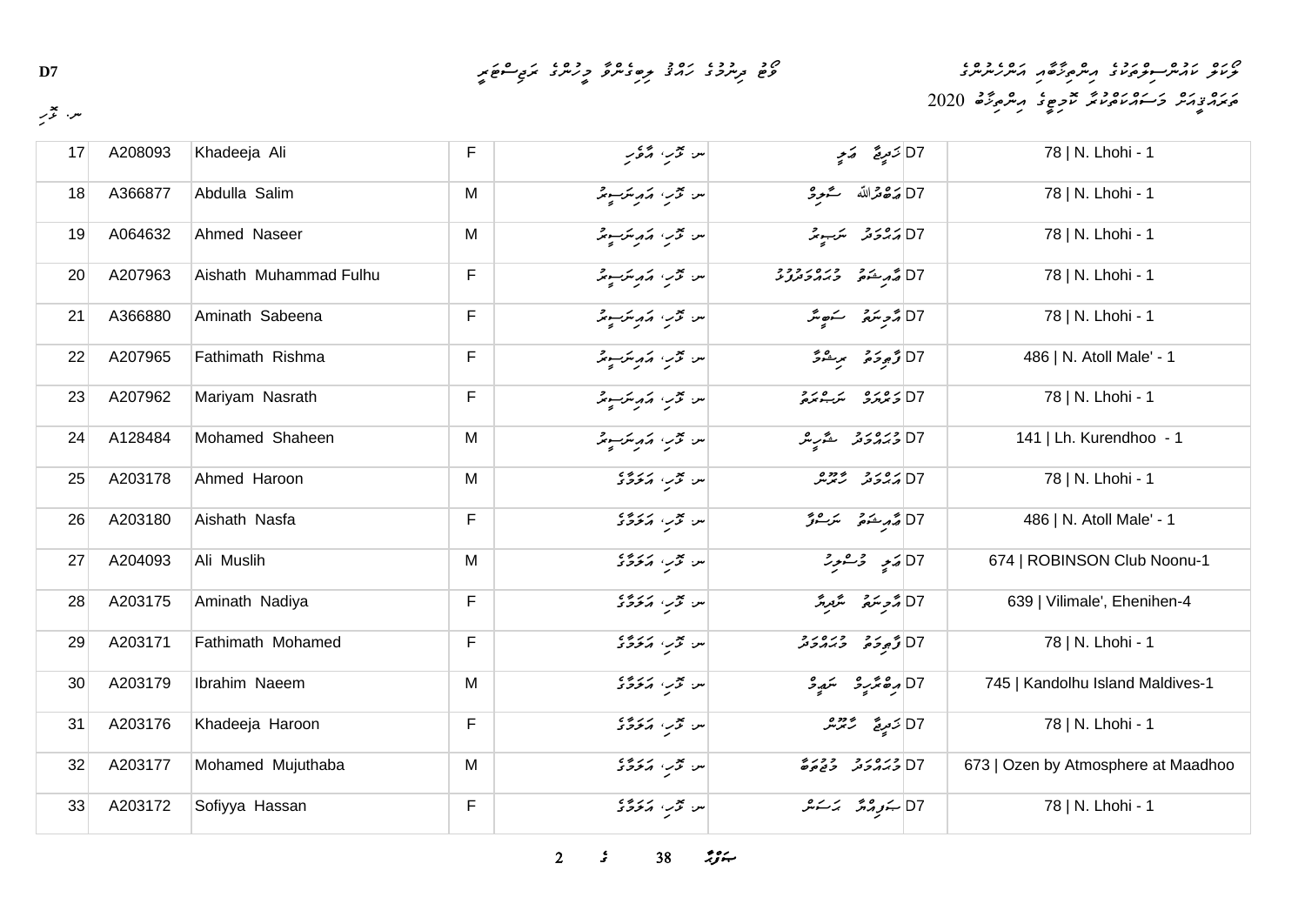*sCw7q7s5w7m< o<n9nOoAw7o< sCq;mAwBoEw7q<m; wBm;vB* م من المرة المرة المرة المرجع المرجع في المركبة 2020<br>مجم*د المريض المربوط المربع المرجع في المراجع المركبة* 

| 34 | A026950 | Ahmed Naseem         | M           | من عرب أيجر مستقرة من       | D7 <i>222 مَرْسِوط</i>                                                                                                 | 78   N. Lhohi - 1               |
|----|---------|----------------------|-------------|-----------------------------|------------------------------------------------------------------------------------------------------------------------|---------------------------------|
| 35 | A206376 | Aminath Zahida       | F           | من عي، مَعِرَ سِعْرَةَ مِنْ | D7 مُج سَمَعُ مَحَ سِعَّ <i>ر</i>                                                                                      | 78   N. Lhohi - 1               |
| 36 | A206380 | Fathimath Zuhura     | F           | س ترب مجر شور سرفر و د      | D7 <i>وَّجِ دَ جَيْ جُ</i>                                                                                             | 78   N. Lhohi - 1               |
| 37 | A206383 | Ibrahim Rameez       | M           | من تخريا أكر وكالمعدود و    | D7 م <i>وھنڙپ</i> و نمر <sub>چ</sub> ي                                                                                 | 78   N. Lhohi - 1               |
| 38 | A206385 | Mohamed Rameez       | M           | س ترب متوسكرونده            | D7 <i>\$ ئەۋدىق بىردى</i>                                                                                              | 78   N. Lhohi - 1               |
| 39 | A206373 | Zubaidha Mohamed     | F           | ساعي، رئبور سورة و          | D7 <i>تحقوقر محتمد ح</i> قر                                                                                            | 78   N. Lhohi - 1               |
| 40 | A254405 | Ahmed Malaaz Mohamed | M           | مراجع براء المركز حج        | D7 ג'ליל כיש כממכת                                                                                                     | 486   N. Atoll Male' - 1        |
| 41 | A206271 | Fathimath Azuma      | F           | س می رکوم                   | D7 <i>وَّجِ حَقَّ مَی حَ</i>                                                                                           | 78   N. Lhohi - 1               |
| 42 | A206270 | Hussain Maaliku      | M           | س عرب رَبُوم                | D7 پر <i>ڪبر بنگ تر</i> مون <i>گ</i>                                                                                   | 486   N. Atoll Male' - 1        |
| 43 | A206268 | Ibrahim Ma'aaz       | M           | مراجع بر أمراضي             | D7 مەھمىر ئەمدىنى P7                                                                                                   | 486   N. Atoll Male' - 1        |
| 44 | A206260 | Khadeeja Ahmed       | $\mathsf F$ | س می رود                    | D7 كَتْمِيعٌ مَدْ دَمْرٌ مَمْ                                                                                          | 78   N. Lhohi - 1               |
| 45 | A098838 | Mohamed Waheed       | M           | مراجيمي، وكرمجيح            | D7 <i>وُبَرُوْدَوْ وَبِ</i> رِثْرَ                                                                                     | 399   Cheval Blanc Randheli - 1 |
| 46 | A201831 | Ahmed Nazim          | M           | س می رسم بر                 | D7 <i>مَدْدُوَنْھَ</i> مُرَىمٍ وَ                                                                                      | 78   N. Lhohi - 1               |
| 47 | A115709 | Habeeba Hassan       | F           | س می بر برسر                | D7 يَہِ صَبَ يَرْ سَمَّرْ                                                                                              | 486   N. Atoll Male' - 1        |
| 48 | A201834 | Hussain Rasheed      | M           | س می کرد میں                | D7 پرڪ <i>مبرنگر - مرڪونگر</i>                                                                                         | 78   N. Lhohi - 1               |
| 49 | A101787 | Ibrahim Rasheed      | M           | س تيمب المعر يتميم بي       | D7 مەھە <i>نگى</i> ر ئىسىمىسى قىلىنىش ئىشتى ئىشتى ئىشتى ئىشتى ئىشتى ئىشتى ئىشتى ئىشتى ئىشتى ئىشتى ئىشتى ئىشتى ئىشتى ئى | 78   N. Lhohi - 1               |
| 50 | A201819 | Jameela Hassan       | F           | مناعي المبرسمة              | D7 ك <sub>ى جو</sub> نۇ بەسكىلى                                                                                        | 78   N. Lhohi - 1               |

**3 38** *n***<sub>y</sub>** *38* **<b>***n***<sub>y</sub>** *n*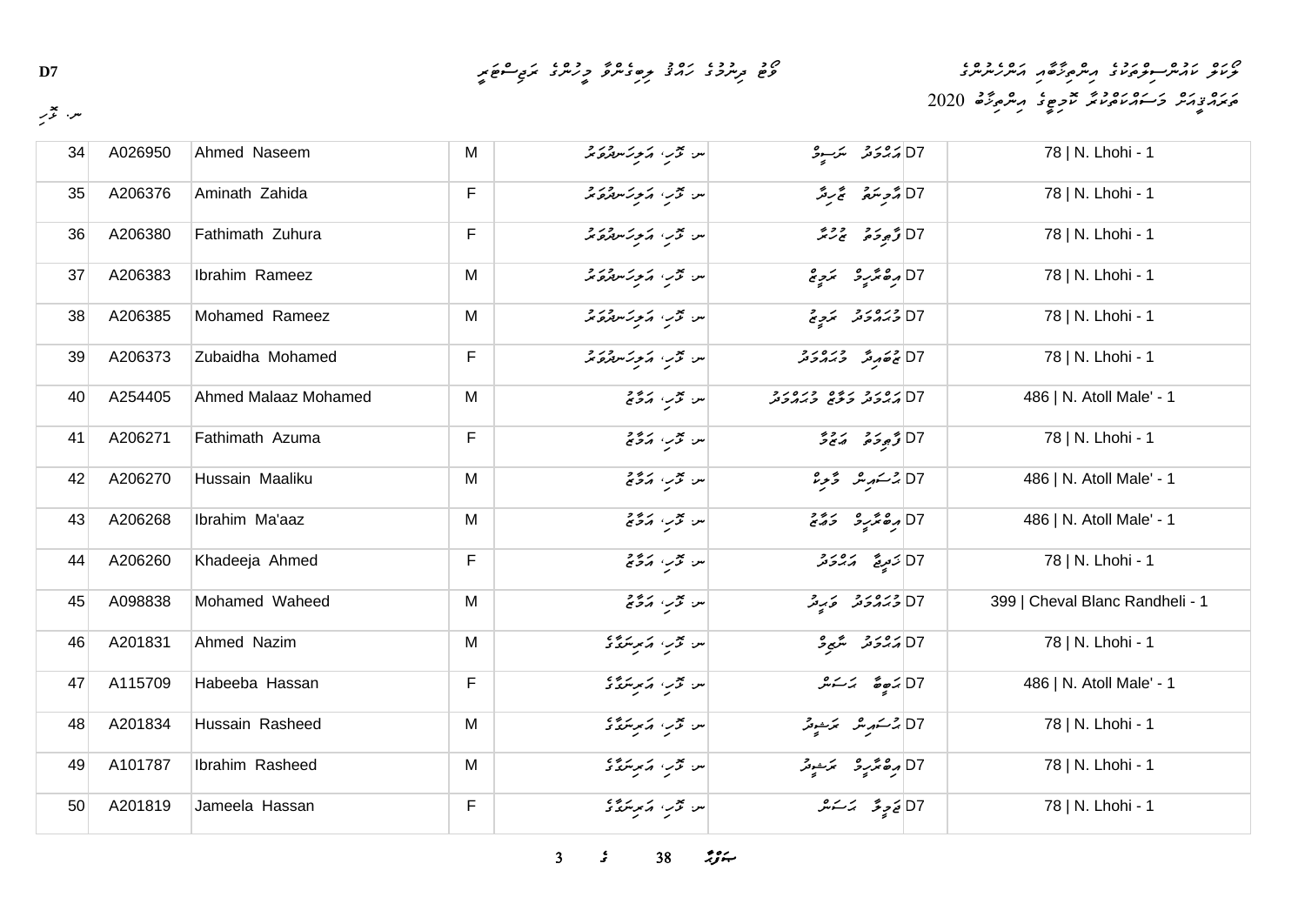*sCw7q7s5w7m< o<n9nOoAw7o< sCq;mAwBoEw7q<m; wBm;vB* م من المرة المرة المرة المرجع المرجع في المركبة 2020<br>مجم*د المريض المربوط المربع المرجع في المراجع المركبة* 

| 51 | A208049 | Abdul Salaam Ali | M           | س عمر، مەم ئىمبر      | D7 <i>چەترە سۇۋەھى</i> چ            | 78   N. Lhohi - 1        |
|----|---------|------------------|-------------|-----------------------|-------------------------------------|--------------------------|
| 52 | A208046 | Ali Mohamed      | M           | س عمر المكان المستعبر | D7 <i>مَجِ حَبَدُو</i> تر           | 78   N. Lhohi - 1        |
| 53 | A214978 | Aminath Mazeena  | $\mathsf F$ | س عمر المكان المصر    | D7 مُتَصِبَعُوا حَيِيثَتَ           | 486   N. Atoll Male' - 1 |
| 54 | A366937 | Easa Shareef     | M           | س عمر المرواعة        | D7 موسٹر خنہور ج                    | 78   N. Lhohi - 1        |
| 55 | A208048 | Fathimath Inaya  | F           | س عمر، مەم ئىمبر      | D7 ۇ <sub>جو</sub> رۇ مەش <i>ۇ</i>  | 486   N. Atoll Male' - 1 |
| 56 | A208047 | Habeeba Hassan   | F           | س عرب الارهبي         | D7 يَهِ صَبَ يَسَمَّر               | 78   N. Lhohi - 1        |
| 57 | A366936 | Ibrahim Maooz    | M           | س عمر المرواعي        | D7 مەھمىر ئەدە دەم                  | 78   N. Lhohi - 1        |
| 58 | A208051 | Mohamed Riyaaz   | M           | س عمر المكان علي      | D7 <i>\$ ئەۋى قى</i> ر مىز مىتى     | 78   N. Lhohi - 1        |
| 59 | A095456 | Moosa Naeem Ali  | M           | س عمر المكان المصر    | D7 جُ مَيْ مَدِءُ   مَرْمٍ          | 78   N. Lhohi - 1        |
| 60 | A208050 | Zahira Ali       | F           | س محرب الماله عصوبه   | D7 تج سِتَمَد صَعِي <i>ّ</i>        | 13   HA. Dhidhdhoo - 1   |
| 61 | A204782 | Aishath Zoona    | F           | س بيمر، كەستەپرولا    | D7 مەم يىنىم ئىچ ئىگر               | 78   N. Lhohi - 1        |
| 62 | A204778 | Aminath Fazuna   | F           | س نیمر، برگ دور       | D7 مَّ <i>جِ سَع</i> ْهُ وَجْ سَّرَ | 63   Sh. Lhaimagu - 1    |
| 63 | A204741 | Aneesa Mohamed   | $\mathsf F$ | س تور، برگ دور        | D7 كەسمىگە ئەممەكەتتىر              | 78   N. Lhohi - 1        |
| 64 | A204776 | Fathmath Ali     | F           | س علي، مُرتوروه       | D7 <i>وُّجوحَ</i> هُمَ صَمَّحٍ      | 78   N. Lhohi - 1        |
| 65 | A204745 | Ibrahim Rashid   | M           | س بيمر، برگە برور     | D7 م <i>وھ مگرچ</i> مگشومگر         | 78   N. Lhohi - 1        |
| 66 | A204771 | Khadheeja Ali    | F           | س تور، برگتروی        | D7 كَتْمِيعٌ – مَدْمٍ –             | 78   N. Lhohi - 1        |
| 67 | A115573 | Minna Ali        | F           | س محمر، مرتبع وه وه   | D7 <sub>حي</sub> شرنگ ڪيمير         | 78   N. Lhohi - 1        |

*4 s* 38 *i*<sub>Si</sub>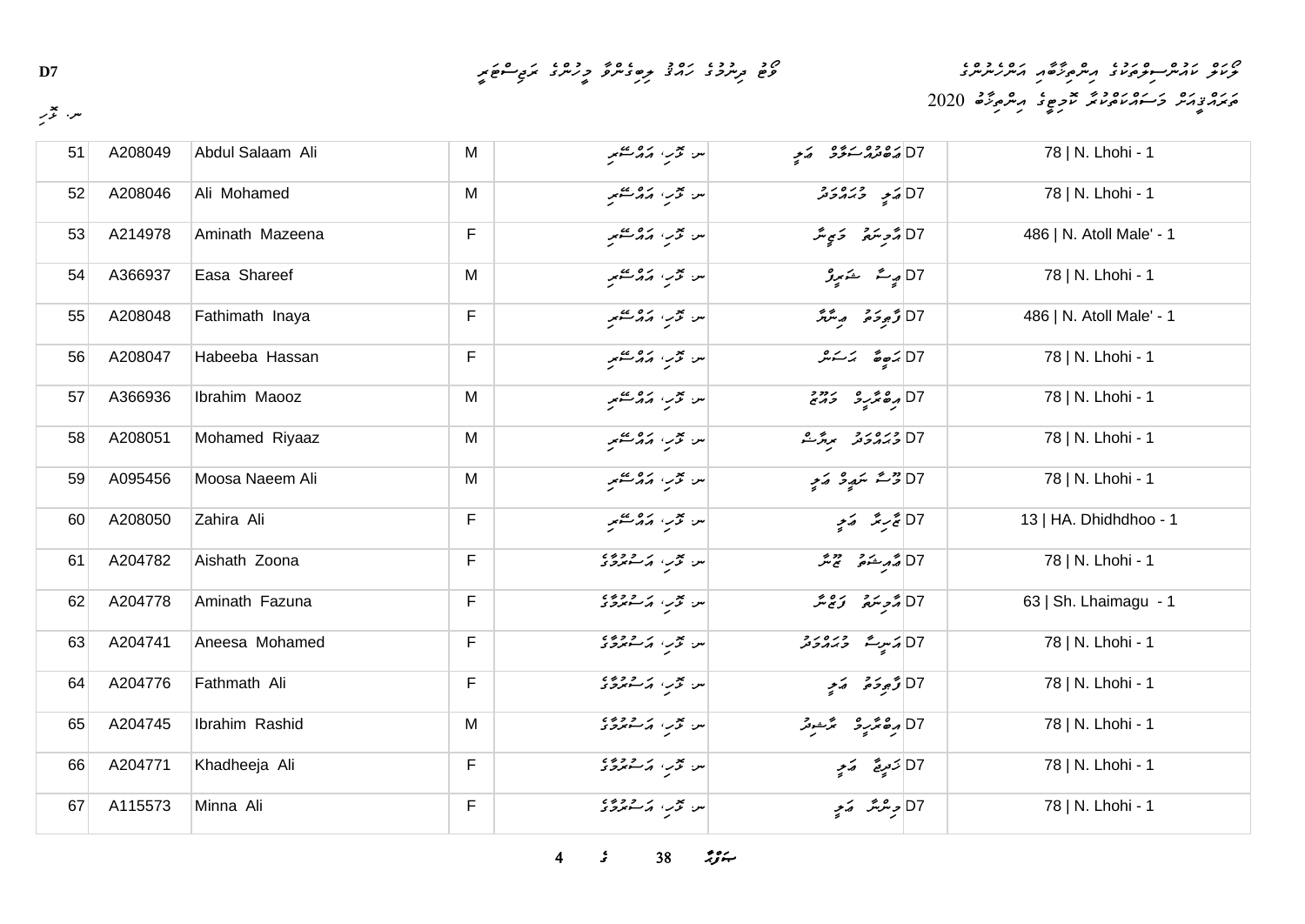*sCw7q7s5w7m< o<n9nOoAw7o< sCq;mAwBoEw7q<m; wBm;vB* م من المرة المرة المرة المرجع المرجع في المركبة 2020<br>مجم*د المريض المربوط المربع المرجع في المراجع المركبة* 

| 68 | A204772 | Mohamed Siyam         | M           | س عمر، مرتبع دور       | D7 <i>\$ 2,22 بِهِ قُرْ</i> دً                                  | 486   N. Atoll Male' - 1                 |
|----|---------|-----------------------|-------------|------------------------|-----------------------------------------------------------------|------------------------------------------|
| 69 | A376705 | Aminath Abdul Jaleel  | F           | س می شود.              | D7 <i>مُّجِسَعُ مُ</i> ھت <i>روفوَ ج</i> ِوْ                    | 78   N. Lhohi - 1                        |
| 70 | A207969 | Aneel Abdul Jaleel    | M           | س می شمیر استفاده      | D7 كەسرى ھەھەرى <i>قىرى ب</i> و                                 | 556   Hulhumale', Ehenihen - 4           |
| 71 | A207968 | Asiyath Abdul Jaleel  | $\mathsf F$ | س می شود.              | D7 جُسِيرَة حَقَّ جَوْجَرِ جَمَعَ جَمِعَ                        | 78   N. Lhohi - 1                        |
| 72 | A207970 | Hameedha Abdul Jaleel | $\mathsf F$ | من محمد بالمحمد المحمد | D7 يَر <sub>وِ</sub> تَرُ <i>مَنْ قَرْؤُجَ وِ</i> وْ            | 78   N. Lhohi - 1                        |
| 73 | A207972 | Hassan Abdul Jaleel   | M           | مراجع ب/ ومحمد قر      | D7 ئەسەمىر مەھەردى ب <sub>و</sub> ر                             | 652   Fari Island-1                      |
| 74 | A207971 | Hawwa Sadhma          | F           | مراجع ب/ ومحمد قر      | D7 بَرْدُوَّ سِک <sup>و</sup> دُّ                               | 78   N. Lhohi - 1                        |
| 75 | A354293 | Hussain Abdul Jaleel  | M           | مراجع ب/ ومحمد قر      | D7 يُرْسَمَ بِيْنِ مِنْ مِنْ قَوْمِ مِنْ قَرْبِيَ مِنْ قَرْبِيَ | 78   N. Lhohi - 1                        |
| 76 | A123348 | Ibrahim Abdul Jaleel  | M           | س می شود.              | D7 مەھمەر ئەھەردە دور                                           | 438   Conrad Maldives Rangali Island - 1 |
| 77 | A206245 | Abdul Raheem Ibrahim  | M           | س تور، ځاروي           | D7 בטור בין פי הפיליקיב                                         | 78   N. Lhohi - 1                        |
| 78 | A206248 | Abdulla Fazeem        | M           | س تیم، کاربرد          | D7 مَەھىراللە ئ <sub>ى ئ</sub> ور                               | 78   N. Lhohi - 1                        |
| 79 | A206247 | Ahmed Nazeef          | M           | س میں کاربرد           |                                                                 | 78   N. Lhohi - 1                        |
| 80 | A206250 | Aishath Nuha          | F           | س تور، ځار ده          | D7 <i>مەم شىمى</i> مىرگ                                         | 78   N. Lhohi - 1                        |
| 81 | A130473 | Ali Rasheed Ibrahim   | M           | للاستخرير كالرحوى      | D7  مَرِ بِرَحْمِهُ ر <i>ِهْ بَرْرِ</i> دُ                      | 486   N. Atoll Male' - 1                 |
| 82 | A206243 | Faiza Abdul Rahman    | F           | من محرب كالرحوم        | D7 ژَمِعُ مُصْرَمْ مُرْمَّدَة مَرْ                              | 78   N. Lhohi - 1                        |
| 83 | A206246 | Fauziyya Ibrahim      | $\mathsf F$ | اس می به کارگری        | D7 <i>ۆمىنى مۇر مەمگى</i> رۇ                                    | 78   N. Lhohi - 1                        |
| 84 | A206242 | Ibrahim Mohamed       | M           | س میں کاربردی          | D7 مەھمگىرى ئەممەدىر<br>D7                                      | 78   N. Lhohi - 1                        |

*5 sC 38 nNw?mS*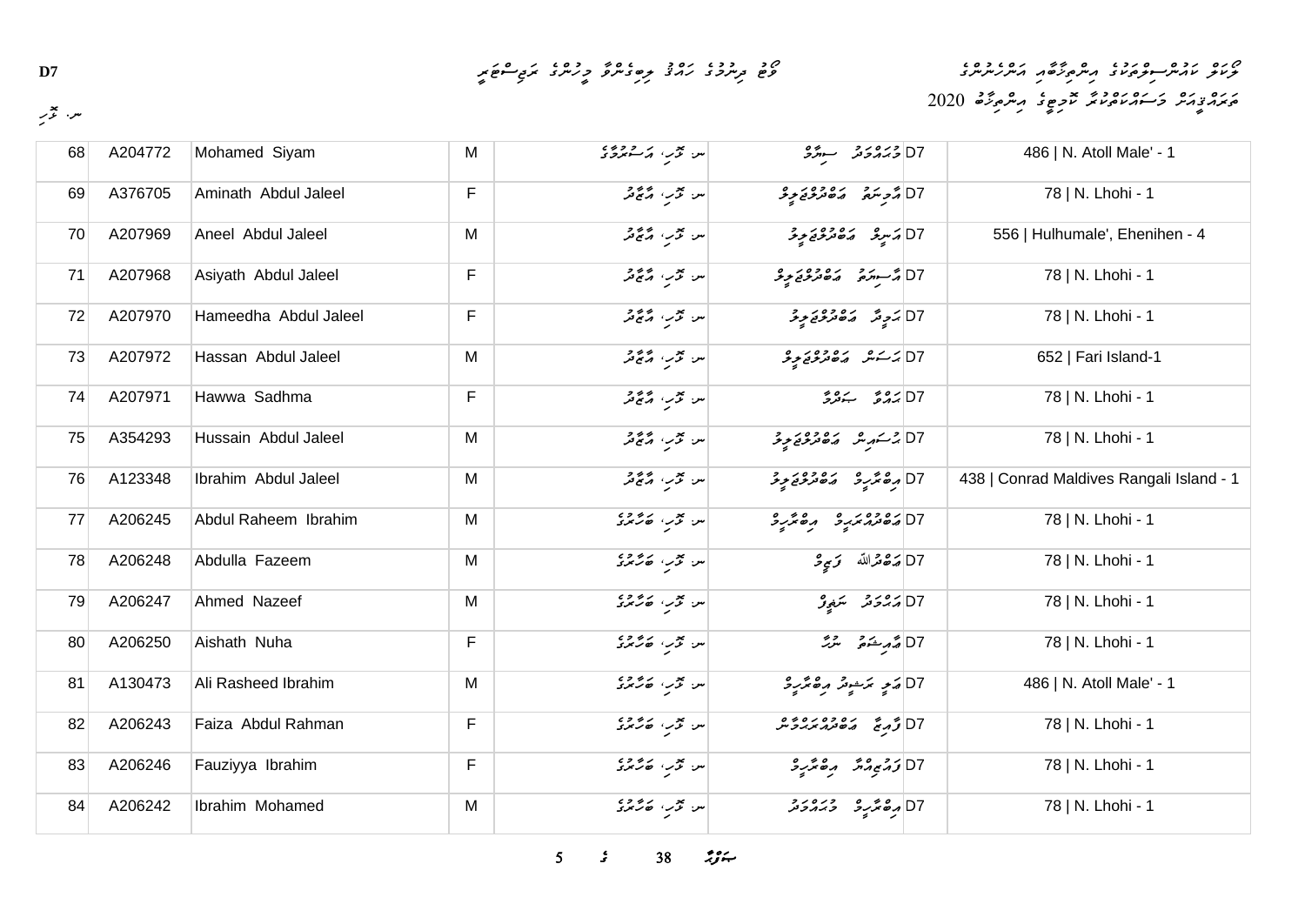*sCw7q7s5w7m< o<n9nOoAw7o< sCq;mAwBoEw7q<m; wBm;vB* م من المرة المرة المرة المرجع المرجع في المركبة 2020<br>مجم*د المريض المربوط المربع المرجع في المراجع المركبة* 

| 85  | A042379 | Ahmed Mohamed           | M            | میں محمد، جانگر     | D7 <i>גُرُونَو وَبُرُونُو</i>                   | 78   N. Lhohi - 1                       |
|-----|---------|-------------------------|--------------|---------------------|-------------------------------------------------|-----------------------------------------|
| 86  | A207700 | Fathimath Naeema        | $\mathsf F$  | س تژب ھیڈ           | D7 <i>وَّجِ دَمْ سَمِي</i> دً                   | 78   N. Lhohi - 1                       |
| 87  | A207707 | Mohamed Alif            | M            | س میں جگہ           | D7 <i>جُهُدُوَنْ مُنْ وِ</i> وْ                 | 745   Kandolhu Island Maldives-1        |
| 88  | A051713 | Adam Saleem Ali         | M            | س تخر، صور مصر      | D7   گەنىرى سەم <sub>و</sub> ى كەم              | 486   N. Atoll Male' - 1                |
| 89  | A205522 | Ahmed Naseem            | M            | من عمر، صور عظيمه   | D7 <i>252.5 مَرْسِيو</i>                        | 661   OBLU By Atmosphere At Helengeli-1 |
| 90  | A205523 | Aishath Suzaana         | $\mathsf{F}$ | س عرب معرض مع       | D7 مۇم ئىقمۇ سىزىنى ئىگە                        | 87   N. Velidhoo - 2                    |
| 91  | A205515 | Ali Adam                | M            | س تور، ھوسوچر       | D7 <i>جَرِي جُ</i> تر <i>ة</i>                  | 78   N. Lhohi - 1                       |
| 92  | A205520 | Asiyath Ali             | F            | س تخريا 2010 مير    | D7 م <i>جھ صو</i>                               | 78   N. Lhohi - 1                       |
| 93  | A111185 | Fathimath Zulfa Ali     | $\mathsf{F}$ | س عرب معرض مع       | D7 <i>وَّجِوَدَةُ</i> گُورُّ مَر <sub>ْحِ</sub> | 78   N. Lhohi - 1                       |
| 94  | A205521 | Khadheeja Abdul Muhusin | $\mathsf F$  | س تمر، معرضه م      | D7 <i>ذَمِيعٌ حَقَّة وَمُحَمَّدُ سِ</i> مَّدُ   | 78   N. Lhohi - 1                       |
| 95  | A205519 | Ummu Salma Ali          | $\mathsf{F}$ | س تخر، صور مصر      | D7 <i>جەج شۇڭ ھې</i>                            | 78   N. Lhohi - 1                       |
| 96  | A203615 | Aishath Moosa           | F            | س تخر، صحيح ده.     | D7 مُ مِــَـمُ وَ حَـَّـَ                       | 78   N. Lhohi - 1                       |
| 97  | A204086 | Fathimath Sumaana       | $\mathsf F$  | س تخر، صحيح ده.     | D7 <i>وَّجوحَ</i> ۾ سُجُسَّر                    | 486   N. Atoll Male' - 1                |
| 98  | A203612 | Ibrahim Musthofa        | M            | س تور، ھسوھيون      | D7 رەئمرو ئەبەر                                 | 78   N. Lhohi - 1                       |
| 99  | A203628 | Safoora Ali Manik       | $\mathsf{F}$ | س تور، ھسوسر        | D7 سۆزىگە ھەمەمەتلىرىم                          | 78   N. Lhohi - 1                       |
| 100 | A203624 | Shareefa Ali Manik      | $\mathsf F$  | س تور، ھەمدى        | D7 ڪمبرو <i>گ مکو خ</i> سرم                     | 378   Hithadhoo Ehenihen - 1            |
| 101 | A204107 | Aishath Jusha           | $\mathsf F$  | مين عمر العمر فريرو | D7 مُرمِسْمَعُ تَحْمَدُّ                        | 78   N. Lhohi - 1                       |

*6 sC 38 nNw?mS*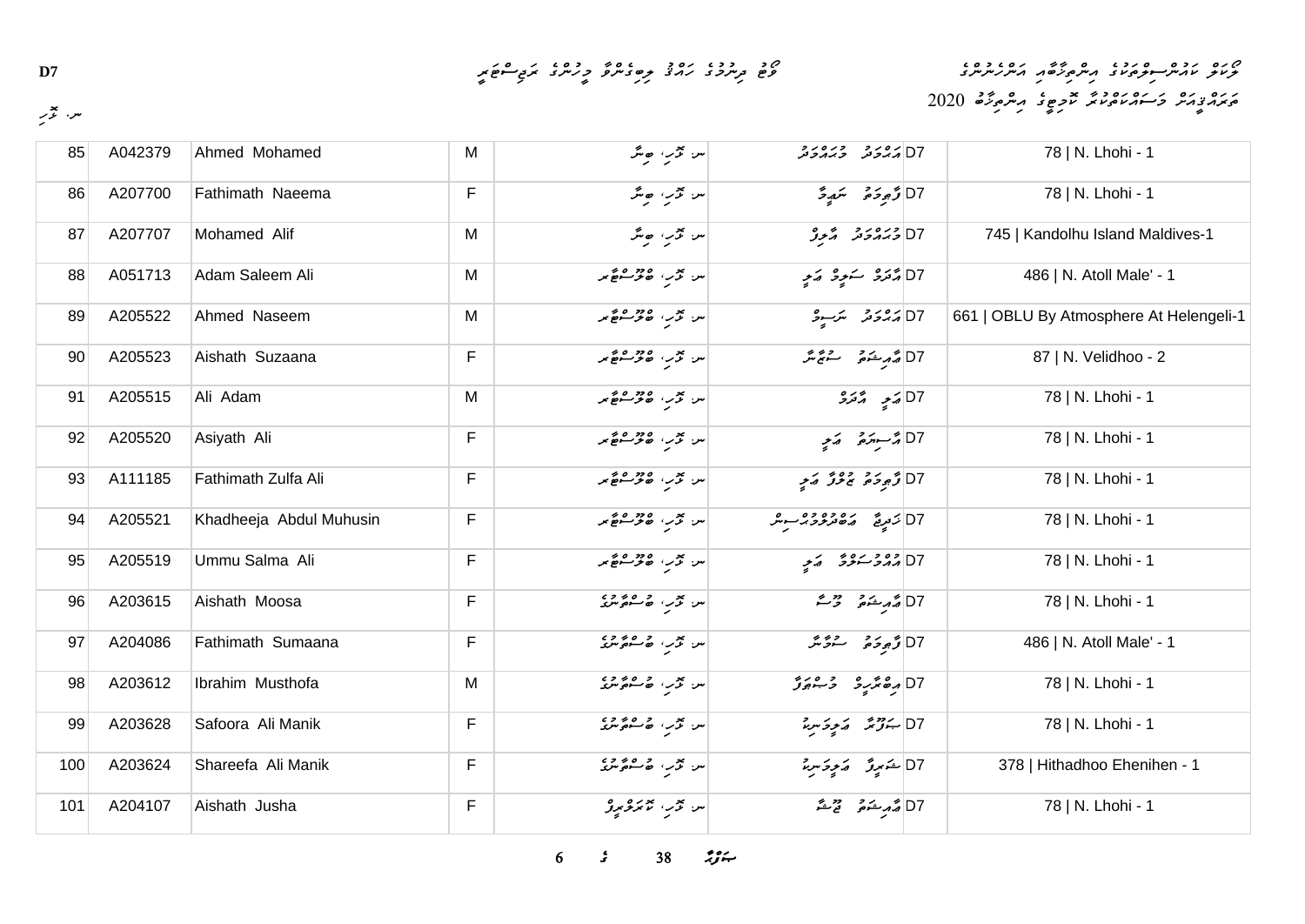*sCw7q7s5w7m< o<n9nOoAw7o< sCq;mAwBoEw7q<m; wBm;vB* م من المرة المرة المرة المرجع المرجع في المركبة 2020<br>مجم*د المريض المربوط المربع المرجع في المراجع المركبة* 

| 102 | A077272 | Ibrahim Shareef          | M           | س بير، بيمروبرو                                                                                                               | D7 ب <i>ر&amp;ټرْرِ \$ مَدَبِرِدْ</i>                            | 78   N. Lhohi - 1        |
|-----|---------|--------------------------|-------------|-------------------------------------------------------------------------------------------------------------------------------|------------------------------------------------------------------|--------------------------|
| 103 | A202206 | Naila Ibrahim            | F           | س نۇپ ئوترى يول                                                                                                               |                                                                  | 78   N. Lhohi - 1        |
| 104 | A206544 | Ali Hassan               | M           | س مور، ۽ موري                                                                                                                 | D7 <i>ڇَجِ - پَٽَنَنَ</i>                                        | 78   N. Lhohi - 1        |
| 105 | A206545 | Ameena Adam              | $\mathsf F$ | س ترس ۽ سي پري                                                                                                                | D7 <i>مَجِسَّد مُعَرَ</i> دُ                                     | 78   N. Lhohi - 1        |
| 106 | A221851 | Aminath Ameesha          | F           | س ترس عميرة و                                                                                                                 | D7 مَّحِسَمَةٌ مَجِيشَّةٌ                                        | 78   N. Lhohi - 1        |
| 107 | A206547 | Fareesha Ali             | F           | $\left  \begin{array}{cc} \mathbf{y} & \mathbf{y} & \mathbf{y} \\ \mathbf{y} & \mathbf{y} & \mathbf{y} \end{array} \right $ س | D7 ترىرىش كەي <sub>چ</sub>                                       | 78   N. Lhohi - 1        |
| 108 | A207687 | Fathimath Sazma          | F           | س ترس ۽ مبرو ۽                                                                                                                | D7 زَّجِ دَمَ صَبِحْرَ                                           | 78   N. Lhohi - 1        |
| 109 | A207683 | Hafsa Ali                | F           | س ترب ۽ سپاڻو                                                                                                                 | D7 ټر <sup>و</sup> بگ ټرمو                                       | 78   N. Lhohi - 1        |
| 110 | A207685 | Hussain Hameed           | M           | س ترس تي چوڭ                                                                                                                  | D7 پرستمبر پر بر پر پر                                           | 78   N. Lhohi - 1        |
| 111 | A009816 | Abdul Ganee Abdul Rahman | M           | س ترب مرون من                                                                                                                 | 7020707 - 20207 - 2020<br>D7 הפניכה ת הפנה גביל                  | 78   N. Lhohi - 1        |
| 112 | A205621 | Ahmed Abdul Rahman       | M           | س بيمر، مرثوما سوء                                                                                                            | D7 <i>היכני הפנה היכל</i> ת                                      | 78   N. Lhohi - 1        |
| 113 | A123391 | Abdul Raheem Mohamed     | M           | س بيحر، فرمرِ                                                                                                                 | D7 בפרנג'ק כמהכת                                                 | 486   N. Atoll Male' - 1 |
| 114 | A204976 | Abdul Rahman Mohamed     | M           | سن محرب محرمر                                                                                                                 | D7 <i>בפיפי פיפי פיפי</i> פיר                                    | 78   N. Lhohi - 1        |
| 115 | A204975 | Abdulla Mohamed          | M           | س محر، فرمر                                                                                                                   | D7 مَەھْرَاللە دېرونر                                            | 486   N. Atoll Male' - 1 |
| 116 | A204972 | Ali Mohamed              | M           | س محر، فرمر                                                                                                                   | D7  كەي ئەممى ئەرىكىسى بىر 19 كىلىر بىر 19 كىلىر 19 كىلىر 19 كىل | 78   N. Lhohi - 1        |
| 117 | A204981 | Ali Mohamed              | M           | س محر، فرمر                                                                                                                   | D7 <i>جَرِ وَبَهُ وَوَ</i>                                       | 486   N. Atoll Male' - 1 |
| 118 | A204983 | Fathimath Musliha        | F           | س محر، فرمر                                                                                                                   | D7 ۇ <sub>ج</sub> وڭ ئ <sup>ى</sup> شو <i>ر</i> گ                | 78   N. Lhohi - 1        |

*7 sC 38 nNw?mS*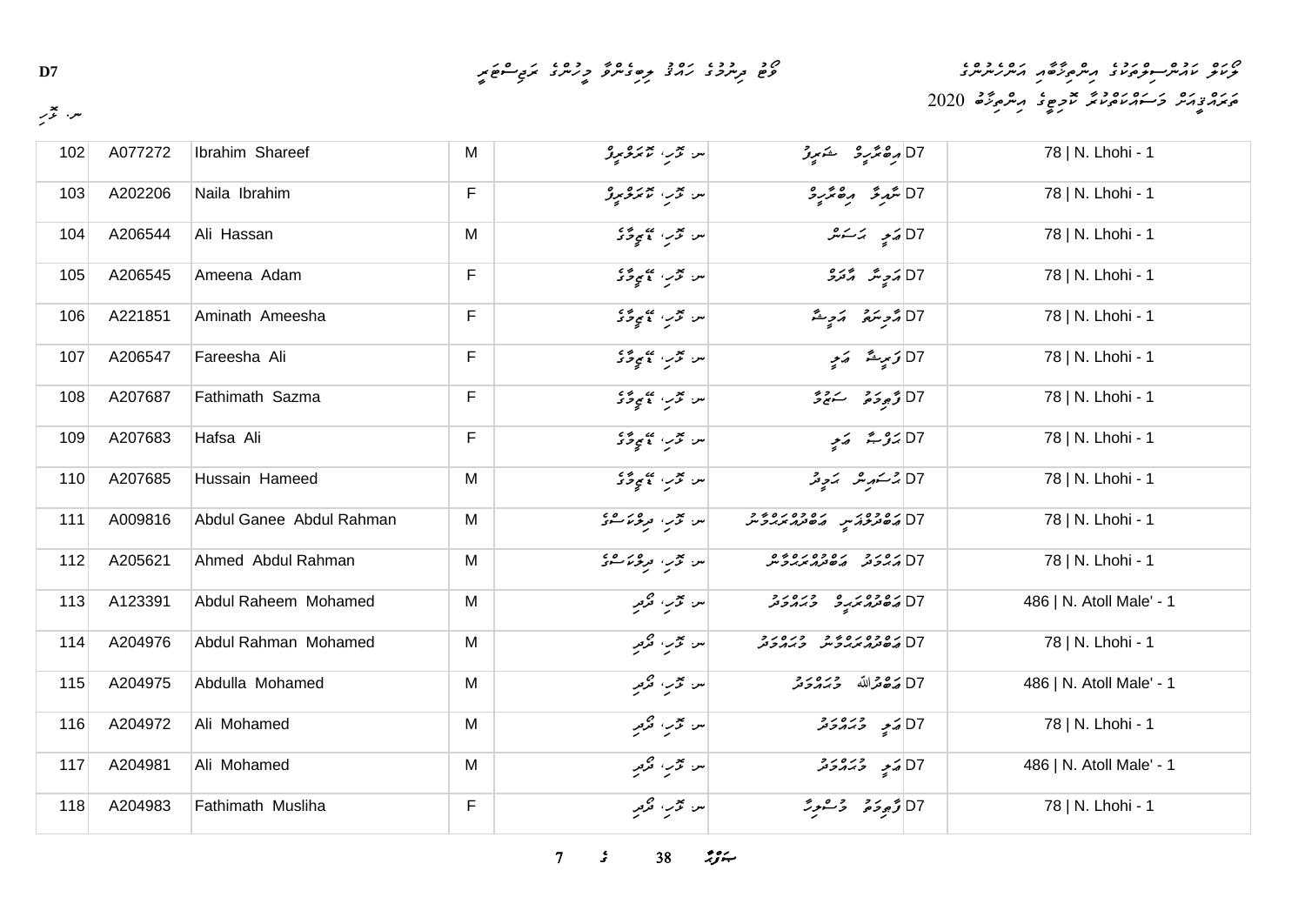*sCw7q7s5w7m< o<n9nOoAw7o< sCq;mAwBoEw7q<m; wBm;vB* م من المرة المرة المرة المرجع المرجع في المركبة 2020<br>مجم*د المريض المربوط المربع المرجع في المراجع المركبة* 

| 119 | A106479 | Jameela Mohamed      | F           | س محر، فرمر         | D7 <i>في حي حيد وج</i> و            | 486   N. Atoll Male' - 1        |
|-----|---------|----------------------|-------------|---------------------|-------------------------------------|---------------------------------|
| 120 | A204969 | Mariyam Mohamed      | F           | س محر، فرمر         | D7 <i>בُ בְּה כְּבָה בְּ</i> ב      | 78   N. Lhohi - 1               |
| 121 | A204980 | Rugiyya Mohamed      | F           | س محر، حمير         | D7 تر <i>ې مخې د مخ</i> رم د د      | 78   N. Lhohi - 1               |
| 122 | A203276 | Abdulla Misbah       | M           | س میں وُمُنامی      | $282 - 5$ $\sqrt{222}$ D7           | 674   ROBINSON Club Noonu-1     |
| 123 | A203274 | Ahmed Rauf           | M           | س تی وه ده          | D7 <i>ה</i> ככ <i>היה</i> ל         | 78   N. Lhohi - 1               |
| 124 | A203278 | Aishath Jumana       | F           | س تی وه ده          | D7 مَّ مِشَمَّ فِی مََّ مَّر        | 78   N. Lhohi - 1               |
| 125 | A203264 | Ali Zahir            | M           | س تخريب تەملىمى     | D7 <i>ھَجِ</i> گُرىمَ               | 78   N. Lhohi - 1               |
| 126 | A203267 | Athifa Hassan        | F           | س بيمب وُمنع        | D7 <i>ھُوڻ پرڪش</i>                 | 78   N. Lhohi - 1               |
| 127 | A106867 | Hassan Ali           | M           | س تخريب تەملىمى     | D7 ير <i>سک چې</i>                  | 78   N. Lhohi - 1               |
| 128 | A059073 | Hussain Naeem        | M           | س تخريا تەملات      | D7 پر <i>کمبر بل سکھ</i> یے         | 486   N. Atoll Male' - 1        |
| 129 | A203270 | Ibrahim Zahyn        | M           | بين بيمر، وَمَنْ وَ | D7 <sub>م</sub> ەمگەر كىم كىرىش     | 692   Lily Beach Resort & Spa-1 |
| 130 | A203265 | Mohamed Rameez       | M           | س بيمب تەملى        | D7 <i>\$نەۋۇقى بۇي<sup>ى</sup></i>  | 78   N. Lhohi - 1               |
| 131 | A203272 | Mohamed Saleem       | M           | س تخريب تەملىمى     | D7 <i>\$22.3 مكو</i> د              | 78   N. Lhohi - 1               |
| 132 | A203257 | Rugiyya Abdul Gafoor | F           | س بيمر، تەملى       | D7 تر <i>ې ده چې د ده وه د دو و</i> | 78   N. Lhohi - 1               |
| 133 | A208058 | Ahmed Ali            | M           | س میں دیج           | D7 <i>ټرې ترې</i>                   | 556   Hulhumale', Ehenihen - 4  |
| 134 | A208063 | Aishath Ihuma        | $\mathsf F$ | س میں دیج           | D7 مُمبِّسْمَعُ مِكْرً              | 78   N. Lhohi - 1               |
| 135 | A208053 | Ali Mohamed          | M           | س محر، وَجَ         | D7 <i>مَجِ حُجُمْحَةً</i>           | 78   N. Lhohi - 1               |

**8** *s* **38** *n***<sub>y</sub> <b>***s*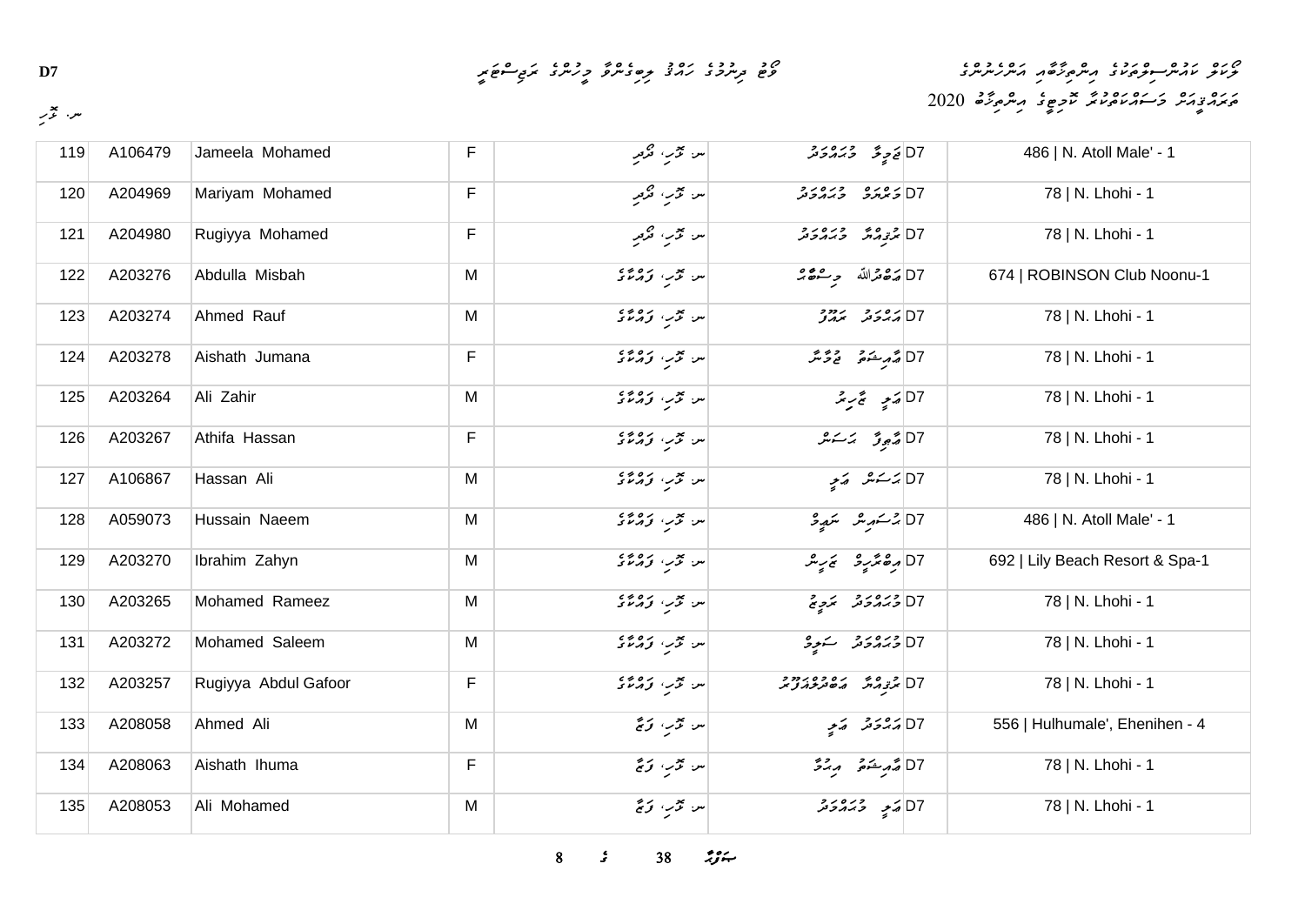*sCw7q7s5w7m< o<n9nOoAw7o< sCq;mAwBoEw7q<m; wBm;vB* م من المرة المرة المرة المرجع المرجع في المركبة 2020<br>مجم*د المريض المربوط المربع المرجع في المراجع المركبة* 

| 136 | A208064 | Aminath Suhaana        | $\mathsf F$  | س بيمب کانچ        | D7 مَّ مِ سَمَّ مَّ سَمَّة سَمَّ           | 78   N. Lhohi - 1        |
|-----|---------|------------------------|--------------|--------------------|--------------------------------------------|--------------------------|
| 137 | A221843 | Fathimath Shifna       | F            | اس محرب أوتج       | D7 تۇ <sub>جو</sub> خۇ شورىگە              | 486   N. Atoll Male' - 1 |
| 138 | A208062 | Fathimath Siyana       | $\mathsf F$  | اس محر، وَجَ       | D7 ۇ <sub>جو</sub> رَمْ سِي <i>رْ</i> تْر  | 78   N. Lhohi - 1        |
| 139 | A208061 | Fathuhulla Ali         | M            | اس محر، وَجَ       | D7 <i>قرة ج</i> -الله ك <i>م</i> َ مح      | 78   N. Lhohi - 1        |
| 140 | A208055 | Hawwa Abdulla          | F            | س میں دیج          | D7 <i>بَدْهُ فَي هُ</i> قْدَاللّه          | 78   N. Lhohi - 1        |
| 141 | A208059 | Ibrahim Nazim          | M            | س بيمب کانچ        | D7 مەھە <i>تگە بىر ئىتمەن</i> تى           | 78   N. Lhohi - 1        |
| 142 | A137821 | Mohamed Nasheed        | M            | اس نیمر، دُنج      | D7 <i>ۇنزۇ كۇ سى</i> ئون <i>ۇ</i>          | 78   N. Lhohi - 1        |
| 143 | A208060 | Nasrulla Ali           | M            | اللا تخريا أوْنَجْ | D7 سَرَبْہْ مَرْاللّہ صَعِ                 | 160   K. Guraidhoo - 1   |
| 144 | A062257 | Fathimath Hassan Manik | $\mathsf F$  | سن مجيمي، ويحتفي   | D7 <i>وَّجِعْهُمْ بْهَ سَنَعْهُ مِينَا</i> | 78   N. Lhohi - 1        |
| 145 | A208230 | Abdulla Saaif          | M            | س میں کی موسکہ     | D7 مَەقْرَاللە شەر <i>ۇ</i>                | 78   N. Lhohi - 1        |
| 146 | A036137 | Adnan Mohamed          | M            | مين محي، وكربونتر  | D7 كەنگەنگەر <i>قىدە دەرە</i>              | 78   N. Lhohi - 1        |
| 147 | A101033 | Ahmed Adnan            | M            | س مي. ويرويتر      | D7 <i>كەندى قىلى كەنتى بىر</i>             | 486   N. Atoll Male' - 1 |
| 148 | A208227 | Aishath Yumna          | $\mathsf F$  | س بيمر، وكرويتر    | D7 م <i>ەم شەم مەدىگ</i> ە                 | 486   N. Atoll Male' - 1 |
| 149 | A208224 | Faheema Yoosuf         | $\mathsf{F}$ | س میں کارونکہ      | D7 كۆپەنتى ئە <i>لاشتۇ</i>                 | 78   N. Lhohi - 1        |
| 150 | A208229 | Hassan Yasir Adnan     | M            | س میں ویرونکہ      | D7 ئەسەمگە م <i>ەڭرىمە ھەقەتت</i> رىشە     | 78   N. Lhohi - 1        |
| 151 | A208226 | Hussain Adnan          | M            | س میں ڈرونڈ        | D7 يُرْسَمَ مِنْ مَا مِرْسَّرْسْرَ         | 78   N. Lhohi - 1        |
| 152 | A208228 | Ibrahim Razzan         | M            | ساعي، وكرويئر      | D7 مەھم <i>گىرى بىرمۇ</i> م                | 486   N. Atoll Male' - 1 |

*9 s* 38 *i*<sub>S</sub>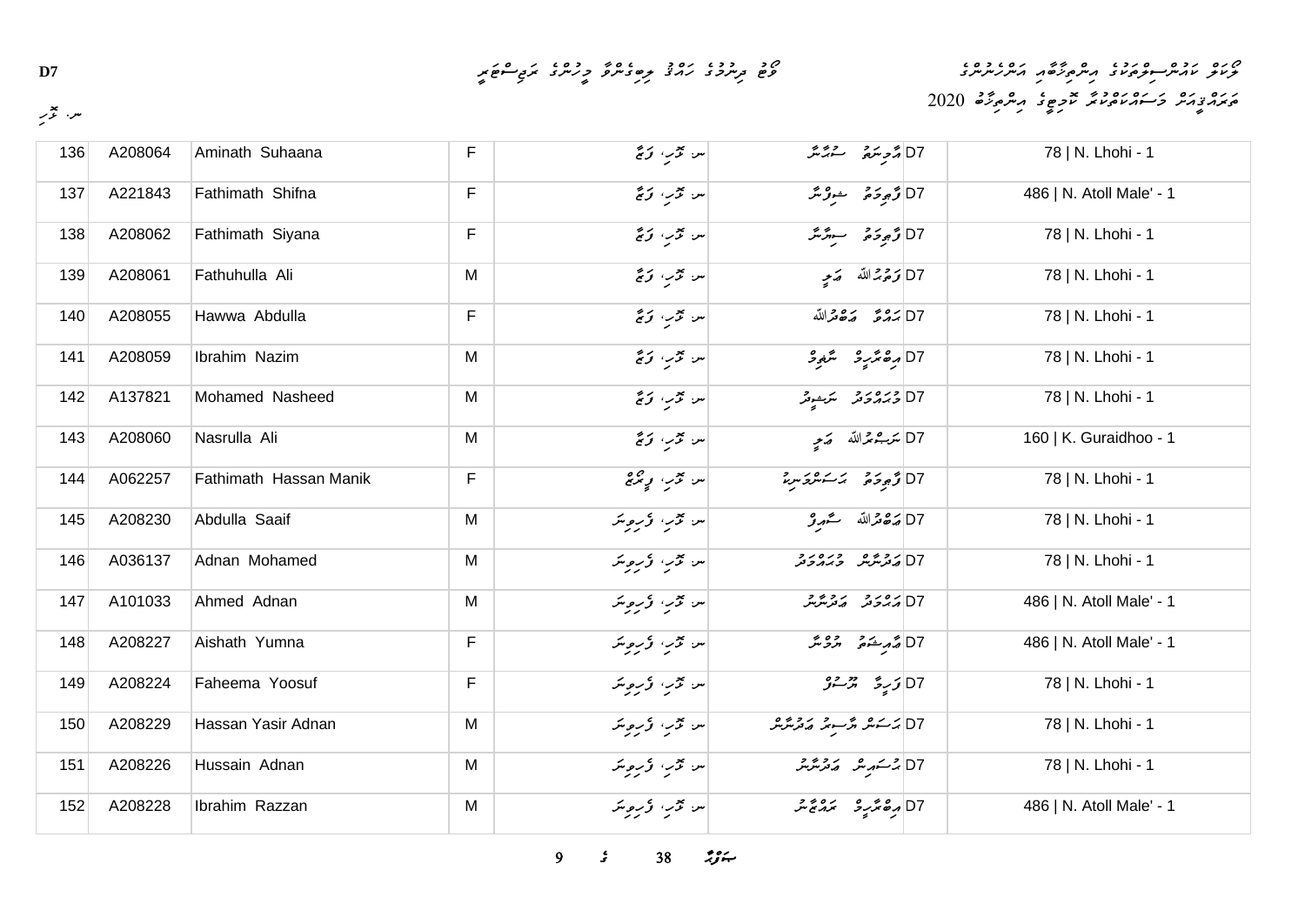*sCw7q7s5w7m< o<n9nOoAw7o< sCq;mAwBoEw7q<m; wBm;vB* م من المرة المرة المرة المرجع المرجع في المركبة 2020<br>مجم*د المريض المربوط المربع المرجع في المراجع المركبة* 

| 153 | A208225 | Mohamed Faris       | M            | مين محيريا كورويتر       | D7 <i>ۇنەۋەتى ۋىر</i>                       | 78   N. Lhohi - 1            |
|-----|---------|---------------------|--------------|--------------------------|---------------------------------------------|------------------------------|
| 154 | A074017 | Ahmed Shakir        | M            | س نژب ژنگر پره د         | D7 كەبرى ئىقرىقى ئىقتىن ئىقتىن ئىقتا        | 153   K. Huraa - 2           |
| 155 | A106379 | Aishath Saleema     | $\mathsf F$  | س بيمر، وكروميوه         | D7 مَّ مِشَمَّ سَوِدًّ                      | 78   N. Lhohi - 1            |
| 156 | A206240 | Aminath Laisa       | F            | س نیمر، ویرویز ده د      | D7 مَّحِبَّمَةٌ مَجَمَّدٍ مَّ               | 486   N. Atoll Male' - 1     |
| 157 | A206241 | Latheefa Mohamed    | $\mathsf{F}$ | مين عمر المحافظ والمحافظ | D7 ت <i>ؤب<sub>و</sub>رٌ دُبُہُ دُبَر</i> ُ | 78   N. Lhohi - 1            |
| 158 | A070796 | Mohamed Ali         | M            | س نژب ژنٹرویز دہ         | D7 <i>وَبَرُوْدَوْ <sub>م</sub>َ</i> مِ     | 78   N. Lhohi - 1            |
| 159 | A204089 | Abdulla Shaah       | M            | مىن ئېخرىيە ئۇنج         | D7 مَرْحْمَّرْاللَّهُ شَّرْرُ               | 378   Hithadhoo Ehenihen - 1 |
| 160 | A204084 | Adam Zaheen         | M            | س محرما عيم              | D7 <i>مُحَمَّد تَارِيمُ</i>                 | 78   N. Lhohi - 1            |
| 161 | A203648 | Ibrahim Zaidhu      | M            | س ميخر، مي پچ            | D7 م <i>ِ ھُنڈرِ وَ</i> سَمَ <i>مِ</i> مَر  | 486   N. Atoll Male' - 1     |
| 162 | A203621 | Zahidha Ali Manik   | $\mathsf{F}$ | س میں میں                | D7 تج بەنڈ كەمچە كەسرىد                     | 378   Hithadhoo Ehenihen - 1 |
| 163 | A206244 | Aminath Ibrahim     | $\mathsf F$  | س محرب وسرچور            | D7 مُجِسَمُ مِنْ مِنْ مِنْ مِنْ             | 78   N. Lhohi - 1            |
| 164 | A206252 | Fathimath Leena     | F            | س میں وسرچو              | D7 <i>وَّجِودَة</i> مِيسَّر                 | 78   N. Lhohi - 1            |
| 165 | A206249 | Hassan Sameeh       | M            | اللا بيحب وللرهو         | D7 يزيترين ستوپ <sup>و</sup>                | 78   N. Lhohi - 1            |
| 166 | A206251 | Ibrahim Ahushan     | M            | اللا محيرا وللرغز        | D7 مەھگرى <sub>ي</sub> ۇ كەرشكىلار          | 78   N. Lhohi - 1            |
| 167 | A060733 | Mohamed Anees       | M            | س محرب وسرچو             | D7 <i>\$22.2 كەيرى</i> گە                   | 454   Asseyri Jail - 1       |
| 168 | A022429 | Ahmed Mohamed       | M            | من نيمب وسرو عرفرو       | D7 <i>ביכת כבחכת</i>                        | 78   N. Lhohi - 1            |
| 169 | A403901 | Mohamed Afrah Ahmed | M            | ساعي، وسد مهدَّه         | D7 <i>בימכית הניתים המכית</i>               | 486   N. Atoll Male' - 1     |

*10 s* 38 *if*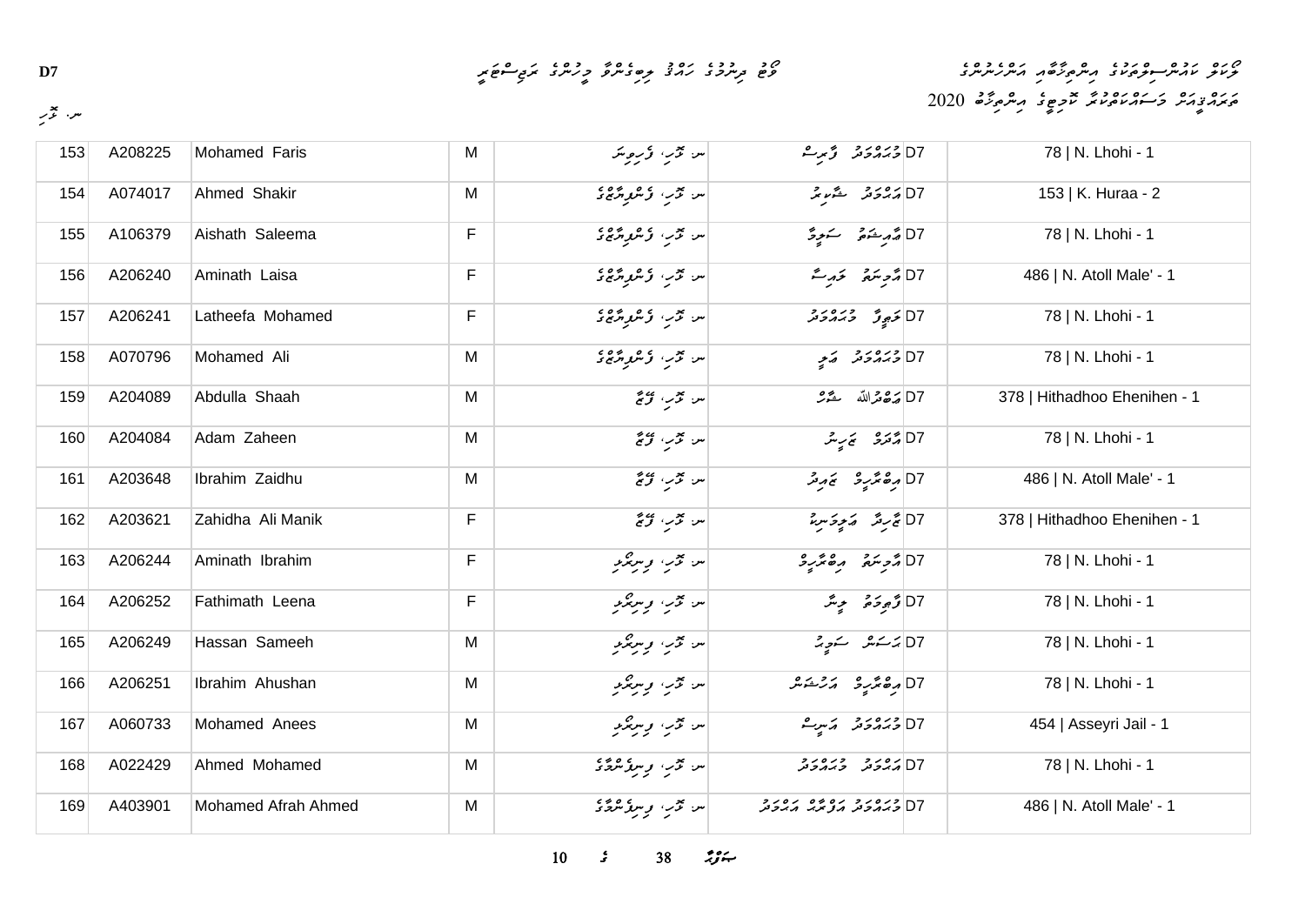*sCw7q7s5w7m< o<n9nOoAw7o< sCq;mAwBoEw7q<m; wBm;vB* م من المرة المرة المرة المرجع المرجع في المركبة 2020<br>مجم*د المريض المربوط المربع المرجع في المراجع المركبة* 

| 170 | A204099 | Muneeza Mohamed             | F | س بيس وسرؤ عدد ؟ | D7 ۇس <sub>ى</sub> نج ئ <i>ۇنەۋ</i> كە   | 78   N. Lhohi - 1                         |
|-----|---------|-----------------------------|---|------------------|------------------------------------------|-------------------------------------------|
| 171 | A206322 | Abdul Raheem Mohamed        | M | س بيمر، وسربرده  | D7 <i>בטינת הגיל בהחכת</i>               | 427   Olhuveli Beach and Spa Maldives - 1 |
| 172 | A206321 | Mohamed Solih               | M | س میں وسر پرو    | D7 <i>\$ ئەۋى قى</i> ر ئىگە بەر          | 78   N. Lhohi - 1                         |
| 173 | A205605 | Agleema Hassan Fulhu        | F | س میں وسطی       | D7 <i>ھاؤوڈ پرڪس و</i>                   | 486   N. Atoll Male' - 1                  |
| 174 | A090993 | Ali Rameez                  | M | س میں وسطی       | D7 <i>ھَ۔</i> پر <i>وچ</i>               | 78   N. Lhohi - 1                         |
| 175 | A205610 | Aminath Hassan Fulhu        | F | س میں وسرگانی    | D7 مۇجەنىھ بەسەھەر ئە                    | 78   N. Lhohi - 1                         |
| 176 | A075956 | Badheeuzzamaan Hassan Fulhu | M | س میں وسرگانا    | D7 <i>פֿיקָגُה אַ כ</i> ֿיל ג´ ביעגע     | 486   N. Atoll Male' - 1                  |
| 177 | A205608 | Badhuruzaman Hassan Fulhu   | M | س میں وسرگانا    | D7 مەمرىر يومۇ بۇ ئەسكەر ئى              | 486   N. Atoll Male' - 1                  |
| 178 | A205612 | Gasim Shaheem               | M | س می وسره د      |                                          | 78   N. Lhohi - 1                         |
| 179 | A033891 | Hassan Mohamed Fulhu        | M | س میں وسرونمی    | D7 ټريکيل وبروديونو د                    | 78   N. Lhohi - 1                         |
| 180 | A010869 | Mariyam Ali Manik           | F | اس مي. وسره کا   | D7 <i>كاندىكى ھەمچەكتىرى</i> گا          | 78   N. Lhohi - 1                         |
| 181 | A205595 | Khadeeja Hassan Fulhu       | F | س میں وسطور      | D7 كَتَامِيعٌ = يَاسَدُمُنْ مِنْ 2 \$    | 78   N. Lhohi - 1                         |
| 182 | A071764 | Adam Ibrahim                | M | س بيمر، ويروء    | D7 مُترَدَّ مِـ صُنَّرِدْ                | 78   N. Lhohi - 1                         |
| 183 | A202210 | Aminath Nashaya             | F | مراجي وتتريمي    | D7 مَّ حِ سَمَّ سَنَ مَشَمَّر            | 78   N. Lhohi - 1                         |
| 184 | A047415 | Ibrahim Easa                | M | س عرب وحرم و     | D7 <sub>م</sub> ەنگەپ <sup>ى م</sup> ېڭە | 78   N. Lhohi - 1                         |
| 185 | A218134 | Mohamed Nabeekh             | M | ما تمريه وتتروي  | D7 <i>\$22.25. سَهِ</i> رْ               | 78   N. Lhohi - 1                         |
| 186 | A204403 | Adam Shukoor Mohamed        | M | س میں دیگر       | D7 בנכ"ם במביק בגם בב                    | 78   N. Lhohi - 1                         |

 $11$  *s* 38  $23$   $-$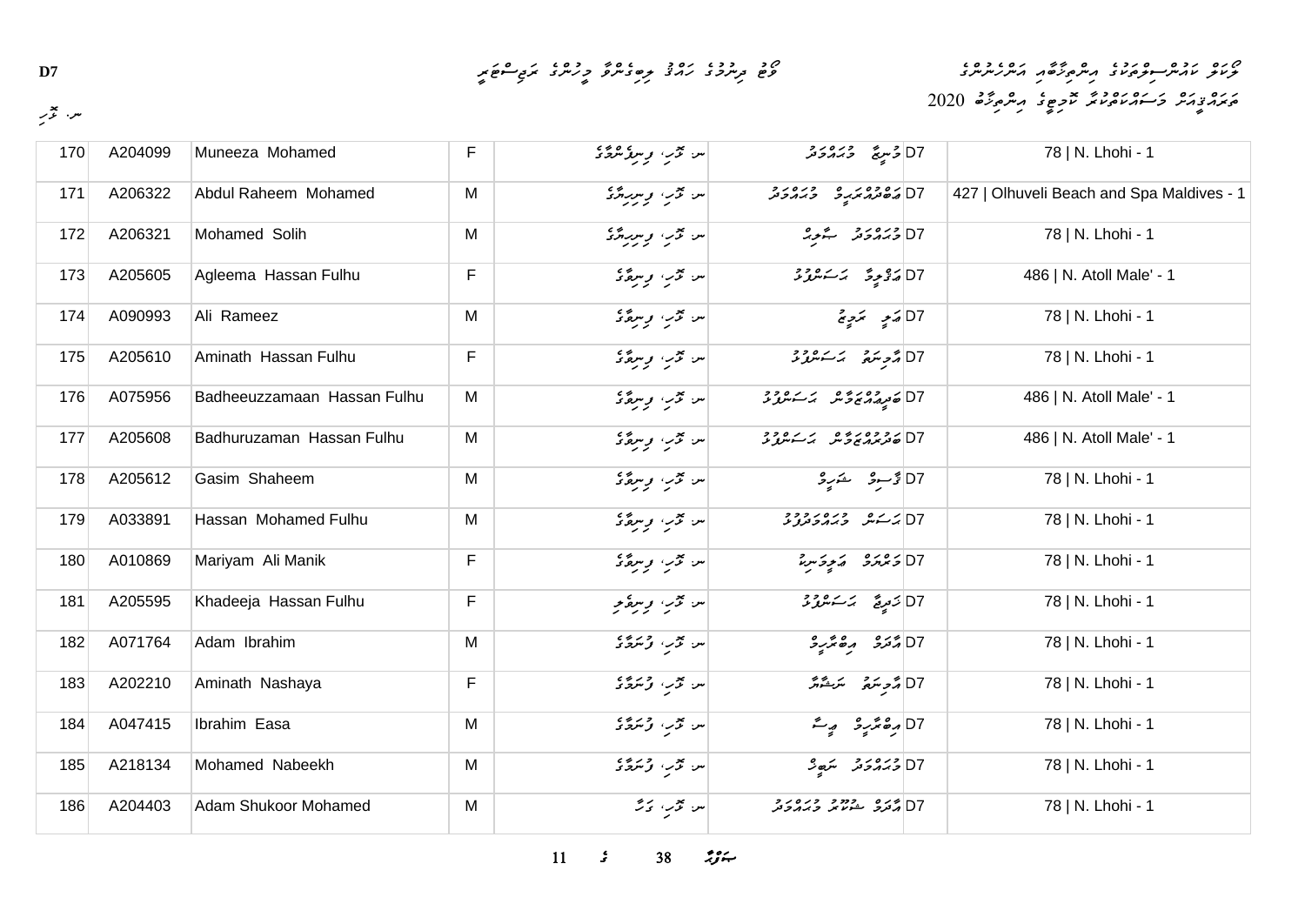*sCw7q7s5w7m< o<n9nOoAw7o< sCq;mAwBoEw7q<m; wBm;vB* م من المرة المرة المرة المرجع المرجع في المركبة 2020<br>مجم*د المريض المربوط المربع المرجع في المراجع المركبة* 

| 187 | A204411 | Ahmed Nadheem        | M           | اللا عيميا أنجاش                 | D7 <i>בَ بُدْوَ تَرْ سَرْمِي</i> وْ             | 78   N. Lhohi - 1           |
|-----|---------|----------------------|-------------|----------------------------------|-------------------------------------------------|-----------------------------|
| 188 | A204409 | Fathimath Dhiyana    | $\mathsf F$ | س میں نمٹ                        | D7 تَ <i>جِ حَجَ</i> مِہَّتَہُ                  | 78   N. Lhohi - 1           |
| 189 | A206281 | Haseena Mohamed      | $\mathsf F$ | س بيمب رُمي                      | D7 ئەسمىنىڭ ق <i>ەيمەدەت</i> ر                  | 78   N. Lhohi - 1           |
| 190 | A204412 | Ibrahim Shiham       | M           | س بيمب رُمي                      | D7 م <i>ەھتىب</i> ۇ ھ <i>ىدۇ</i> ۋ              | 674   ROBINSON Club Noonu-1 |
| 191 | A204406 | Mohamed Shujahu      | M           | س میں دی                         | D7 <i>وبرو دو مقع م</i>                         | 674   ROBINSON Club Noonu-1 |
| 192 | A132653 | Ali Zahir            | M           | س بيمر، ومرعوبوت                 | D7 <i>ھَ۔</i> جَ سِمَّر                         | 78   N. Lhohi - 1           |
| 193 | A212618 | Aminath Hudhuna      | $\mathsf F$ | س بيمر، ومرغوث                   | D7 مَّ <i>حِ سَمَّةَ حَقَّدْ مَّدَ</i>          | 78   N. Lhohi - 1           |
| 194 | A207936 | Hawwa Madheeha       | F           | س بيمر، و پرسرون و               | D7 <i>بَدْهُ وَ وَب</i> ِدً                     | 78   N. Lhohi - 1           |
| 195 | A201837 | Aishath Abdulla      | $\mathsf F$ | س بيمر، وه روه.<br>س نرب، و وړون | D7 مُجمِّسَة مَصْحَدِّ اللَّه                   | 78   N. Lhohi - 1           |
| 196 | A201849 | Aminath Saanee       | F           | س تخریب وہ روی                   | D7 مُج سَعَةٍ مُسَّسِي                          | 78   N. Lhohi - 1           |
| 197 | A201851 | Ibrahim Sujau        | M           | س تخرير ووروء                    | D7 مەھمەر 2 مىقد                                | 486   N. Atoll Male' - 1    |
| 198 | A201842 | Mohamed Naeem        | M           | س بي ووري                        | D7 <i>3225 متمد</i> و                           | 78   N. Lhohi - 1           |
| 199 | A202238 | Abdul Raheem Mohamed | M           | س تخریب وہ دہ ہ                  | D7 בסינג הנגס כנסגר                             | 78   N. Lhohi - 1           |
| 200 | A202222 | Adnan Mohamed        | M           | س بيمر، وه ۶۵۶<br>س ترب، وتوفرون | D7 كەنگەنگىرى <i>مەم</i> ەمە                    | 78   N. Lhohi - 1           |
| 201 | A202252 | Aminath Abdul Raheem | F           | س تخریب وولوه و                  | D7 <i>مُجِسَعة م</i> ُص <i>َّرْ مُدَبِّ</i> دِ  | 78   N. Lhohi - 1           |
| 202 | A202258 | Ibrahim Rushdhee     | M           | س تخریب وولاوی                   | D7 <i>برھ مُرْرِدُ مُرْ</i> شْر <sub>ُ</sub> رِ | 486   N. Atoll Male' - 1    |
| 203 | A202246 | Mohamed Bushree      | M           | س تیمب ووووه                     | D7 <i>ۇبرۇ ئۆر ھىش</i> ېر                       | 78   N. Lhohi - 1           |

 $12$  *s* 38  $23$   $-$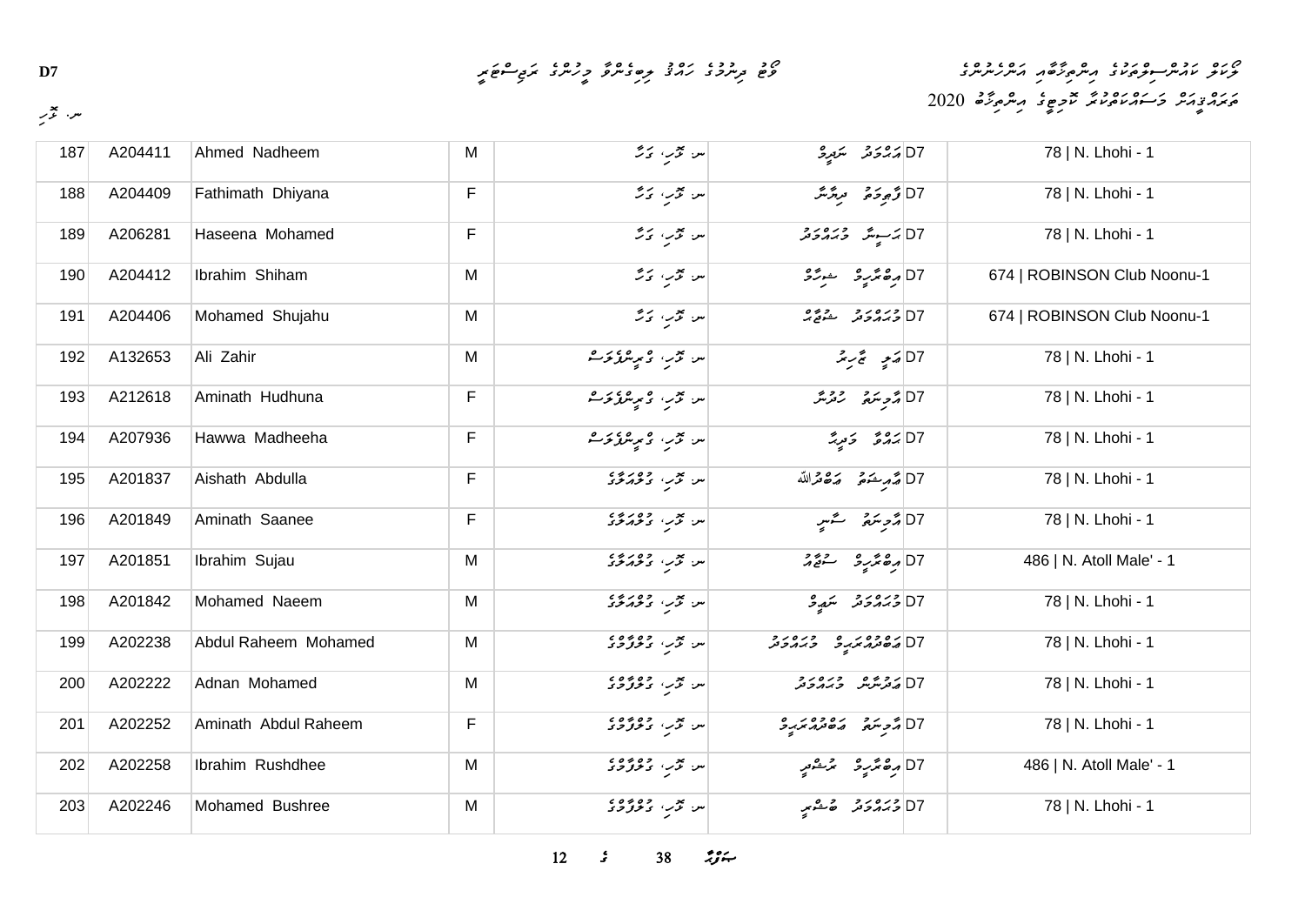*sCw7q7s5w7m< o<n9nOoAw7o< sCq;mAwBoEw7q<m; wBm;vB* م من المرة المرة المرة المرجع المرجع في المركبة 2020<br>مجم*د المريض المربوط المربع المرجع في المراجع المركبة* 

| 204 | A202250 | Mohamed Saleem         | M            | س تخر، ووده ه ،                        | D7 <i>\$2\$\$\$</i> سَموِدْ         | 78   N. Lhohi - 1        |
|-----|---------|------------------------|--------------|----------------------------------------|-------------------------------------|--------------------------|
| 205 | A206310 | Ahmed Naseem           | M            | س بیمر، وہ روبرو،                      | D7 <i>252.5 مَرْسِرة</i>            | 78   N. Lhohi - 1        |
| 206 | A206315 | Aishath Mohamed        | F            | س می در ۱۵۶۶ و ۲                       | D7 مُصِنْعَة وَيَرْمُونَّر          | 260   V. Felidhoo - 1    |
| 207 | A206313 | Aminath Rameeza        | F            | س محمد وه د د د ده                     | D7 مُجِسَعُ مَحِيَّ                 | 486   N. Atoll Male' - 1 |
| 208 | A206311 | Ibrahim Mohamed        | M            | س می ده دوه                            | D7 مەھمگىر قايدە دىنلەر قىل         | 78   N. Lhohi - 1        |
| 209 | A127944 | Abdul Hannan Hassan    | M            | س می ده ده دوه و                       | D7 مەھ <i>رى بەيرىتى بىر كى</i> ر   | 78   N. Lhohi - 1        |
| 210 | A204495 | Aminath Nahudha        | F            | س بحر، وہ رہ وہ ہ<br>س تر، وتررہ بروی  | D7 مُّجِ مَنْهُمْ مَسْرَمْتُهُ      | 78   N. Lhohi - 1        |
| 211 | A204490 | Khadheeja Hassan       | F            | س بحر، وہ رہ وہ ہ<br>س ترب وترریخ بروی | D7 كَتَامِيعٌ = يَدْسَدُسُ          | 78   N. Lhohi - 1        |
| 212 | A204492 | Mariyam Sheereena      | F            | س می ده دوره                           | D7 <i>كۈچرى ئىمب</i> ىگە            | 78   N. Lhohi - 1        |
| 213 | A212617 | Abdulla Shinaah        | M            | من علي، وفرستموس                       | D7 كَرْجْ قْدْ اللّه مْ شْرْبْرْ _  | 78   N. Lhohi - 1        |
| 214 | A132986 | Asma Ali               | F            | س بيمر، ووسع وه                        | D7 پرکنځ پ <sub>ه مج</sub> ر        | 78   N. Lhohi - 1        |
| 215 | A204438 | Fathimath Naseema      | F            | س محمد المحموس والمحمد                 | D7 <i>وَّجِ</i> وَةَ مَرَسِوَّةً    | 78   N. Lhohi - 1        |
| 216 | A204426 | Fathimath Zahira       | F            | س علي، ووقع وه                         | D7 <i>وَّجِوحَ</i> حَمْ سِمَّ       | 78   N. Lhohi - 1        |
| 217 | A098190 | Mohamed Rasheed        | M            | س بيمر، و و عمومه                      | D7 <i>ۇنەۋەتى بى</i> ھىدى <i>تى</i> | 78   N. Lhohi - 1        |
| 218 | A205503 | Aishath Azeema         | F            | س تۆپ كەنتىكىدىگە                      | D7 مُەمشەم مَەر                     | 78   N. Lhohi - 1        |
| 219 | A205504 | Ali Ibrahim Didi       | $\mathsf{M}$ | س محر، ووڪسري                          | D7 <i>ړې د هغې د تړ</i> ېږ          | 78   N. Lhohi - 1        |
| 220 | A205502 | Fathimath Abdul Sattar | F            | س محمر، وفريحتوره                      | D7 ژ <sub>نجو</sub> ځ د موسر سره د  | 78   N. Lhohi - 1        |

 $13$  *s* 38  $23$   $-$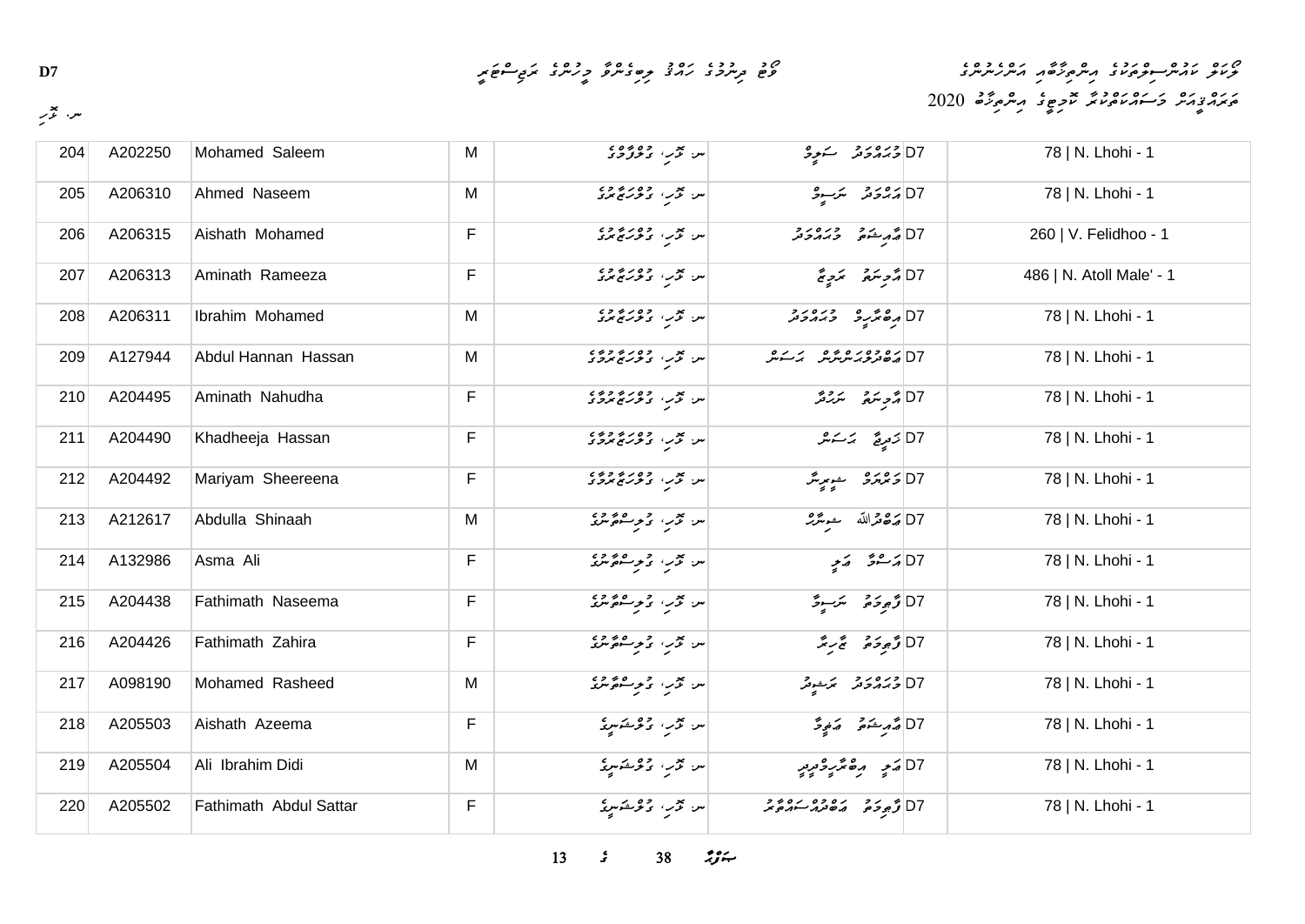*sCw7q7s5w7m< o<n9nOoAw7o< sCq;mAwBoEw7q<m; wBm;vB* م من المرة المرة المرة المرجع المرجع في المركبة 2020<br>مجم*د المريض المربوط المربع المرجع في المراجع المركبة* 

| 221 | A205506 | Hafiz Mohamed         | M           | س محرب وحيح شريح                           | D7 يُوبِعُ فَ <i>جَهُ دُو</i> مَرُ         | 714   Club Med Flnolhu Villas-1 |
|-----|---------|-----------------------|-------------|--------------------------------------------|--------------------------------------------|---------------------------------|
| 222 | A144779 | Hafeeza Ali           | F           | س تحرير وه بو و د و                        | D7 <i>کوپنگ مک</i> و                       | 486   N. Atoll Male' - 1        |
| 223 | A127580 | Khadeeja Ali          | F           | بن می دوروده                               | D7 كَتَمِيعٌ - مَ <i>كْمٍ</i>              | 639   Vilimale', Ehenihen-4     |
| 224 | A123403 | Naeema Ali            | $\mathsf F$ | س تحرر، 259505<br>س تحرر، 255705           | D7 <i>سَمِيرةَ مَيْ</i>                    | 486   N. Atoll Male' - 1        |
| 225 | A099495 | Naseema Ali           | F           | س محمد وه ووه.<br>س محمد وحمد              | D7 سَرَسِرتَ <i>ة مَدَّجِ</i>              | 486   N. Atoll Male' - 1        |
| 226 | A106408 | Nazima Ali            | $\mathsf F$ | س محرب 2007 ويوم<br>  س محرب و محرم محروري | D7 سَمْعِ حَدَّمٍ مِنْ مِنْ عَ             | 639   Vilimale', Ehenihen-4     |
| 227 | A206345 | Ahmed Irushad         | M           | س ترس، برسروپر ترم ک                       | D7 <i>مَدْدَوْرَ مِعْهُ مِنْ</i> مُدَّمَرُ | 78   N. Lhohi - 1               |
| 228 | A206349 | Ahmed Liushan         | M           | س عرب رئيس پر بر قرا                       | D7 <i>ג׳.כ تر چ</i> ر شکر                  | 78   N. Lhohi - 1               |
| 229 | A206353 | Ahmed Saan            | M           | س ترب پرسرو پروٹ                           | D7 <i>مَدْدَوْرْ</i> سُدْرُ                | 78   N. Lhohi - 1               |
| 230 | A070867 | Ahmed Sirfaan         | M           | س بيمر، برس <sub>ي</sub> ر پر ماه<br> س    | D7 <i>مەندى ئىستىرۇ</i> تىر                | 639   Vilimale', Ehenihen-4     |
| 231 | A206351 | Aminath Shaana        | $\mathsf F$ | س عرب برسرو پر پر ے                        | D7 مُجِسَعُهُ شَمَسَّ                      | 78   N. Lhohi - 1               |
| 232 | A206348 | Azwad Mohamed         | M           | س عرب برسرو پر پر ے                        | D7 <i>הُجوفر وَبَرُوونر</i>                | 78   N. Lhohi - 1               |
| 233 | A206340 | Mohamed Haneef Ali    | M           | س عرب رئسي پر پر ق                         | D7 <i>ڈیزو دی برسرو کی پ</i>               | 78   N. Lhohi - 1               |
| 234 | A204118 | Ahmed Abdulla         | M           | س محرب رکھنے                               | D7 كەبروتىر كەھ قىراللە                    | 78   N. Lhohi - 1               |
| 235 | A214977 | Eashath Samaakha      | $\mathsf F$ | مىن ئىچرىن ئەھمىز                          | D7 <sub>م</sub> ېشمۇ س <i>ت</i> ۇر         | 78   N. Lhohi - 1               |
| 236 | A204202 | Fathmath Shahaa       | $\mathsf F$ | من عمر التقطيع                             | D7 <i>وَّجِ حَمَّى</i> شَدَّرَّ            | 78   N. Lhohi - 1               |
| 237 | A205596 | Maimoona Hassan Fulhu | F           | س <sup>،</sup> عم <sup>م</sup> سر منظور    | D7 <i>جَهِ دِّنْ مَنْ مَدُودُ</i> مِ       | 78   N. Lhohi - 1               |

**14** *s* 38  $23$   $\rightarrow$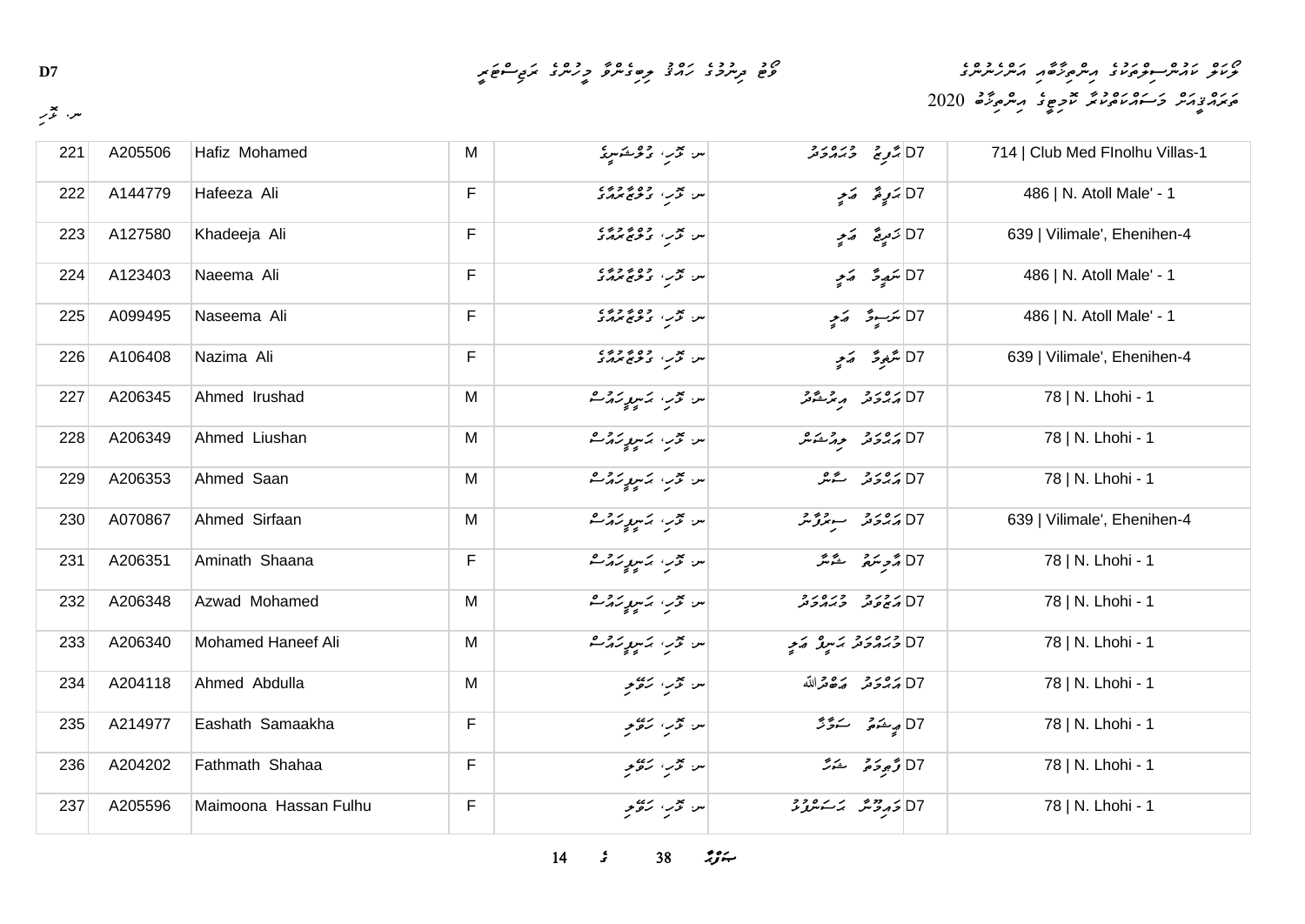*sCw7q7s5w7m< o<n9nOoAw7o< sCq;mAwBoEw7q<m; wBm;vB* م من المرة المرة المرة المرجع المرجع في المركبة 2020<br>مجم*د المريض المربوط المربع المرجع في المراجع المركبة* 

| 238 | A204200 | Mohamed Shamih           | M            | مدا عجريا التقاوير              | D7 <i>ۇنەۋەقى ھۇم</i>                                         | 720   Soneva Jani Medhufaru Island-1  |
|-----|---------|--------------------------|--------------|---------------------------------|---------------------------------------------------------------|---------------------------------------|
| 239 | A205391 | Abdul Rahman Abdul Samad | M            | س می بران میگروی                | D7 בפיקום פים הפים הקב<br>D7 בפיקו <i>ם הבית הסיקור ובכ</i> ת | 78   N. Lhohi - 1                     |
| 240 | A205342 | Abdul Samad Abdul Rahman | M            | من عمر بالا المعرض              | D7 בפכם גנב נספסנס בב<br>D7 בפינג היכנג הפינג גיבית           | 78   N. Lhohi - 1                     |
| 241 | A205388 | Ahmed Nafiz              | M            | س بيمر، ريوده،                  | D7 <i>مَدْدَ دَ</i> مَّدْ مِنْ مَ                             | 683   Velaa Private Island Maldives-1 |
| 242 | A205384 | Mareena Abdul Samad      | $\mathsf{F}$ | س تخريا كالمحرومي               | D7 كۈمچەنگە ئەھ <i>قرە سى</i> ردىر                            | 240   AA. Bodufolhudhoo - 1           |
| 243 | A208092 | Aishath Sahuza           | $\mathsf F$  | س میخریا محتویا                 | D7 مۇم ئىقمى سىم ئىكتىگە                                      | 486   N. Atoll Male' - 1              |
| 244 | A208088 | Aminath Zeenath          | F            | سن محيمي، محيمو                 | D7 مَّحِسَمَ مِيسَمَّ                                         | 78   N. Lhohi - 1                     |
| 245 | A208090 | Fathimath Shahula        | $\mathsf F$  | س میں میں                       | D7 تَ <i>وْجِدَة</i> شَرْكَةَ                                 | 78   N. Lhohi - 1                     |
| 246 | A208086 | Ibrahim Abdul Rahman     | M            | سن محير، محيو                   | D7 גם מים נפרס נפיק                                           | 78   N. Lhohi - 1                     |
| 247 | A203308 | Jameela Yoosuf           | $\mathsf F$  | س عمر، محمد                     | D7 <i>في جد جي جي شرق</i> و                                   | 78   N. Lhohi - 1                     |
| 248 | A208091 | Mariyam Shahiya          | $\mathsf F$  | س عمر، محمد                     | D7 كەنگەر ئىش <i>ەر ئىگەر</i>                                 | 486   N. Atoll Male' - 1              |
| 249 | A208089 | Mohamed Waheedh          | M            | میں عمر <i>میں میں</i><br>      | D7 <i>\$ پروڅو ق</i> رير                                      | 486   N. Atoll Male' - 1              |
| 250 | A123387 | Sharumeela Ibrahim       | $\mathsf F$  | میں عمر با عظیم ا               | D7 خىترى <sub>چ</sub> ۇ م <i>ەشرى</i> ۋ                       | 486   N. Atoll Male' - 1              |
| 251 | A204994 | Ahmed Rameez             | M            | س میں رہاوسو میں گھ             | D7 <i>مَہُدُدَ مَّہِ ج</i> ُ                                  | 78   N. Lhohi - 1                     |
| 252 | A205331 | Ali Ibrahim              | M            | س میں رووس <i>ڈ</i> مگرمی       | D7 <i>مَيٍّ م</i> ِ مُحَمَّدٍ مَحْ                            | 78   N. Lhohi - 1                     |
| 253 | A204987 | Fareeda Adam             | $\mathsf F$  | س میں زیادِ سرگرمرگرم           | D7 كۆمچىگە ئەگەكرى                                            | 78   N. Lhohi - 1                     |
| 254 | A204992 | Fathimath Nazira         | $\mathsf F$  | س میں رسو سرکھیے<br>مرد رسو سرک | D7 تَ <i>مِوحَةْ</i> مَنْهِ يَّر                              | 78   N. Lhohi - 1                     |

 $15$  *s* 38  $23$   $-$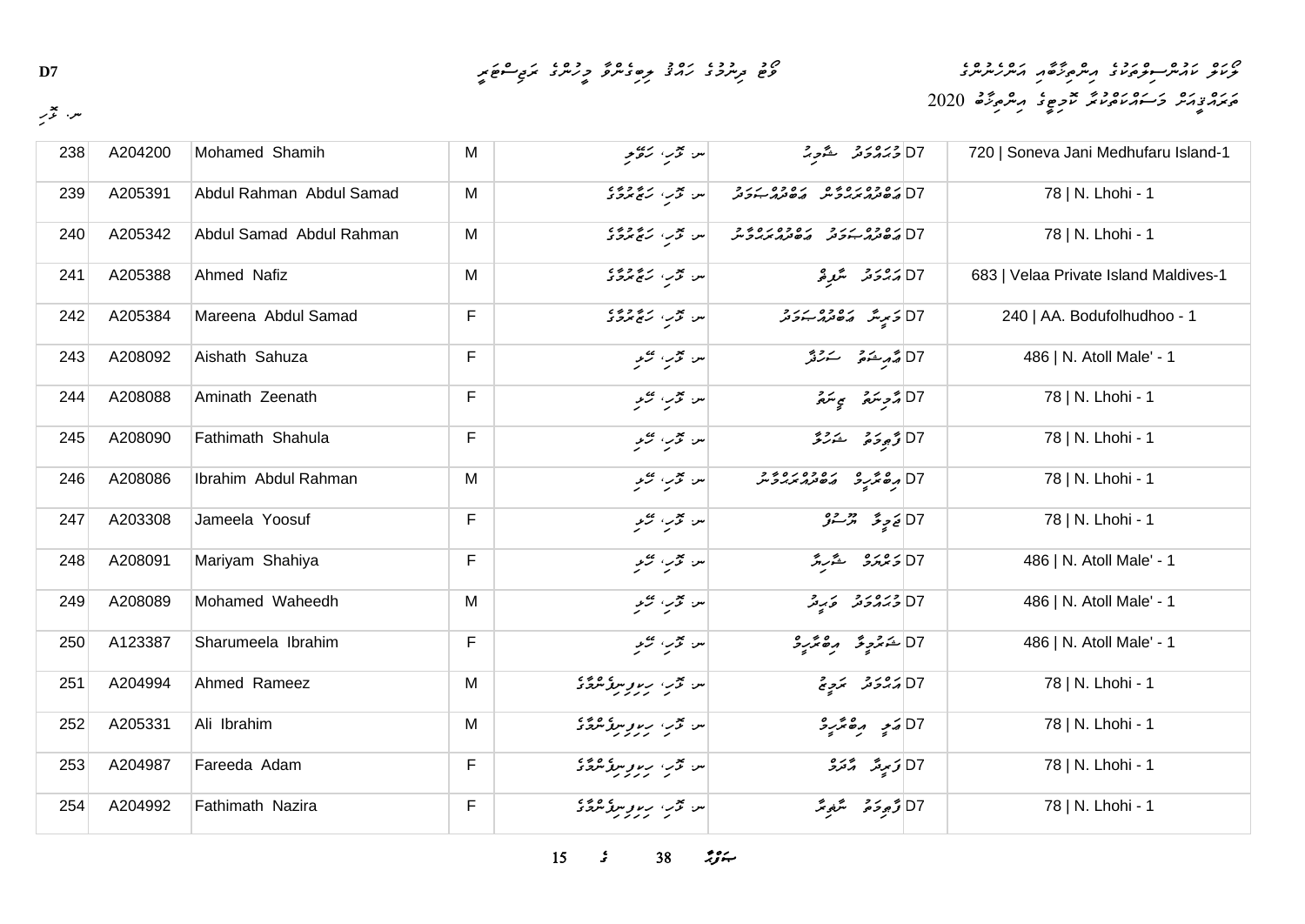*sCw7q7s5w7m< o<n9nOoAw7o< sCq;mAwBoEw7q<m; wBm;vB* م من المرة المرة المرة المرجع المرجع في المركبة 2020<br>مجم*د المريض المربوط المربع المرجع في المراجع المركبة* 

| 255 | A204985 | Ibrahim Hassan       | M           | س میں رہاوسو مگر گرمی       | D7 <sub>مو</sub> ھ پژر <sub>ی</sub> و کے کام | 78   N. Lhohi - 1           |
|-----|---------|----------------------|-------------|-----------------------------|----------------------------------------------|-----------------------------|
| 256 | A094295 | Ilyas Ibrahim        | M           | سن عرض سي مرغوث سرير محمد و | D7 مەقەر مەھەر يەھ بەر ئە                    | 78   N. Lhohi - 1           |
| 257 | A202778 | Sofiyya Hassan Manik | F           | س بيمر، رەكروسۇق            | D7 جۇر <i>مىگە</i> كەسكىر كەيدى <i>گ</i>     | 78   N. Lhohi - 1           |
| 258 | A218133 | Ahmed Naushad        | M           | س میں رہنمور                | D7 كەندى ئىر ئىش ئىقتىل D7                   | 674   ROBINSON Club Noonu-1 |
| 259 | A152216 | Anisa Mohamed        | $\mathsf F$ | میں محمد، سابھتار           | D7 گەسرىسى ئەمەر ئەرىپىتىسى بىر              | 138   Lh. Naifaru - 3       |
| 260 | A205440 | Fathimath Zahura     | $\mathsf F$ | مينا ميحميا سأرتحض          | D7 <i>وَّجِ حَقَّ</i> بِحَ <i>دْ مَدَّ</i>   | 78   N. Lhohi - 1           |
| 261 | A205447 | Ibrahim Anees        | M           | سن سمجريه سرهر تحريبه       | D7 ب <i>ر&amp;ټرُرِ \$ بربر</i> ے            | 78   N. Lhohi - 1           |
| 262 | A205434 | Mariyam Ali          | $\mathsf F$ | من محمر، سرمجوس             | D7  <i>5 پر پڑو پہ چ</i>                     | 78   N. Lhohi - 1           |
| 263 | A205449 | Mausooma Mohamed     | F           | س میں رہنمی                 | D7 <i>خەشقى دىمەدە</i> ر                     | 78   N. Lhohi - 1           |
| 264 | A205438 | Mohamed Aboobakuru   | M           | میں محمد، سابھتار           | 22222222222                                  | 78   N. Lhohi - 1           |
| 265 | A205451 | Yoosuf Riyaaz        | M           | ملاء مخريا كروتركوب         | D7 تېر <i>- بې</i> تېر تمريخ<br>سرچ          | 78   N. Lhohi - 1           |
| 266 | A205453 | Zainab Mohamed       | F           | سن محين س <i>رمحور</i>      | D7 يَوسِرَهُ حَمَدَ وَمَد                    | 78   N. Lhohi - 1           |
| 267 | A202780 | Ahmed Hassan Manik   | M           | س میں رہوسکت                | D7 <i>مُدْدَوْرْ بْ</i> كَسْرَمْسِرْ         | 78   N. Lhohi - 1           |
| 268 | A204474 | Haseena Hassan Fulhu | F           | س میں روز میں               | D7 ئەسەنىگە كەسكەنلەرنى                      | 78   N. Lhohi - 1           |
| 269 | A204486 | Mohamed Maseeh       | M           | س میں روز میر               | D7  <i>وُيَەوُوَتَى وَسِيرَ</i>              | 674   ROBINSON Club Noonu-1 |
| 270 | A203167 | Aminath Nasiha       | $\mathsf F$ | س میں ووروسی                | D7 مُ <i>جِي مَنْ جُهِ مُدَّبِ بِ</i>        | 78   N. Lhohi - 1           |
| 271 | A204732 | Fathmath Nashida     | F           | س ترب رقمرونژی              | D7 تَ <i>وْجِوَدَةْ</i> مَّرْسُوشَّ          | 78   N. Lhohi - 1           |

 $16$  *s* 38  $23$   $-$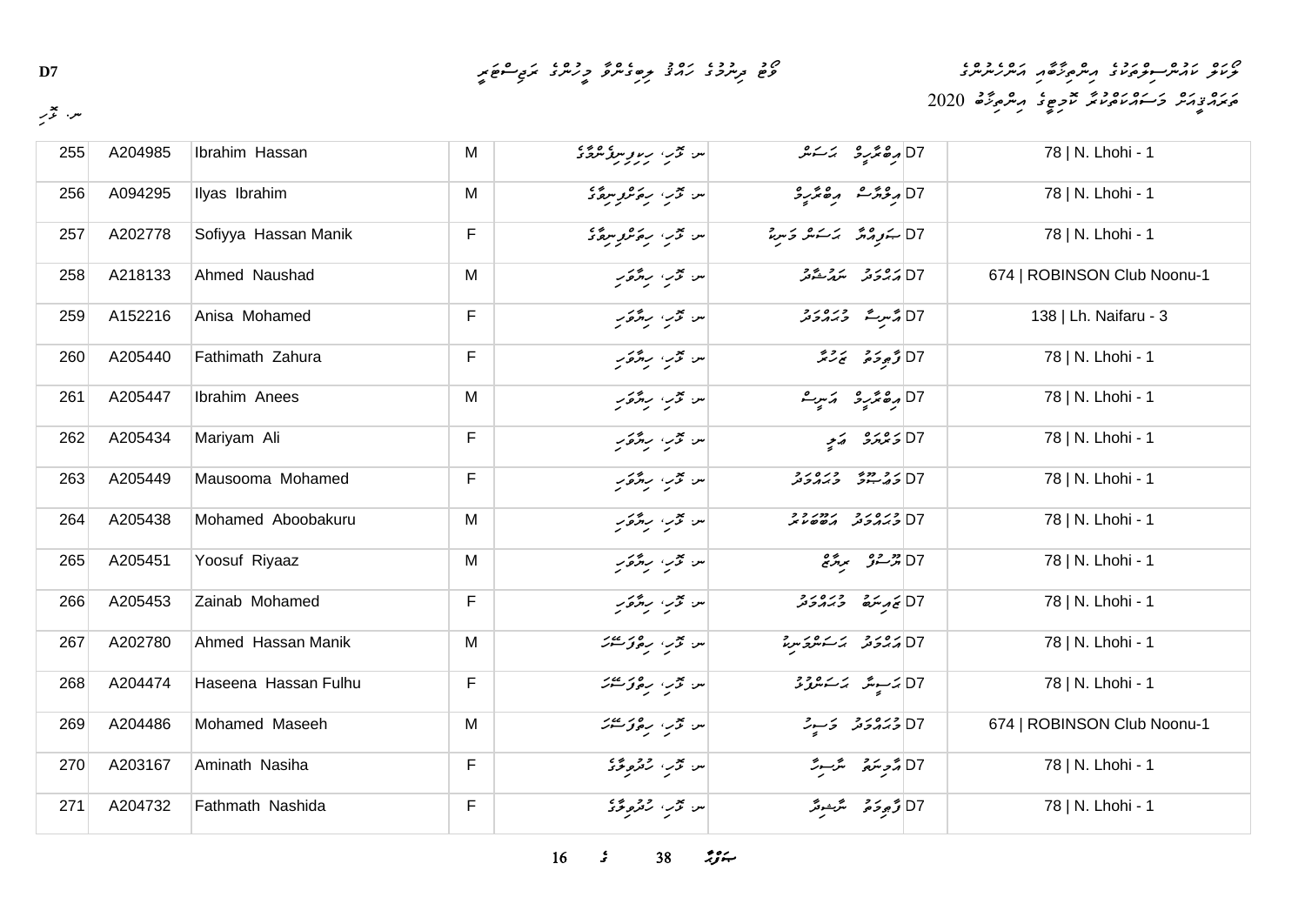*sCw7q7s5w7m< o<n9nOoAw7o< sCq;mAwBoEw7q<m; wBm;vB* م من المرة المرة المرة المرجع المرجع في المركبة 2020<br>مجم*د المريض المربوط المربع المرجع في المراجع المركبة* 

| 272 | A203165 | Mariyam Nashydha         | F           | س عمر، رقم وعمد                  | D7 كەنگەنى ھەرجىدىگە                                   | 78   N. Lhohi - 1        |
|-----|---------|--------------------------|-------------|----------------------------------|--------------------------------------------------------|--------------------------|
| 273 | A105581 | Mohamed Siyam            | M           | س ترب رقره بزن                   | D7 <i>\$ \$ \$ \$ \$ \$ \$</i> P7                      | 78   N. Lhohi - 1        |
| 274 | A203162 | Shameema Mohamed         | F           | س تۆپ روم تۇي                    | D7 شَرِرٍ وَكَ <i>مُ</i> دَمَّرَ                       | 78   N. Lhohi - 1        |
| 275 | A201645 | Fathmath Zahira          | F           | س بيمر، وروه ،                   | D7 تَ <i>مِوحَمْ</i> يُحْرِيمُ                         | 78   N. Lhohi - 1        |
| 276 | A201647 | Haleemath Naeema         | F           | س بيمر، وروء،                    | D7 <i>بَجِودَة سَهِ</i> دً                             | 78   N. Lhohi - 1        |
| 277 | A111881 | Mohamed Naeem            | M           | س تخري رحمة ولاء                 | D7 <i>وَبَدُوَنَوْ سَمِي</i> وْ                        | 486   N. Atoll Male' - 1 |
| 278 | A206301 | Ahmed Sujuwaan           | M           | س نۇپ مەنزۇرۇ                    | D7 كەندى قىرىق سى <i>ۋە ئەر</i>                        | 78   N. Lhohi - 1        |
| 279 | A206297 | Aishath Laila            | F           | مىن ئۇپ مەيزۇرۇ                  | D7 مەم شەتر كىمبەگ                                     | 486   N. Atoll Male' - 1 |
| 280 | A115914 | Aminath                  | F           | س نۇپ مەنزۇمۇ                    | D7 مُمْ جِسَعُهُ                                       | 486   N. Atoll Male' - 1 |
| 281 | A206290 | Fathmath Salih           | F           | س ترب م برگروگر                  | D7 ز <sub>ېږې</sub> ته مگوبر                           | 78   N. Lhohi - 1        |
| 282 | A092123 | Haleema Mohamed Jameel   | $\mathsf F$ | س ترب مي تروگر قر                | D7 كَمْ وِدُّ كَرُمْ كَمْ يَوْ وَ كَمْ يَوْ وَ حَدِيثَ | 486   N. Atoll Male' - 1 |
| 283 | A206296 | Hawwa Wardha             | F           | س نۇپ مەنزۇرۇ                    | D7 بَرُدْهُ وَبَرْتُر                                  | 78   N. Lhohi - 1        |
| 284 | A128503 | Ibrahim Shahuban         | M           | مىن ئۇپ مەيزۇرۇ                  | D7 مەھم <i>گىر ئىشىدە ھىر</i>                          | 486   N. Atoll Male' - 1 |
| 285 | A206299 | Khadheeja Mohamed Jameel | F           | س ترب و برگروگر                  | D7 كَتَرِيعٌ - وُيَرُودُو تَوَجِدُ =                   | 486   N. Atoll Male' - 1 |
| 286 | A206303 | Mariyam Thahumeena       | F           | اللا عيميا وبمركز وقر            | D7 كەبىر <i>كەنگە كەردى</i> گە                         | 486   N. Atoll Male' - 1 |
| 287 | A206288 | Mohamed Jameel Adam      | M           | س میں ریمزڈوٹر                   | D7 <i>وُبَہُ وَبُر وَجِ وَ مُعَ</i> رَّدُ              | 78   N. Lhohi - 1        |
| 288 | A203234 | Shareefa Adam            | F           | مىن ئۇپ مەيرىخ ھ <sub>ۇ</sub> تى | D7 ش <i>ەببۇ م<sup>ە</sup>مدۇ</i>                      | 78   N. Lhohi - 1        |

 $17$  *s* 38  $23$   $-$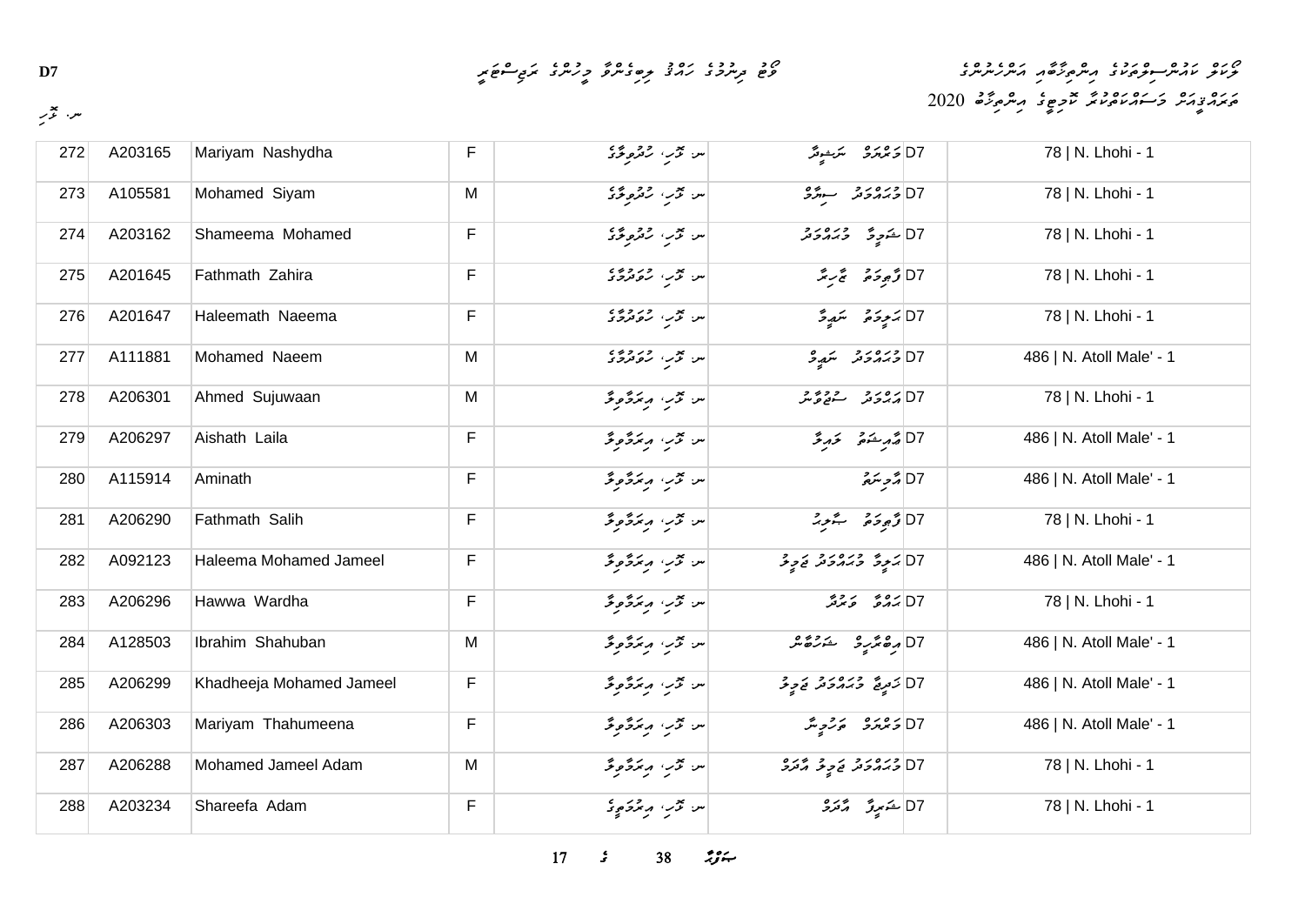*sCw7q7s5w7m< o<n9nOoAw7o< sCq;mAwBoEw7q<m; wBm;vB* م من المرة المرة المرة المرجع المرجع في المركبة 2020<br>مجم*د المريض المربوط المربع المرجع في المراجع المركبة* 

| 289 | A056089 | Abdul Majeed Ibrahim | M           | س محرب كے سرکھ د         | D7 <i>בَ قُدْؤُدَي<sub>وٍ</sub> بَرِّ مُ</i> مَرِّدُ | 556   Hulhumale', Ehenihen - 4 |
|-----|---------|----------------------|-------------|--------------------------|------------------------------------------------------|--------------------------------|
| 290 | A203203 | Abdulla Haneef       | M           | س تخر، كەھەم             | D7 مَەھتراللە   ئەس <i>ى</i> ر                       | 78   N. Lhohi - 1              |
| 291 | A203218 | Ahmed Riyaaz         | M           | س بيمر، پر موده د        | D7 كەبرى ئەرگە ئىستىلىشى بىر                         | 486   N. Atoll Male' - 1       |
| 292 | A203214 | Ali Waheed           | M           | س محمد ، محاسر براه و در | D7 <i>ھَي حَي</i> قَر                                | 486   N. Atoll Male' - 1       |
| 293 | A203215 | Aminath Sadhuna      | F           | س محمد ، مح شرح و د ،    | D7 مُّجِ سَمَّ مُسْتَمَر مَّتَّ                      | 556   Hulhumale', Ehenihen - 4 |
| 294 | A203219 | Aminath Shifana      | $\mathsf F$ | س تخر، كے شھوى           | D7 مَّ حِ سَمَّ مَ سُورٌ مَّرَ                       | 78   N. Lhohi - 1              |
| 295 | A203209 | Fathimath Shirmeena  | $\mathsf F$ | س محمر، كے شھوى          | D7  <i>وَّأُودَهُ</i> شِيمَر <sub>ُ</sub> حٍسَّرَ    | 556   Hulhumale', Ehenihen - 4 |
| 296 | A203221 | Ibrahim Naveedh      | M           | س تخر، كەھەم             | D7 م <i>وڻ تگرو تکو</i> يگر                          | 237   AA. Rasdhoo - 2          |
| 297 | A203228 | Mohamed Inash        | M           | س تخرير المستحدة         | D7 <i>ۇنەم كەڭ بە</i> ئ <sup>ۇيم</sup>               | 674   ROBINSON Club Noonu-1    |
| 298 | A203212 | Mohamed Rilvaan      | M           | س محمد کے مرکز وہ        | D7 <i>دې ده د چې</i> شوگس                            | 78   N. Lhohi - 1              |
| 299 | A203200 | Zareena Aboobakuru   | $\mathsf F$ | س محمد کے شخصوی          | D7 ئىمبەش مەھەم ئىر                                  | 78   N. Lhohi - 1              |
| 300 | A207705 | Ahmed Naeem          | M           | مىن ئۇپ، ئۇمىرى ئ        | D7 <i>مَدْدَ مَّدْ</i> مَيْتَ                        | 78   N. Lhohi - 1              |
| 301 | A207701 | Mariyam Sharmeela    | $\mathsf F$ | س بيمر، ما سرچ کا        | D7 كەنگەر ئىگە ئىگە ئىچە ئىگە ئ                      | 78   N. Lhohi - 1              |
| 302 | A207698 | Mohamed Ibrahim      | M           | س عرب ما سرچ کا          | D7 <i>وُبَهُ وَمَدْ مِنْ مِنْ بِ</i>                 | 78   N. Lhohi - 1              |
| 303 | A246682 | Raaya Abdulla        | F           | س بيمر، ما سرچ کا        | D7 بَحْرَةً بِهُ صَحْرَاللَّه                        | 78   N. Lhohi - 1              |
| 304 | A213843 | Shajidha Mohamed     | $\mathsf F$ | س بيمر، ما سرچ کا        | D7 شَمَّمٍ مَنْ حَمَدُ وَمَدْ قَرْ                   | 78   N. Lhohi - 1              |
| 305 | A207703 | Sobeeha Mohamed      | F           | مىن ئۆپ ئامېرىدى         | D7 جَم <i>ِّي حُمْدُونْد</i>                         | 78   N. Lhohi - 1              |

**18** *s* **38** *n***<sub>y</sub> <b>***n*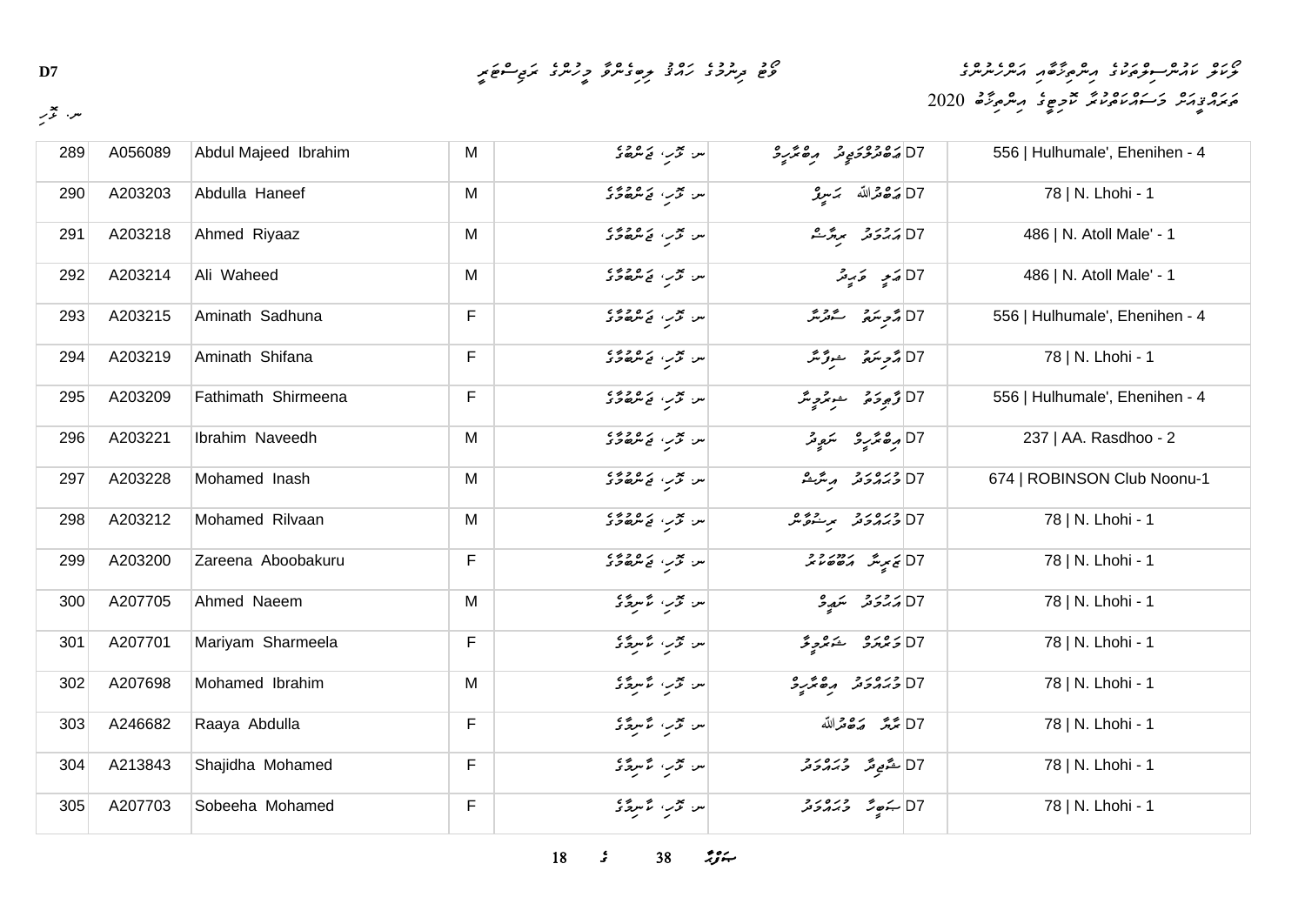*sCw7q7s5w7m< o<n9nOoAw7o< sCq;mAwBoEw7q<m; wBm;vB* م من المرة المرة المرة المرجع المرجع في المركبة 2020<br>مجم*د المريض المربوط المربع المرجع في المراجع المركبة* 

| 306 | A207699 | Sobira Mohamed Fulhu        | F           | س عرب عاسرة بم     | D7 بەھەتر بەربەدىرى                                                                                 | 78   N. Lhohi - 1                   |
|-----|---------|-----------------------------|-------------|--------------------|-----------------------------------------------------------------------------------------------------|-------------------------------------|
| 307 | A204480 | Abdulla Hassan Fulhu        | M           | س تۆپ ئەس چرى ئى   | D7 مَصْعَرْاللَّهُ بَرَسَة مَعْرُمْ                                                                 | 414   Kuredu Island Resort - 1      |
| 308 | A204471 | Fathimath Mohamed           | $\mathsf F$ | س نۇپ ئاسىدگوڭ     | D7 <i>وُّجِوَدُو</i> وَيَهْدَمُرُ                                                                   | 78   N. Lhohi - 1                   |
| 309 | A204483 | Hussain Nadheem             | M           | ىل ئۇپ ئاسىدگوڭ    | D7 پر کمبر شروع کر میں پر پر تعمید ت                                                                | 674   ROBINSON Club Noonu-1         |
| 310 | A204477 | Ibrahim Muneez              | M           | س نۇپ ئاسىدگوڭ     | D7 م <i>ەھترى</i> ئىرىمى                                                                            | 78   N. Lhohi - 1                   |
| 311 | A124433 | Ilyas Hassan Fulhu          | M           | س نۇپ ئاسىدگوڭ     | D7 مەمگەشقا ئەس <i>تەملا</i> ند                                                                     | 732   Fushifaru Maldives-1          |
| 312 | A204484 | Mohamed Hassan              | M           | س ترب ئاسر پروتر   | D7 <i>وبرەيز برسكى</i> ر                                                                            | 454   Asseyri Jail - 1              |
| 313 | A207923 | Ahmed Shaakir               | M           | س تیم، ناسر دور    | D7 <i>مەندى ھىلى</i> قى                                                                             | 78   N. Lhohi - 1                   |
| 314 | A207930 | Fathmath Nadeema            | $\mathsf F$ | س بيمر، ئاسرچوي    | D7 <i>وَّجِ دَمَّةَ</i> سَمِرِدَّ                                                                   | 78   N. Lhohi - 1                   |
| 315 | A207929 | Haleema Shakir              | F           | من عمر، كامبر بروي | D7 يَر <sub>ْمُ</sub> و مُشْرِيمٌ                                                                   | 78   N. Lhohi - 1                   |
| 316 | A330389 | Hussain Riyaz               | M           | س تیم، ناسر بروی   | D7 يُرْسَمَ مِهْ مِيرَ سَنَّةِ مِيلَ مِيلَ مِيلَ مِيلَ مِيلَ مِيلَ مِيلَ مِيلَ مِيلَ مِيلَ مِيلَ مِ | 556   Hulhumale', Ehenihen - 4      |
| 317 | A111311 | <b>Ibrahim Ahmed Shakir</b> | M           | س ترب كاسر برده و  | D7 مەھەر بەر ئەرەر ئەھمەتر                                                                          | 408   Milaidhoo Island Maldives - 1 |
| 318 | A242909 | Ilyas Rayyan                | M           | س نیمر، رأسپردی    | D7 مەمگەر ئىمەمگەرگە                                                                                | 486   N. Atoll Male' - 1            |
| 319 | A330390 | Mohamed Riyaaz              | M           | من عمر، كامبر جرور | D7 <i>ۇنەۋەتى بىر ئى</i> ش                                                                          | 78   N. Lhohi - 1                   |
| 320 | A207924 | Raabia Mohamed              | $\mathsf F$ | س عمر، مأسيد ولاء  | D7 بَرْصِهُ حَبَدَ دَوَنَر                                                                          | 78   N. Lhohi - 1                   |
| 321 | A201836 | Ahmed Solih                 | M           | س عرب الأشرىرى     | D7 <i>ټرې تر ش</i> ور                                                                               | 78   N. Lhohi - 1                   |
| 322 | A207741 | Abdul Hameed Abdulla        | M           | ساعي سيند          | D7 <i>مَـُـهُ مَرْحْدَجِ مِّرَ</i> مَـهُ مِّرَاللّه                                                 | 433   Gili Lankanfushi - 1          |

*19 s* 38 *i*<sub>S</sub>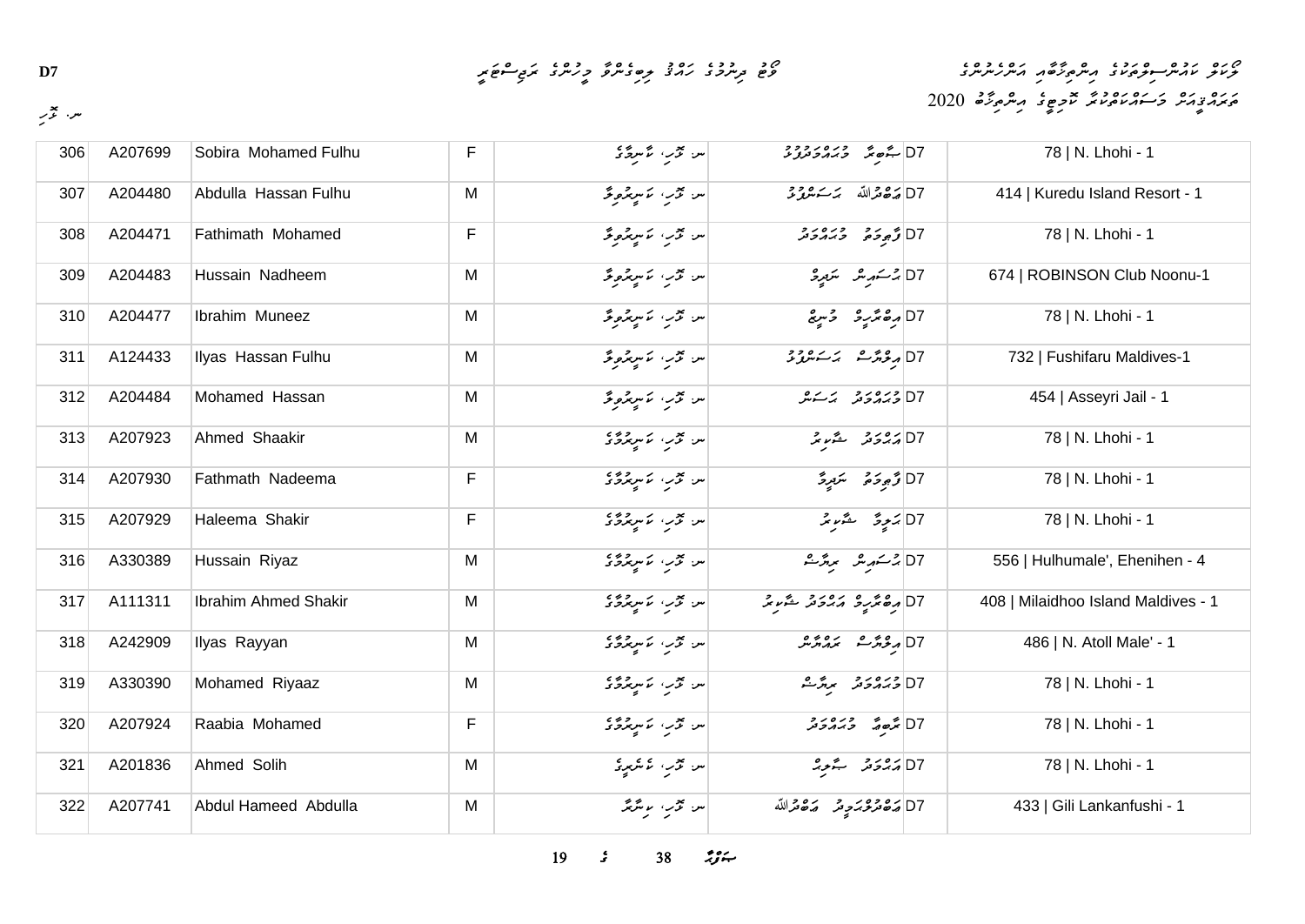*sCw7q7s5w7m< o<n9nOoAw7o< sCq;mAwBoEw7q<m; wBm;vB* م من المرة المرة المرة المرجع المرجع في المركبة 2020<br>مجم*د المريض المربوط المربع المرجع في المراجع المركبة* 

| 323 | A095524 | Ahmed Zahir            | M           | سراسمجریا امریکنگ     | D7 <i>مَدْدَوَدْ</i> گَرِيْرُ                               | 486   N. Atoll Male' - 1    |
|-----|---------|------------------------|-------------|-----------------------|-------------------------------------------------------------|-----------------------------|
| 324 | A207743 | Aminath Abdulla        | F           | ساعين لايترنتم        |                                                             | 78   N. Lhohi - 1           |
| 325 | A207749 | Fathimath Maisha       | F           | سراعيس، سامنگنگ       | D7 <i>وَّجِوَدَة</i> دَرِيْةَ                               | 486   N. Atoll Male' - 1    |
| 326 | A207745 | Ibrahim Latheef        | M           | سراعيس، سانتينتر      | D7 مەھ <i>ئۇر</i> ئۇمۇر                                     | 78   N. Lhohi - 1           |
| 327 | A207746 | Rahma Abdulla          | F           | اللا عجربا للإنترنتر  | D7 <i>تَدَبَّرَةُ مَنْ</i> هُ مِّرَاللَّه                   | 78   N. Lhohi - 1           |
| 328 | A207729 | Rasheeda Aboobakuru    | F           | س میں استعما          | D7 <i>بَرْ</i> شِي <sup>و</sup> َرَ مَرْ <i>هُ ق</i> َامَرَ | 78   N. Lhohi - 1           |
| 329 | A208166 | Abdul Wahid Adam       | M           | س عين الأمر           | D7 <i>مُەمْرُومُ بِ</i> رِمُ مُمَرَّدُ                      | 78   N. Lhohi - 1           |
| 330 | A212621 | Ahmed Hasim            | M           | ساعي معمو             | D7 <i>ټرې تر د</i>                                          | 78   N. Lhohi - 1           |
| 331 | A208167 | Aishath Naseema        | F           | س عيمي، المحمد        | D7 م <i>ەمبەشقى سىرسو</i> گە                                | 78   N. Lhohi - 1           |
| 332 | A208169 | Fathimath Raheema      | F           | لللا عميرا المحمير    | D7 <i>وُّجِ دَمَّةَ تَدَبِ</i> دُّ                          | 78   N. Lhohi - 1           |
| 333 | A242907 | Sadigath Zaheema       | $\mathsf F$ | لللا عجربا الأمير     | D7 س <sup>ې</sup> توبرند تم تم پرځه                         | 78   N. Lhohi - 1           |
| 334 | A206285 | Abdulla Mohamed        | M           | س محرب الممر يومو كرو | D7 مَەھْرَاللە دېرونر                                       | 674   ROBINSON Club Noonu-1 |
| 335 | A043851 | Ahmed Mukhthar Mohamed | M           | س عمر، الممر، ولا     | D7 גם גם בכסף כ בגם גב                                      | 78   N. Lhohi - 1           |
| 336 | A206283 | Ali Shameem Mohamed    | M           | س بيمر، عمر، وي       | D7 كمبرٍ الحكورة التي تركيب والمركز الم                     | 78   N. Lhohi - 1           |
| 337 | A206287 | Fathimath Shaheedha    | F           | س عمر، الممر، ولا     | D7 تَ <i>وْجِوَةْ</i> شَرِيْتَر                             | 78   N. Lhohi - 1           |
| 338 | A206279 | Husna Mohamed          | $\mathsf F$ | مين عيمر، الممر يوسى  | D7 يُرميرُ وَيَهْدُونَرُ                                    | 78   N. Lhohi - 1           |
| 339 | A203309 | Abdulla Yoosuf         | M           | س بيمر، بيمبر عم      | D7 مَەقراللە مەدىج                                          | 78   N. Lhohi - 1           |

 $20$  *s* 38 *n***<sub>s</sub>** $\frac{1}{2}$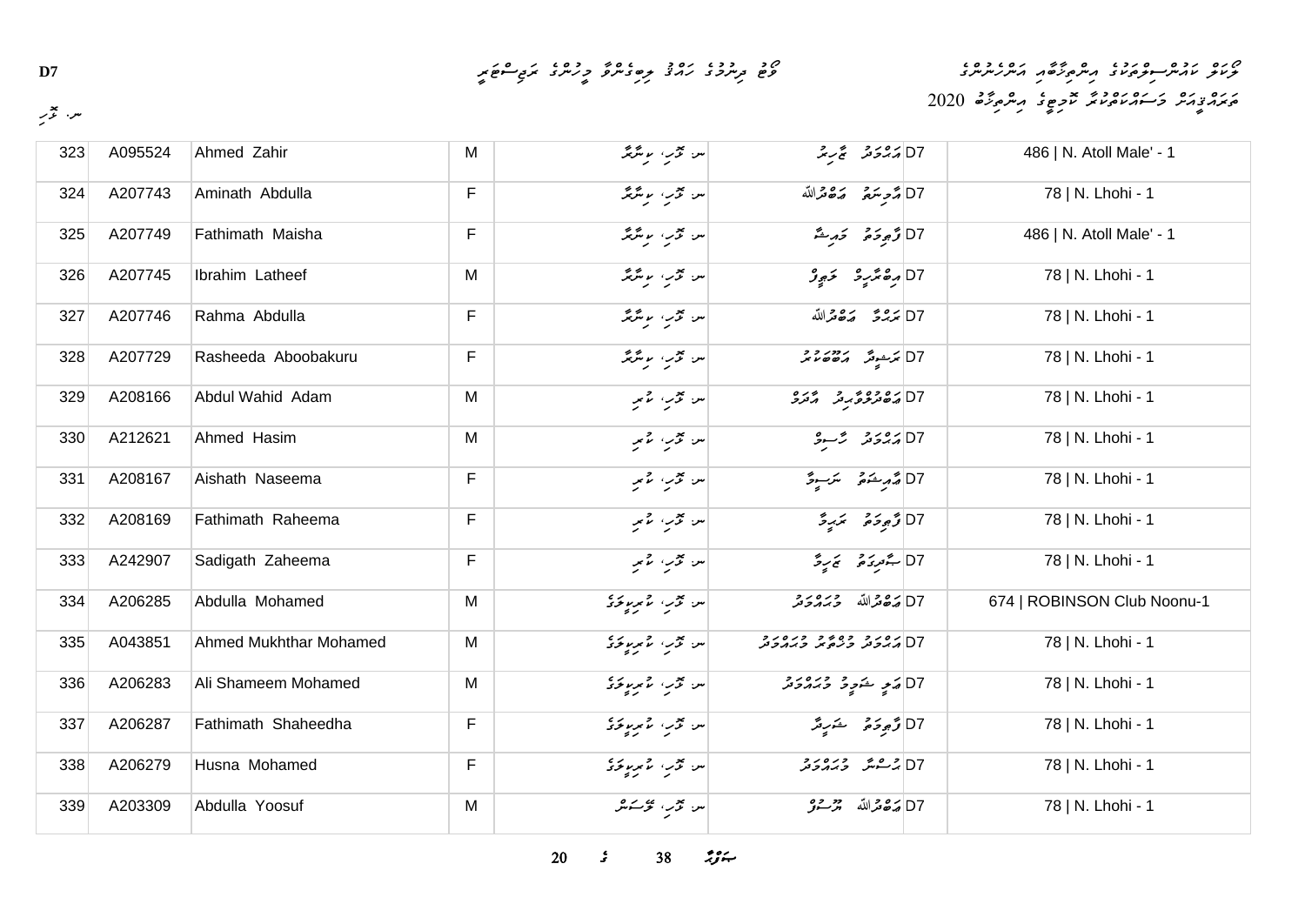*sCw7q7s5w7m< o<n9nOoAw7o< sCq;mAwBoEw7q<m; wBm;vB* م من المرة المرة المرة المرجع المرجع في المركبة 2020<br>مجم*د المريض المربوط المربع المرجع في المراجع المركبة* 

| 340 | A203643 | Ali Thoha           | M            | س محر، عجسته م    | D7 <i>ڇُجِ ڇُرُ</i>                             | 78   N. Lhohi - 1 |
|-----|---------|---------------------|--------------|-------------------|-------------------------------------------------|-------------------|
| 341 | A203618 | Asima Ali Manik     | $\mathsf F$  | س بيمر، عي سماهه  | D7 م <sup>ح</sup> سومًا - مَعٍ <i>وَ مربا</i> ً | 78   N. Lhohi - 1 |
| 342 | A204087 | Mariyam Thooba      | F            | اس بيمر، بيمب     | D7 <i>وبرو «ه</i> ُ                             | 78   N. Lhohi - 1 |
| 343 | A202730 | Ibrahim Hussain     | M            | س عرب ومحترفه     | D7 مەھم <i>گى</i> رو گەسكەبلىر                  | 78   N. Lhohi - 1 |
| 344 | A115806 | Mariyam Aboobakuru  | $\mathsf F$  | س عرب ومحترفه     | 22222222222                                     | 78   N. Lhohi - 1 |
| 345 | A053446 | Ahmed Mohamed       | M            | مرا عرب ومحوفه    | D7 <i>גُرُوَنَّرَ وَيَدُوَنَّرَ</i>             | 78   N. Lhohi - 1 |
| 346 | A212619 | Aishath Nihaa       | $\mathsf F$  | س عمر، دمحوفر     | D7 م <i>ەم ھەقى</i> م سر <i>م</i> ەً            | 78   N. Lhohi - 1 |
| 347 | A205405 | Mariyam Siyama      | F            | من محرم، محافظ    | D7 <i>وَ بُرْمَرْ وَ</i> مِسْرَمَّةً            | 78   N. Lhohi - 1 |
| 348 | A327753 | Aishath Areen       | $\mathsf F$  | س بيمب نخف        | D7 م <i>ەُم</i> ھۇم مەمرىش                      | 78   N. Lhohi - 1 |
| 349 | A114529 | Aishath Waheeda     | $\mathsf{F}$ | س میں 3تر         | D7 مَ <i>َّم</i> ِ شَمَّعْ وَب <sub>ِ</sub> مَّ | 78   N. Lhohi - 1 |
| 350 | A208212 | Ameena Abdul Sattar | $\mathsf F$  | س بيمب نخف        | D7 كەچ ئىگە ئەھەر مەھ بىرە بەر                  | 78   N. Lhohi - 1 |
| 351 | A208211 | Khalid Mohamed      | M            | س میمر، ځغه       | D7 تَرْمِيرُ   دُبَرُ دُوَيْرَ                  | 78   N. Lhohi - 1 |
| 352 | A204429 | Ahmed Ali           | M            | س محمر، وَتَوَتَّ | D7 <i>مَدْدَوَدْ مَ</i> حٍ                      | 78   N. Lhohi - 1 |
| 353 | A408215 | Ali Nihaadh         | M            | س محمد وَتَوَتَّ  | D7 کیمو سرگنڈ                                   | 78   N. Lhohi - 1 |
| 354 | A204444 | Fathimath Shahuma   | $\mathsf F$  | س مخر، وَوَرْ     | $5.22 - 2.5$ وَجَرَحَمَ                         | 78   N. Lhohi - 1 |
| 355 | A204447 | Ibrahim Nifaadh     | M            | س میں دَوَے       | D7 مەھە <i>تگەي</i> مىرگەتمە                    | 78   N. Lhohi - 1 |
| 356 | A205392 | Mariyam Ahmed       | F            | س بيمر، وَتَوَتَّ | D7 <i>5 برمرڈ مرکز قر</i>                       | 78   N. Lhohi - 1 |

 $21$  *s* 38  $23$   $-$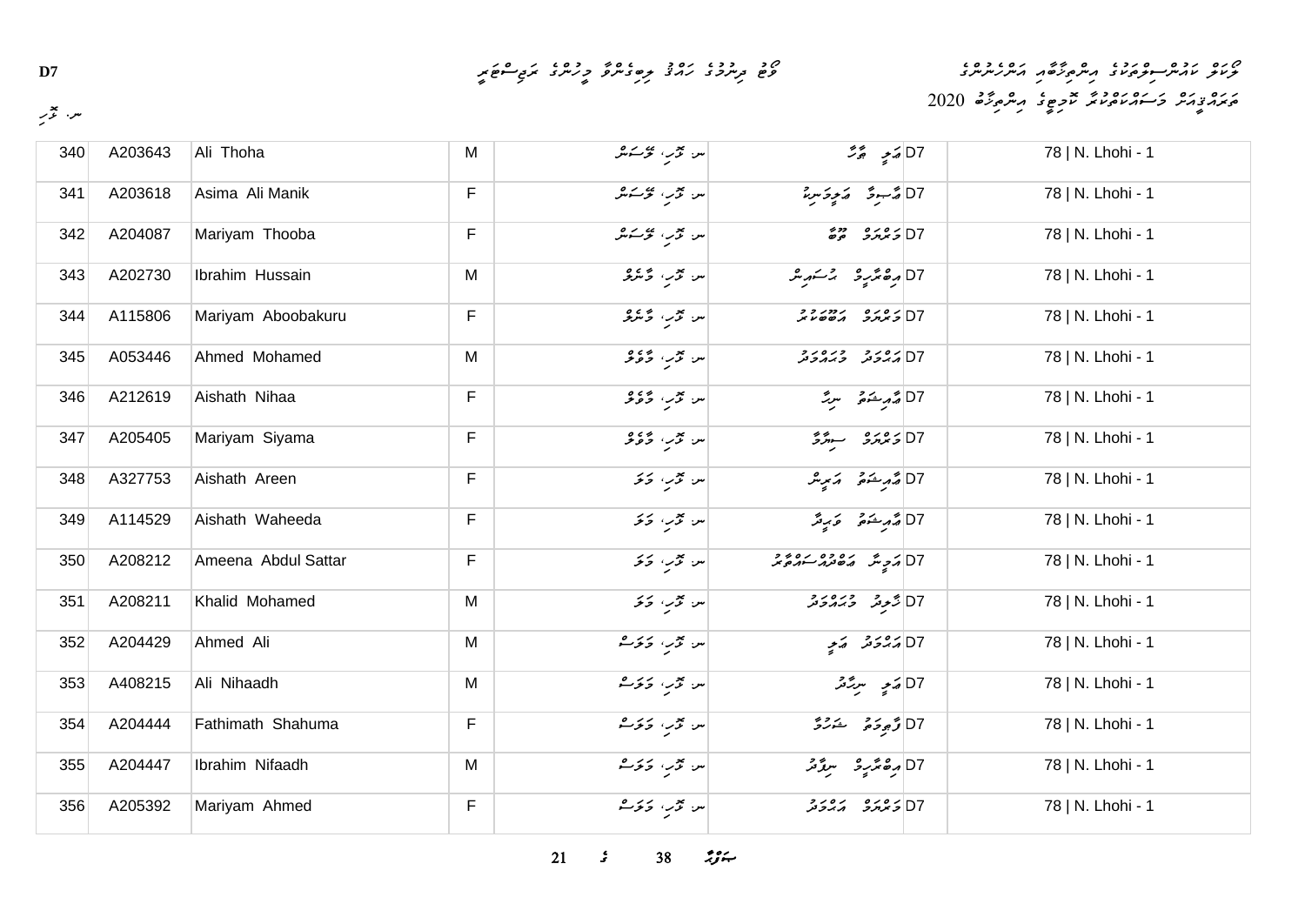*sCw7q7s5w7m< o<n9nOoAw7o< sCq;mAwBoEw7q<m; wBm;vB* م من المرة المرة المرة المرجع المرجع في المركبة 2020<br>مجم*د المريض المربوط المربع المرجع في المراجع المركبة* 

| 357 | A204445 | Mohamed Nuhaadh        | M            | س مخر، وَوَسْه    | D7 <i>ۋېرو دو په پروگو</i>                          | 426   Anantara Resort and Spa Maldives - |
|-----|---------|------------------------|--------------|-------------------|-----------------------------------------------------|------------------------------------------|
| 358 | A052758 | Fathimath Hassan       | F            | س تۆپ كەنگەنچ     | D7 <i>وَّەودَە بىستى</i> ر                          | 486   N. Atoll Male' - 1                 |
| 359 | A203287 | Abdul Raheem Mohamed   | M            | س می تردده        | D7 בטור ברייבי המבע                                 | 78   N. Lhohi - 1                        |
| 360 | A203280 | Aminath Mohamed        | $\mathsf F$  | س بيمر، كالمردوء  | D7 مُجِسَمُ حَمَدُ وَحَد                            | 78   N. Lhohi - 1                        |
| 361 | A203288 | Aminath Siyana         | $\mathsf{F}$ | س تخرب كالترويج   | D7 مُّجِسَعُ مِسَرَّسَ                              | 78   N. Lhohi - 1                        |
| 362 | A203291 | Hussain Mahidh         | M            | س تخريا كالرودي   | D7 يُرْسَمْ بِيْرِ مُتَّ تَحْرِيْدُ                 | 78   N. Lhohi - 1                        |
| 363 | A203284 | Khairunnisa Idrees     | F            | س تخرب كالترويج   | D7 ئەرىرگەس مەھمىيە مەرىپە                          | 78   N. Lhohi - 1                        |
| 364 | A203285 | Mohamed Areef          | M            | س محمر، كالروم    | D7 <i>وبروونز م<sub>ک</sub>برو</i>                  | 486   N. Atoll Male' - 1                 |
| 365 | A001029 | Ibrahim Aboobakuru     | M            | سرا بخرسا جي مثرج | 52, 72, 8, 8, 0                                     | 486   N. Atoll Male' - 1                 |
| 366 | A214136 | Mohamed Mazeen Ibrahim | M            | س عمر، جِسَّع     | D7 <i>בגמבית</i> כ <sub>בו</sub> ת ה- <i>מלי</i> כל | 486   N. Atoll Male' - 1                 |
| 367 | A254406 | <b>Ahmed Mafaaz</b>    | M            | س ترب چچ مگر      | D7 <i>كەندى ئۇقى</i>                                | 486   N. Atoll Male' - 1                 |
| 368 | A205393 | Fathimath Ahmed        | $\mathsf{F}$ | س عمر، جءٌ مر     | D7 <i>وَّجِوَدَةُ مَدْدَ</i> قَر                    | 78   N. Lhohi - 1                        |
| 369 | A120152 | Mohamed Ibrahim        | M            | س ترب چاچھ        | D7 <i>دېروبو م</i> وغر <i>ې</i> و                   | 78   N. Lhohi - 1                        |
| 370 | A208221 | Aminath Fazna          | F            | ساعي ويحمد        | D7 مَّ <i>جِيئَةُ وَيُح</i> مَّدُ                   | 78   N. Lhohi - 1                        |
| 371 | A208220 | Fathimath Aboobakuru   | $\mathsf F$  | س میں، وقت گ      | D7 <i>לפיכת הססי</i> ת                              | 78   N. Lhohi - 1                        |
| 372 | A055338 | Ibrahim Mohamed Manik  | M            | س عمي وقحنكر      | D7 رەئزىر ئەرەر دىر دە                              | 78   N. Lhohi - 1                        |
| 373 | A208222 | Mohamed Irufan         | M            | س مخر، وقريمه     | D7 <i>ڈیزودی پروگٹر</i>                             | 87   N. Velidhoo - 2                     |

**22** *s* **38** *n***<sub>s</sub>**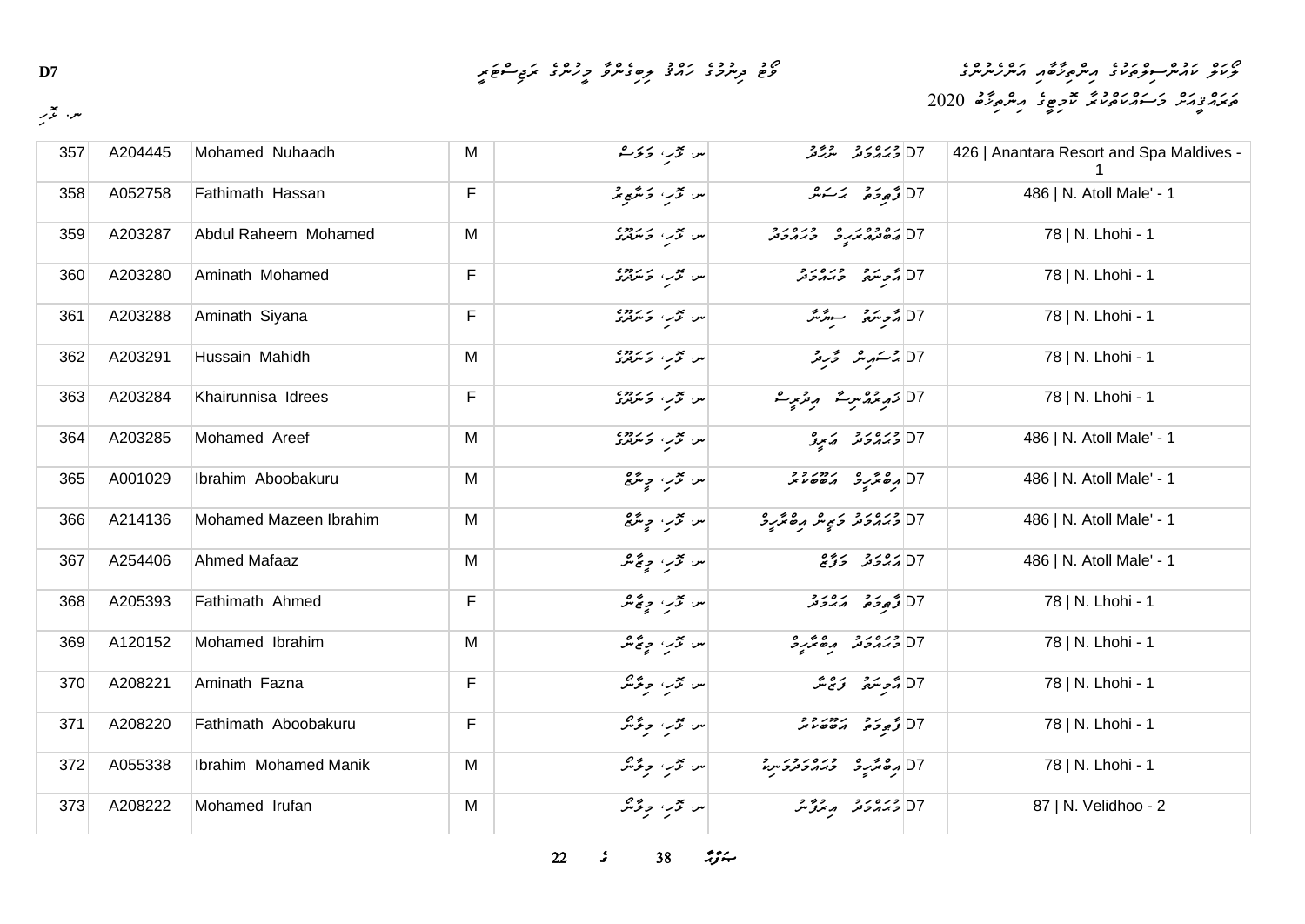*sCw7q7s5w7m< o<n9nOoAw7o< sCq;mAwBoEw7q<m; wBm;vB* م من المرة المرة المرة المرجع المرجع في المركبة 2020<br>مجم*د المريض المربوط المربع المرجع في المراجع المركبة* 

| 374 | A203311 | Azeeza Yoosuf         | $\mathsf F$ | س نور، ویژگوی      | D7 <i>ھَي چَ</i> مَرْتَسُو                           | 78   N. Lhohi - 1           |
|-----|---------|-----------------------|-------------|--------------------|------------------------------------------------------|-----------------------------|
| 375 | A000730 | Mohamed Rasheed       | M           | س تی، ویژگوی       | D7 <i>ۇنەۋەقى بى</i> رىيەتر                          | 78   N. Lhohi - 1           |
| 376 | A137792 | Ali Rasheed Ibrahim   | M           | س محمد وڪش         | D7 <i>مَجٍ بَرَحوثَ وِرةَ بُرْدِ</i> دْ              | 78   N. Lhohi - 1           |
| 377 | A206263 | Shaheena Ahmed        | F           | س تی، ویتمبر       | D7 ڪمبريگر <i>مرگرمگر</i>                            | 78   N. Lhohi - 1           |
| 378 | A141035 | Abdulla Mohamed       | M           | س تخرير ووحدهم     | D7 مَرْهُ مِّرْاللَّهُ وَبَرْمُ دَمَّرَ              | 486   N. Atoll Male' - 1    |
| 379 | A104900 | Fathimath Naeema      | $\mathsf F$ | س بيمب وحمير وهي   | D7 <i>وَّجِ دَمْ</i> سَمِيدً                         | 78   N. Lhohi - 1           |
| 380 | A064231 | Fathimath Niuma       | $\mathsf F$ | س علي المحمومة     | D7 <i>وَّجِ دَمْ</i> سِمْدً                          | 486   N. Atoll Male' - 1    |
| 381 | A072345 | Mariyam Zimna Abdulla | $\mathsf F$ | س تخريد وحمد معرضه | D7 <i>5 مُحْمَّدَة بِي حُمَّدَ مُ</i> حَقَّدِاللَّهُ | 486   N. Atoll Male' - 1    |
| 382 | A068892 | Mohamed Abdulla       | M           | س بيمر، وحريجه هي  | D7 32025 مَرْهُ قَدَاللّه                            | 451   Male' Jail - 1        |
| 383 | A204414 | Saafiya Ahmed         | F           | س بيمب وحمير وهي   | D7 گوپۇ ئەبرى ئى                                     | 78   N. Lhohi - 1           |
| 384 | A205437 | Abdul Raheem Ali      | M           | س ترب وحسرت        | D7 <i>مَـُهُ مَرْ مَـُرِ</i> دُّ مَـُمِّـرِ          | 78   N. Lhohi - 1           |
| 385 | A205435 | Mohamed Ali           | M           | س عرب وحسرتمون     | D7  <i>وټرون ټ</i> و                                 | 78   N. Lhohi - 1           |
| 386 | A209472 | Mohamed Rimah         | M           | س ترس وسرچ         | D7 <i>\$ \$ \$ \$ \$ \$</i> D7                       | 674   ROBINSON Club Noonu-1 |
| 387 | A035660 | Mohamed Rasheed       | M           | س نخر، وكرور ،     | D7 <i>\$نەۋەتى بى</i> شى <i>ق</i>                    | 78   N. Lhohi - 1           |
| 388 | A208484 | Ahmed Nizar           | M           | س عير، مثبي        | D7 <i>مَدْدَ دَ</i> رْ سِيِّ مْر                     | 78   N. Lhohi - 1           |
| 389 | A204430 | Aminath Nahida        | $\mathsf F$ | س بين شيخ          | D7 مَّ حِ سَمَّ مَّ سَرْبِيَّر                       | 78   N. Lhohi - 1           |
| 390 | A205925 | Fathmath Shiuna       | F           | الله، عمر من مثلثة | D7 <i>وَّجودَةْ</i> مُسْتَمَرَّةَ مُسَ               | 486   N. Atoll Male' - 1    |

**23** *s* **38** *n***<sub>y</sub> <b>***n*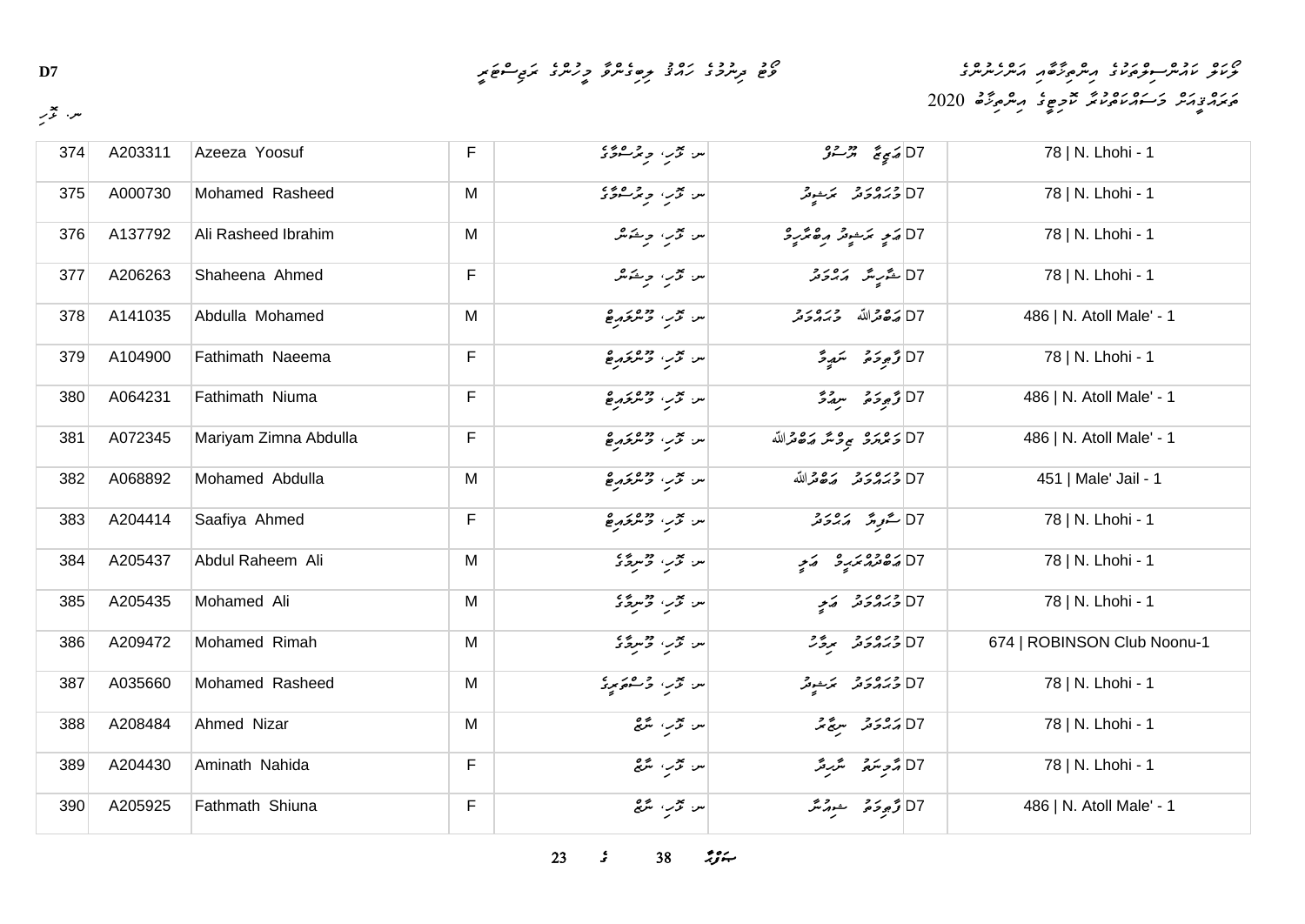*sCw7q7s5w7m< o<n9nOoAw7o< sCq;mAwBoEw7q<m; wBm;vB* م من المرة المرة المرة المرجع المرجع في المركبة 2020<br>مجم*د المريض المربوط المربع المرجع في المراجع المركبة* 

| 391 | A204449 | Mariyam Nizudha          | $\mathsf F$  | سر: عَرْبٍ، سَرَج                                | D7 <i>5 بحادة مع قد</i>                       | 78   N. Lhohi - 1              |
|-----|---------|--------------------------|--------------|--------------------------------------------------|-----------------------------------------------|--------------------------------|
| 392 | A208486 | Mohamed Naveez           | M            | س میخرب، سرچ                                     | D7 <i>\$22.25. سَعِي</i>                      | 486   N. Atoll Male' - 1       |
| 393 | A212620 | Aishath Seleena          | $\mathsf F$  | س محر، سربری معدو ہ<br>س                         | D7 <i>مۇم ھۇمۇسى سىمبويىت</i> ر               | 78   N. Lhohi - 1              |
| 394 | A322166 | Mohamed Usam             | M            | س میں سردی جوہ<br>س عرب سردی سفرس                | $323.3523$ D7                                 | 656   OBLU Select At Sangeli-1 |
| 395 | A205919 | Moorisa Yoosuf           | $\mathsf{F}$ | س میں سردی حدوہ<br>س کرے سودی                    | D7 تۇبىرىشە بۇر يۇم                           | 78   N. Lhohi - 1              |
| 396 | A205923 | Ummu Kulsoom Yoosuf      | $\mathsf F$  | میں مجمودہ اس میں صوبے ہ                         | 02 م 2999999 م 29<br>D7 <i>م م حرم حرم ح</i>  | 486   N. Atoll Male' - 1       |
| 397 | A205917 | Yoosuf Mohamed           | M            | س محمد، سربری معدود.<br> س محمد، سربری مسافر مرب | D7 پژىنى ئەمەد ئەرەبىر                        | 78   N. Lhohi - 1              |
| 398 | A208217 | Aminath Amshoodha        | $\mathsf F$  | ساعين سرچر                                       | D7 مَّحِ سَمَّةَ مَكَاشَّةَ مَّ               | 78   N. Lhohi - 1              |
| 399 | A208214 | Fathimath Adam           | $\mathsf{F}$ | س محمر، سرچر                                     | D7 <i>وَّجِ حَقَّ</i> مُحَمَّد <i>ُ</i>       | 486   N. Atoll Male' - 1       |
| 400 | A208219 | Hawwa Shifla             | F            | اللا عجب للرمجر                                  | D7 <i>بَدُهُمَّ</i> شَوَرْ حَمَّ              | 486   N. Atoll Male' - 1       |
| 401 | A208218 | Khadheeja Abdul Ganee    | $\mathsf F$  | للا عيس للرمز                                    | D7 <i>ڏي<sub>پ</sub>يج ھ</i> 9ترو <i>ھي</i> ر | 78   N. Lhohi - 1              |
| 402 | A208215 | Mohamed Naeem            | M            | س عمر، سرچر                                      | D7 <i>\$ 22.25 سَمِي</i> د                    | 78   N. Lhohi - 1              |
| 403 | A208216 | Shadhiya                 | $\mathsf{F}$ | للرا عجريا البريخة                               | D7 شَدَّمَرَدَّرُ                             | 78   N. Lhohi - 1              |
| 404 | A208489 | Ahmed Areef Abdul Raheem | M            | ساعيمي، مقرسبير                                  | D7 גפי 3 ג'יני ה' פינה ג'ינים                 | 78   N. Lhohi - 1              |
| 405 | A208490 | Khadheeja Abdul Raheem   | $\mathsf F$  | س <sup>،</sup> عرب مرض                           | D7 <i>ذَمِيعٌ حَدُّهُ مَدَبِ</i> وَ           | 78   N. Lhohi - 1              |
| 406 | A208487 | Majeedha Abdul Raheem    | F            | س محرب التركر مير                                | D7 <i>كَ فِي مَدَّ مَقْرَمْ مَرْبِ</i> وَ     | 78   N. Lhohi - 1              |
| 407 | A208488 | Mohamed Abdul Raheem     | M            | سن ميخرس <sup>، م</sup> شرسير                    | D7 כלהכת הסינה ביב                            | 78   N. Lhohi - 1              |

*24 sC 38 nNw?mS*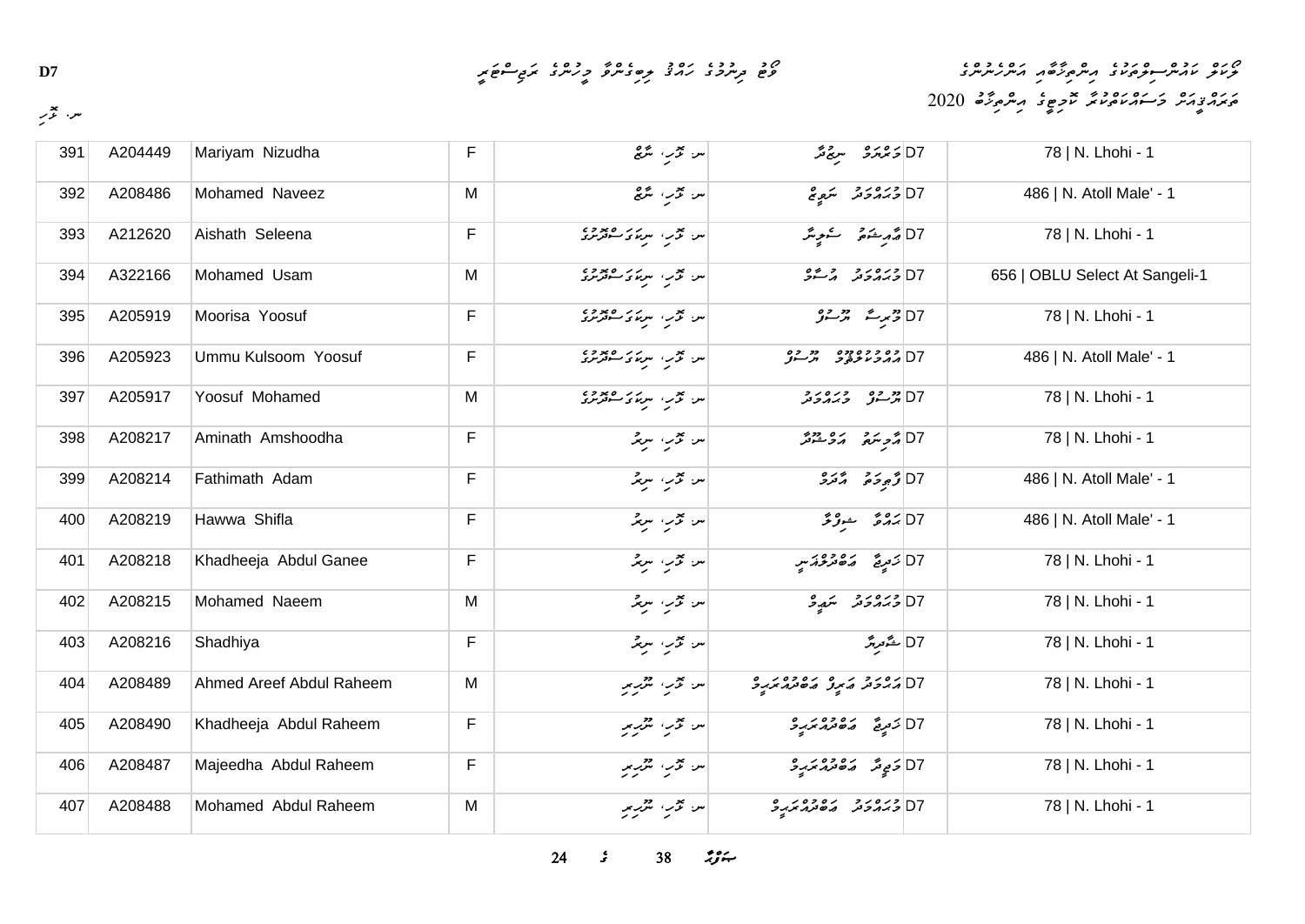*sCw7q7s5w7m< o<n9nOoAw7o< sCq;mAwBoEw7q<m; wBm;vB* م من المرة المرة المرة المرجع المرجع في المركبة 2020<br>مجم*د المريض المربوط المربع المرجع في المراجع المركبة* 

| 408 | A204717 | Aminath Ali Maniku | F | س تور، مورده و     | D7 مُحِسَمُ مَعِ دَسِرَ                          | 78   N. Lhohi - 1                |
|-----|---------|--------------------|---|--------------------|--------------------------------------------------|----------------------------------|
| 409 | A081592 | Ashraf Ibrahim     | M | س عرب معرض         | D7 كەشىمۇ م <i>ەھترى</i> دۇ                      | 486   N. Atoll Male' - 1         |
| 410 | A204725 | Asiyath Ibrahim    | F | س توپ متر مره م    | D7 مُ سِيرَة مِنْ مِرْبِيْرِ                     | 78   N. Lhohi - 1                |
| 411 | A204716 | Ibrahim Mohamed    | M | س عرب معرض         | D7 مەھەرى ئەمەدىر 79 مەدىر                       | 78   N. Lhohi - 1                |
| 412 | A204718 | Sanfa Ibrahim      | F | س میں میرسدہ       | D7 سَمَّتَرٌ مِـ صَمَّرِةٌ                       | 78   N. Lhohi - 1                |
| 413 | A204722 | Zuhaira Ibrahim    | F | بلاد محمر، فرحم وه | D7 ىن ئىرىتى مەھەتگە يەھ                         | 78   N. Lhohi - 1                |
| 414 | A351133 | Ahmed Samaah       | M | س عرب متروغه       | D7 <i>مُدْدَوْرٌ سُوَدُّرٌ</i>                   | 486   N. Atoll Male' - 1         |
| 415 | A203314 | Fathimath Nuzuhath | F | مىن ئۆپ ئىزەمۇر    | D7 <i>وَّجِوحَةُ</i> مُتَّمَّةٌ سَمَّةٌ          | 486   N. Atoll Male' - 1         |
| 416 | A203312 | Fathimath Shaheema | F | س عرب متروعي       | D7 <i>وَّجِ حَمَّى</i> شَرِّحَ                   | 78   N. Lhohi - 1                |
| 417 | A124379 | Husnee Yoosuf      | M | س عرب متروغه       | D7 پر شهر پر مرد و                               | 78   N. Lhohi - 1                |
| 418 | A203313 | Ibrahim Afsal      | M | س ميمر، مرحوفه ک   | D7 مەھەر بەر مەرىبەتە                            | 745   Kandolhu Island Maldives-1 |
| 419 | A203310 | Ibrahim Yoosuf     | M | مىن ئۇپ ئىزەمۇر    | D7 <sub>م</sub> ەمگرى <sub>د</sub> ى مەسىر       | 78   N. Lhohi - 1                |
| 420 | A327932 | Mizna Kamil        | F | س عمر التعمير فرد  | D7 <i>جي جيگھ گ</i> ڻ جو محر                     | 78   N. Lhohi - 1                |
| 421 | A203315 | Mohamed Kaamil     | M | س عمر، مقرومی      | D7  <i>\$نەۋەقە مۇج</i> ۇ                        | 732   Fushifaru Maldives-1       |
| 422 | A203306 | Nasira Yoosuf      | F | س عرب متروعي       | D7 مُدْسِع مُنْ مَرْسُورُ                        | 78   N. Lhohi - 1                |
| 423 | A203304 | Rugiyya Abdulla    | F | س عرب متروعي       | D7 <i>مُتَّةِ مُدَّةً مُدَّهَّةً مِ</i> لَّلَّهُ | 78   N. Lhohi - 1                |
| 424 | A205408 | Ahmed Shiyam       | M | س بيس شهره وره     | D7 <i>مَہُ دُوَ مَہِ مِیٹو</i>                   | 78   N. Lhohi - 1                |

 $25$  *s* 38 *n***<sub>3</sub>** *n***<sub>1</sub>**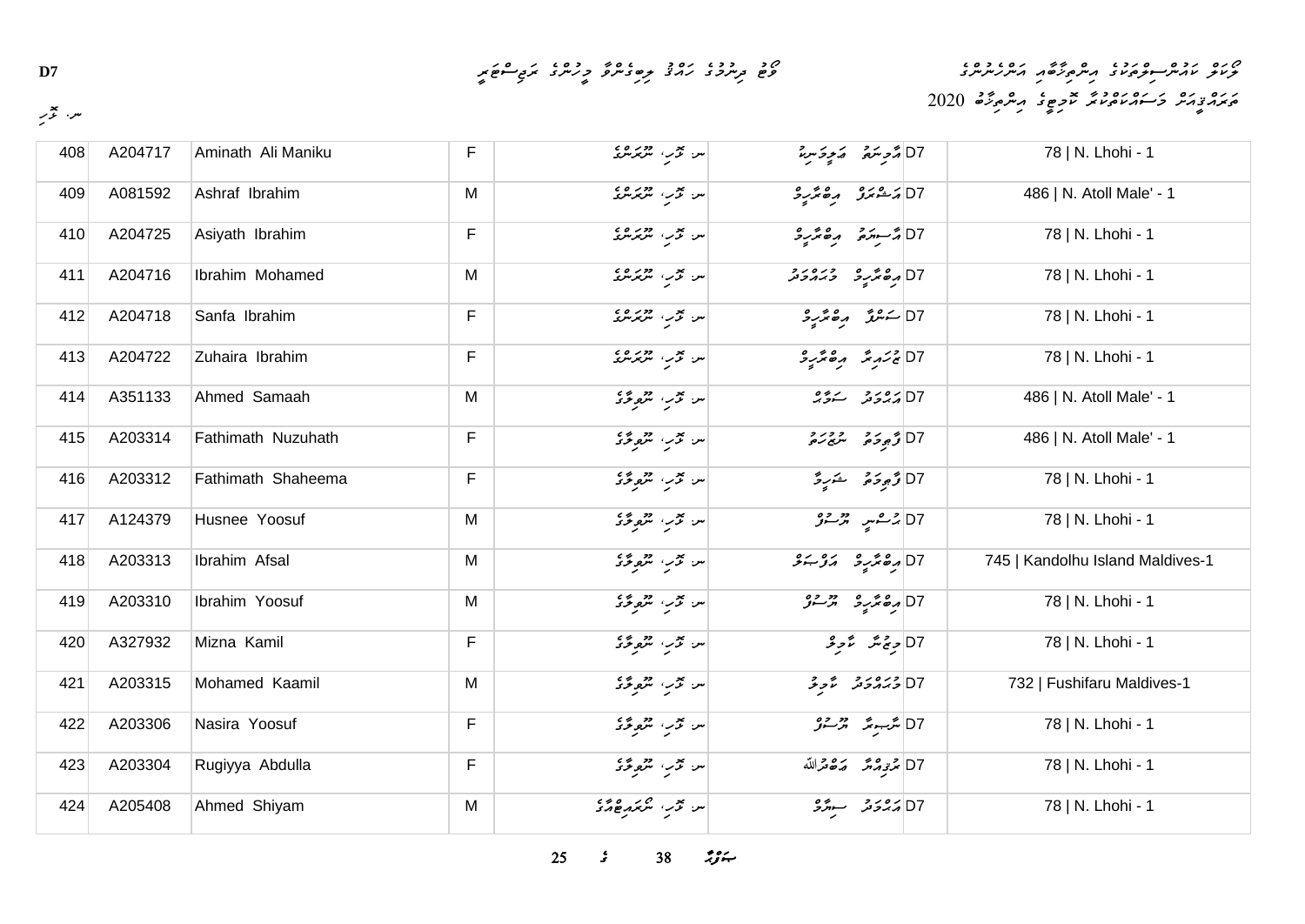*sCw7q7s5w7m< o<n9nOoAw7o< sCq;mAwBoEw7q<m; wBm;vB* م من المرة المرة المرة المرجع المرجع في المركبة 2020<br>مجم*د المريض المربوط المربع المرجع في المراجع المركبة* 

| 425 | A205416 | Aishath Silmaa             | F           | س ترب شرعه ۱۶۵۵    | D7 مۇرىشقۇ سوقۇق                                                | 78   N. Lhohi - 1        |
|-----|---------|----------------------------|-------------|--------------------|-----------------------------------------------------------------|--------------------------|
| 426 | A205406 | Ali Ibrahim                | M           | س علي شهر و ده     | D7 <i>مَجِ م</i> ِ مُ <i>مَّرِّ</i> دُ                          | 78   N. Lhohi - 1        |
| 427 | A205412 | Aminath Shaheema           | F           | س على المحمد معدد  | D7 مَّ <i>جِسَمَ</i> شَرِجَّ                                    | 78   N. Lhohi - 1        |
| 428 | A205403 | Fathmath Ibrahim           | F           | س تور، شهر ۱۶۵۵    | D7 <i>وَّجِوَدَةُ مِ</i> قْمَدِةِ                               | 78   N. Lhohi - 1        |
| 429 | A205418 | Haleeemath Shama           | F           | س بي مي مرده و ده  | D7 بَر <i>ُوِدَة</i> شَدَّدَّ                                   | 78   N. Lhohi - 1        |
| 430 | A205423 | Hawwa Shuha                | F           | س ترب سر مرده و ده | $\mathcal{Z}^2_{\text{max}} = \mathcal{Z}^2_{\text{max}} = 27.$ | 78   N. Lhohi - 1        |
| 431 | A205401 | Ibrahim Mohamed            | M           | س تي شهره مده      | D7 مەھزىرى ئىممى ئىل                                            | 78   N. Lhohi - 1        |
| 432 | A205421 | Mohamed Shuhadh            | M           | س على شهر مده      | D7 <i>وَبُرُودُوْ</i> شَرْ <i>دُوْ</i>                          | 78   N. Lhohi - 1        |
| 433 | A208542 | Ahmed Ibrahim Didi         | M           | س عن شهره وي       | D7 <i>גُ.څَ.څَر م</i> ُرگ <i>ر پُرو</i> مِرِمِرِ                | 78   N. Lhohi - 1        |
| 434 | A202219 | Aishath Iman               | F           | س ترب شريره وي     | D7 مۇم شەھ بوگەنگە                                              | 78   N. Lhohi - 1        |
| 435 | A202215 | Aminath Mohamed            | $\mathsf F$ | س ترب شهره وي      | D7 مُجِسَمُ حَمَدُ حَدَّ                                        | 78   N. Lhohi - 1        |
| 436 | A208543 | Mohamed Naeem Ibrahim Didi | M           | س عمر، سمعده ۱۶۵   | D7 <i>ב-200 سَمودٌ م</i> ُصَدِّر مُصَدِّرٍ وَمَدِمِرِ           | 78   N. Lhohi - 1        |
| 437 | A202217 | Zuhura Mohamed             | F           | س بيمر، شهره وي    | D7 ځرنمه وره د و                                                | 78   N. Lhohi - 1        |
| 438 | A206276 | Abdulla Shahuneez          | M           | س می رسم دور       | D7 كەڭداللە خەرجىسى                                             | 486   N. Atoll Male' - 1 |
| 439 | A206274 | Adil Ibrahim               | M           | ساعي المراجع       | D7 م <i>ۇمرى م&amp;مۇرى</i><br>—                                | 78   N. Lhohi - 1        |
| 440 | A082351 | Ahmed Ibrahim              | M           | للاعي وعبيدة       | D7 <i>مُدْدَوتر م</i> ِ <i>مُدَّرِدْ</i>                        | 486   N. Atoll Male' - 1 |
| 441 | A206272 | Aishath Siyaama Ibrahim    | F           | ساعي مهموده        | D7 مَّەبەشە ئەست <i>ەڭ م</i> ەھ <i>ت</i> رىبە                   | 78   N. Lhohi - 1        |

 $26$  *s* 38 *n***<sub>3</sub>** *n***<sub>3</sub>** *n***<sub>1</sub>**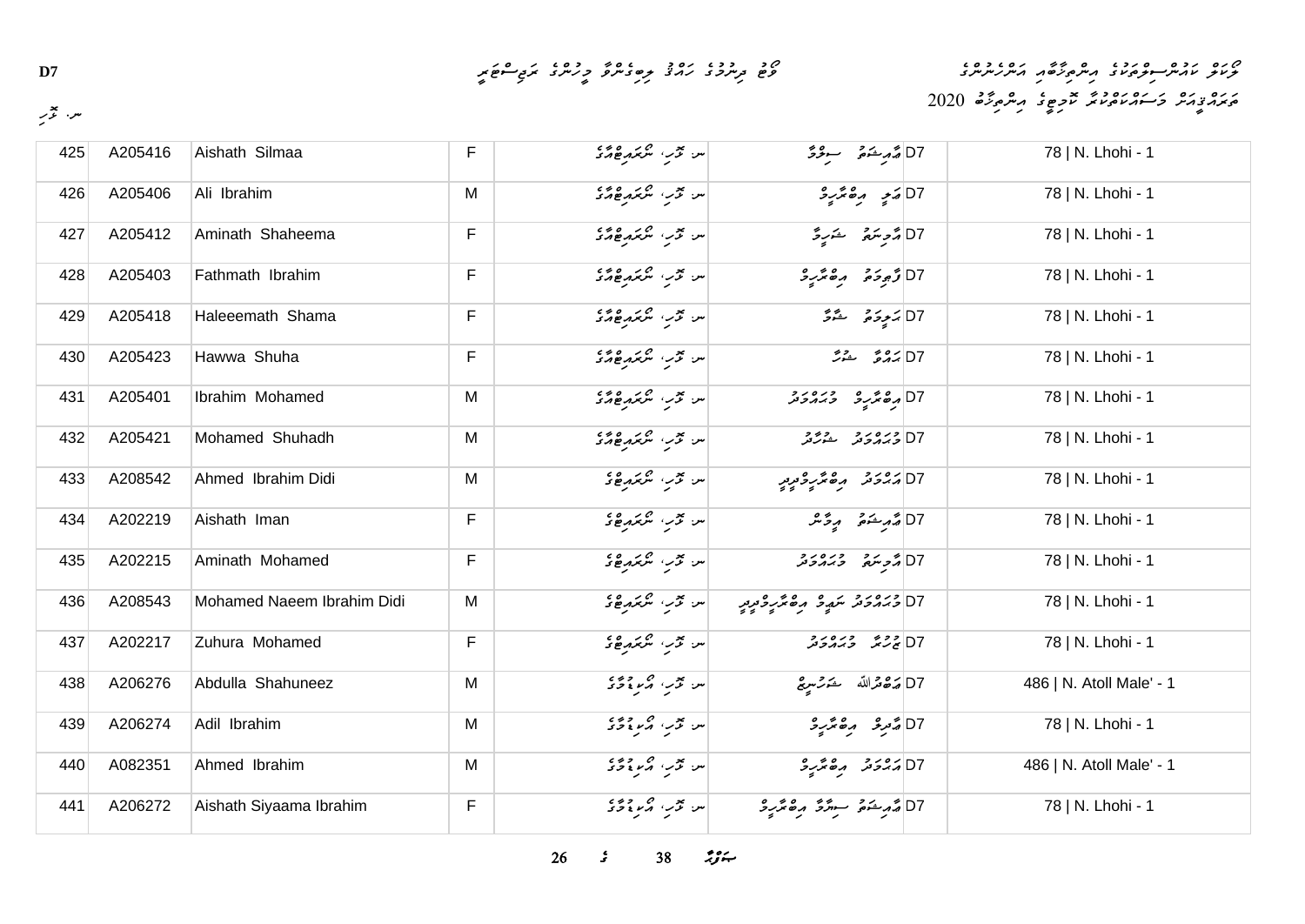*sCw7q7s5w7m< o<n9nOoAw7o< sCq;mAwBoEw7q<m; wBm;vB* م من المرة المرة المرة المرجع المرجع في المركبة 2020<br>مجم*د المريض المربوط المربع المرجع في المراجع المركبة* 

| 442 | A206275 | Aminath Shareema      | $\mathsf F$ | س ترب رکنده و ده    | D7 مَّ حِ سَمَّ مِ حَسَّمِ حَ                                                                                  | 78   N. Lhohi - 1                |
|-----|---------|-----------------------|-------------|---------------------|----------------------------------------------------------------------------------------------------------------|----------------------------------|
| 443 | A111369 | Fathimath Shadiya     | F           | س عرب ويتوجع        | D7 <i>وَّجِ حَمَّ</i> شَمْسِرَّرَ                                                                              | 274   F. Magoodhoo - 1           |
| 444 | A123376 | Hassan Zareer Ibrahim | M           | س محر، وسیع وی      | D7 ئەسەنگە ئ <sub>ە ئىر</sub> ىگە مەھە <i>گەر</i> 13                                                           | 78   N. Lhohi - 1                |
| 445 | A148343 | Hussain Afeef Ibrahim | M           | س عرب ويدوده        | D7 برُسَمبر شَرِ وَ مِنْ مِرْدِ وَ اللَّهِ مِنْ اللَّهِ مِنْ اللَّهِ مِنْ اللَّهِ مِنْ اللَّهِ مِنْ            | 78   N. Lhohi - 1                |
| 446 | A106728 | Ibrahim Adam          | M           | س محمر، وكرووي      | D7 مەھ <i>ئى</i> ر ئەر ئىرگىنى ئىل                                                                             | 78   N. Lhohi - 1                |
| 447 | A216051 | Ibrahim Razeen        | M           | سابيخر، ويحوجونجون  | D7 م <i>ەھترى</i> دۇ سىمپىر                                                                                    | 78   N. Lhohi - 1                |
| 448 | A106729 | Khalida Mohamed Fulhu | $\mathsf F$ | س عرب و سوء ده      | D7 <i>دَّجِينَ وَبَهُ وَمُوَوْعُ</i>                                                                           | 78   N. Lhohi - 1                |
| 449 | A049039 | Mohamed Aslam Ibrahim | M           | س ترس مرسوم دوم     | D7 دره در در مرده مرده شرد                                                                                     | 78   N. Lhohi - 1                |
| 450 | A206277 | Mohamed Munaz Ali     | M           | س محر، وسیع وی      | D7 <i>دې ده ده</i> و شرح کم                                                                                    | 486   N. Atoll Male' - 1         |
| 451 | A106495 | Abdul Kareem Mohamed  | M           | ساعي، بۇلىرىمۇ ئ    | D7 בטובני ביטר פיטר ביטר בי המודע בי המודע בי המודע בי המודע בי המודע בי המודע בי המודע בי המודע בי המודע בי ה | 78   N. Lhohi - 1                |
| 452 | A208162 | Ali Hashim            | M           | س بيمر، وكريم ومحمد | D7 <i>جَ مِي گَ</i> ھوڤ                                                                                        | 28   HDh. Hirimaradhoo - 1       |
| 453 | A208161 | Fathimath Saniyya     | F           | س ترب بۇ شېرىمى     | D7 ۇ <sub>جو</sub> رۇ سەمبەرگە                                                                                 | 78   N. Lhohi - 1                |
| 454 | A208163 | Hussain Sinan         | M           | ساعي، وكاللبي وحي   | D7 يُرْسَمَ بِهِ سِبْرَ سِبْرَ سِبْرَ بِلْدِ                                                                   | 745   Kandolhu Island Maldives-1 |
| 455 | A208160 | Latheefa Hassan       | $\mathsf F$ | س بيمر، وكريم ومح   | D7 ك <i>ۇچۇڭ بۇسكىل</i>                                                                                        | 78   N. Lhohi - 1                |
| 456 | A208165 | Mariyam Nasma         | $\mathsf F$ | س بيمر، بۇ شبېرۇ ئ  | D7 كۆپر <i>ۇ بىرگۇ</i>                                                                                         | 78   N. Lhohi - 1                |
| 457 | A206320 | Ahmed Shakeeb         | M           | س می نمود           | D7 كەبرى قىر ئىكەن ئى                                                                                          | 78   N. Lhohi - 1                |
| 458 | A208174 | Aminath Zaeema        | F           | س ترب برَجه ک       | D7 مُجِسَعَ بِمَ مِرْحٌ                                                                                        | 78   N. Lhohi - 1                |

*27 sC 38 nNw?mS*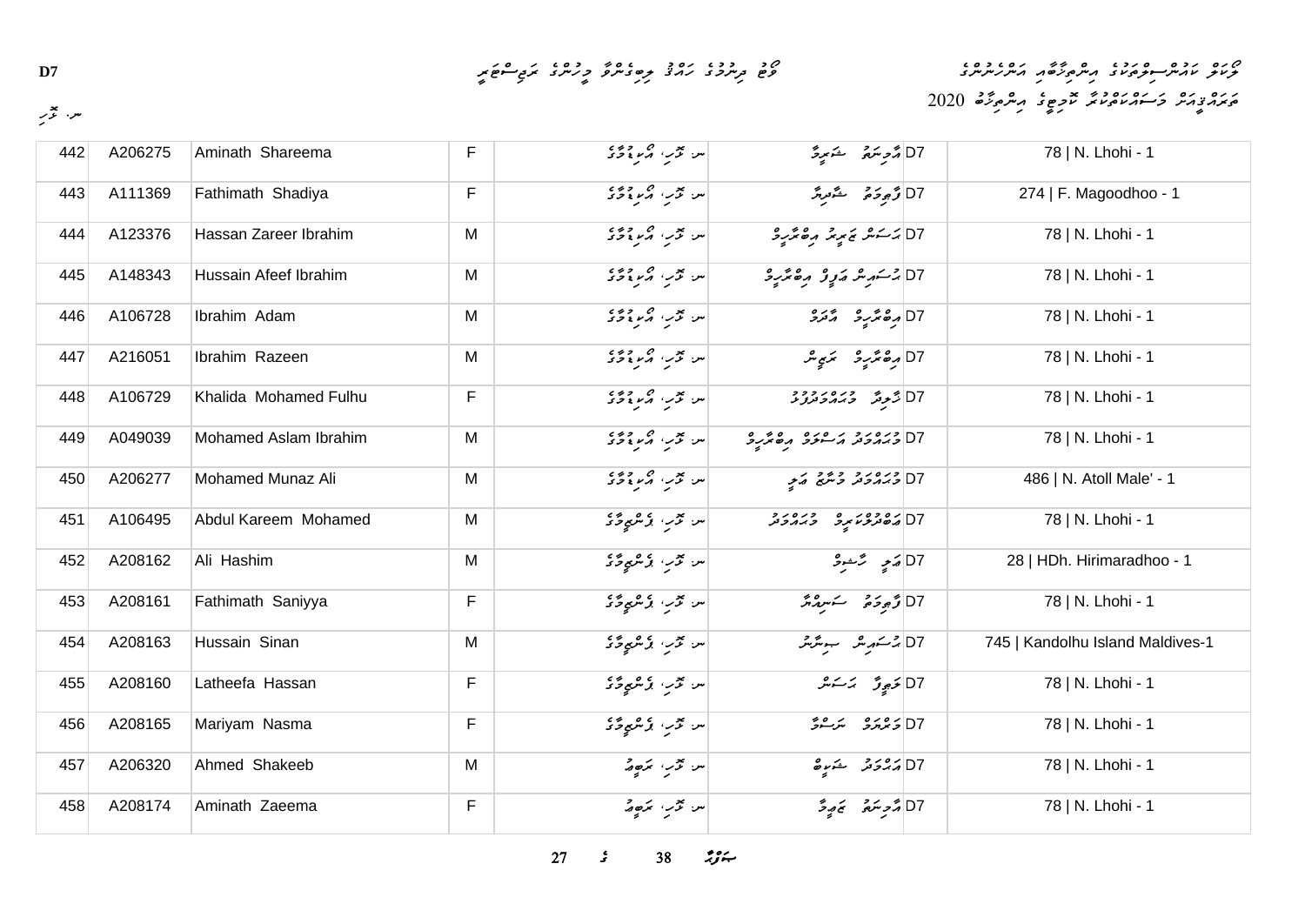*sCw7q7s5w7m< o<n9nOoAw7o< sCq;mAwBoEw7q<m; wBm;vB* م من المرة المرة المرة المرجع المرجع في المركبة 2020<br>مجم*د المريض المربوط المربع المرجع في المراجع المركبة* 

| 459 | A208176 | Ibrahim Rauf     | M | س ترب برَمٍ پر    | D7 <sub>م</sub> ەممەر بەدە بەدە           | 78   N. Lhohi - 1           |
|-----|---------|------------------|---|-------------------|-------------------------------------------|-----------------------------|
| 460 | A208171 | Mohamed Ali      | M | س ترب ترج و گ     | D7  <i>32,325 مَ</i> جِ                   | 78   N. Lhohi - 1           |
| 461 | A208172 | Muneera Mohamed  | F | س ترب ترجمه       | D7 ۇس <sub>ى</sub> نگە ئ <i>ۇنىۋى</i> خىر | 78   N. Lhohi - 1           |
| 462 | A203246 | Abdulla Waseem   | M | مراجي، بره و دمي  |                                           | 78   N. Lhohi - 1           |
| 463 | A071821 | Ramzeena Mohamed | F | س بيمر، بره وي    | D7 ىر <sub>ۇپچى</sub> ر ئ <i>ۇندۇ</i> تر  | 78   N. Lhohi - 1           |
| 464 | A141953 | Ahmed Easa       | M | س بیمر، بر مدور   | D7 <i>مَدْدُوَ مِي</i> مَصَّ              | 78   N. Lhohi - 1           |
| 465 | A212129 | Aishath Aasha    | F | س بېر، برەپرە»    | D7 صَّمِيشَمَّة صَّشَّة                   | 78   N. Lhohi - 1           |
| 466 | A205396 | Ali Rasheed      | M | مىن توپ ئەھمەدە ئ | D7 <i>۾َ جِ</i> - سَ <sub>جُ</sub> دِمَّر | 674   ROBINSON Club Noonu-1 |
| 467 | A205394 | Khadheeja Ahmed  | F | س میں مرہ موہ ہے  | D7 كَتَمِيعٌ مَدَّكَمَّرٌ                 | 78   N. Lhohi - 1           |
| 468 | A095476 | Mohamed Nasir    | M | س میں مرہ مدد ہ   | D7 <i>ۋېرودى سرگىيەنى</i>                 | 486   N. Atoll Male' - 1    |
| 469 | A121120 | Abdulla Yoosuf   | M | س میں سرچ مل      | D7 مَرْدَّقْرَاللَّهُ مَرْتَّوْرُ         | 78   N. Lhohi - 1           |
| 470 | A206237 | Ahmed Aiman      | M | س میں مریخ مگر    | D7 <i>ברבית ההבית</i>                     | 78   N. Lhohi - 1           |
| 471 | A206238 | Ali Aksham       | M | س میں سرچ مگر     | D7 <i>جَرِيدِ جَهْ</i> شُوَ               | 78   N. Lhohi - 1           |
| 472 | A201846 | Fathimath Naeema | F | س تخریا ہوتھ مگر  | D7 <i>وَّجِ دَمَّةَ سَمِي</i> دً          | 78   N. Lhohi - 1           |
| 473 | A206236 | Mohamed Akram    | M | س میں سرچ مل      | $5.22$ $5.22$                             | 78   N. Lhohi - 1           |
| 474 | A012661 | Abdulla Shareef  | M | س میں مرو         | D7 كەھەراللە خەمب <i>وت</i>               | 78   N. Lhohi - 1           |
| 475 | A207955 | Ahmed Fazeel     | M | س مخر، موثر       | D7 <i>222 ق-ي</i> وگر                     | 486   N. Atoll Male' - 1    |

**28** *s* **38** *n***<sub>y</sub> <b>***n*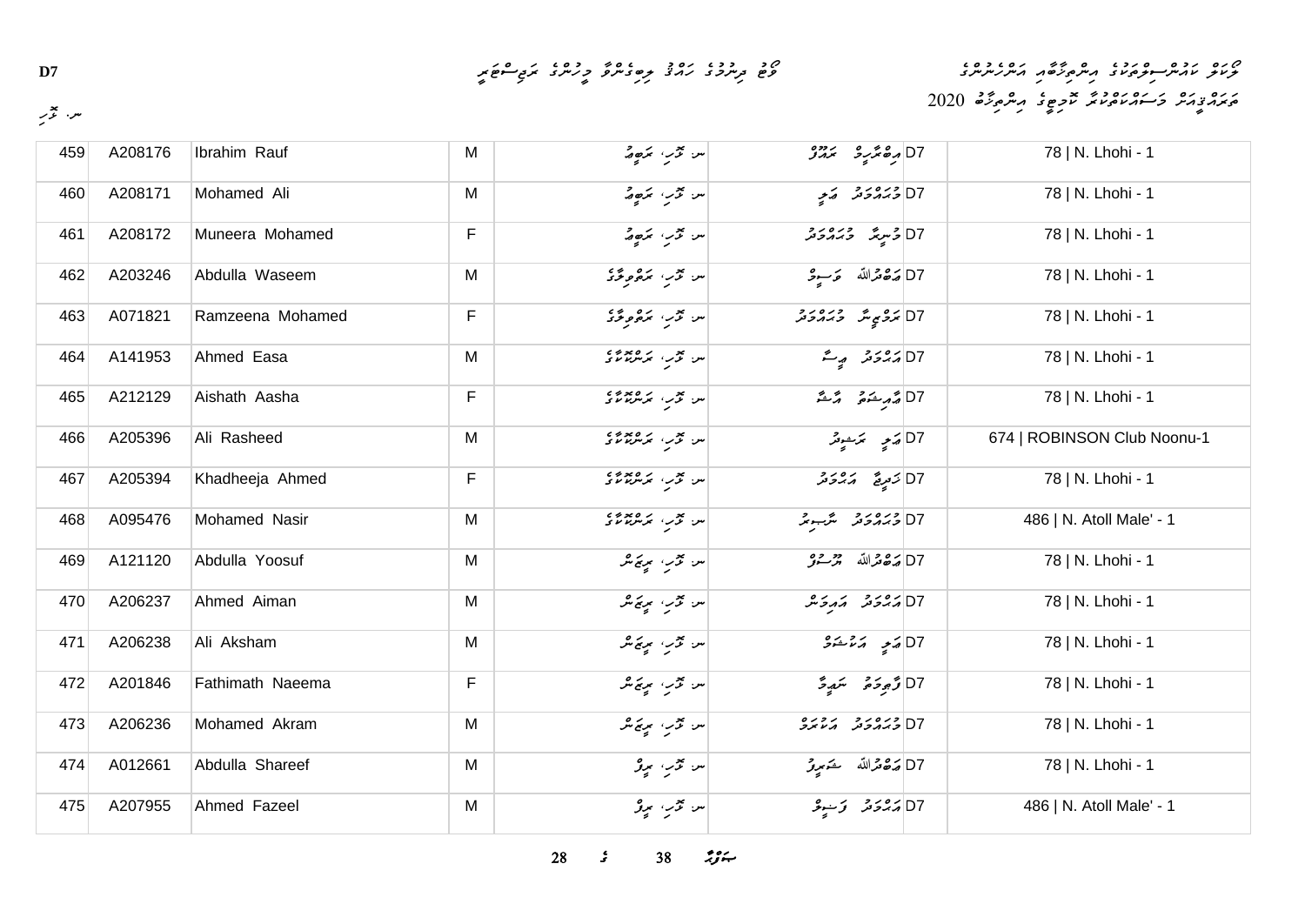*sCw7q7s5w7m< o<n9nOoAw7o< sCq;mAwBoEw7q<m; wBm;vB* م من المرة المرة المرة المرجع المرجع في المركبة 2020<br>مجم*د المريض المربوط المربع المرجع في المراجع المركبة* 

| 476 | A207953 | Aishath Shehenaaz     | $\mathsf{F}$ | س نژب برو                | D7 مەم ئىشمۇ ھەر ئىگەنج               | 78   N. Lhohi - 1                                 |
|-----|---------|-----------------------|--------------|--------------------------|---------------------------------------|---------------------------------------------------|
| 477 | A207956 | Ali Habeeb            | M            | س میں ہوؤ                | $\frac{2}{3}$ $\frac{2}{3}$ D7        | 486   N. Atoll Male' - 1                          |
| 478 | A207960 | Aminath Sameeza       | $\mathsf{F}$ | س میں مرو                | D7 مُجِسَعَةٍ سَعِيَّةٍ               | 486   N. Atoll Male' - 1                          |
| 479 | A207958 | Hassan Labeeb         | M            | س میں مرو                | D7 ئەسەئىر ئ <i>ۇھ</i>                | 78   N. Lhohi - 1                                 |
| 480 | A207951 | Hawwa Basheera        | $\mathsf{F}$ | س میں مرو                | D7 <i>بَدُهُ جَ</i> حَسِيمٌ           | 486   N. Atoll Male' - 1                          |
| 481 | A151951 | Hussain Suneel        | M            | س نژب برو                | D7 پرستہر شریعہ مقسر پو               | 486   N. Atoll Male' - 1                          |
| 482 | A111795 | Mohamed Basheer       | M            | س نژب برو                | D7 <i>وُبَهُ وَبَدْ</i> صَنْبِهُ      | 486   N. Atoll Male' - 1                          |
| 483 | A207949 | Zuhura Ali            | $\mathsf{F}$ | س عرب سرو                | D7 ىج <sup>2</sup> گە كەمچ            | 78   N. Lhohi - 1                                 |
| 484 | A207903 | Ali Rameez            | M            | س تور، ترڪسيءَ           | D7 <i>ھوچستوچ</i>                     | 640   Movenpick Resort Kuredhivaru<br>Maldives -1 |
| 485 | A207906 | Aminath Seeza         | $\mathsf{F}$ | س محمر، حركة سرى         | D7 مُجِسَعُهُ بِ يَجْ                 | 78   N. Lhohi - 1                                 |
| 486 | A207908 | Hassan Sinaan         | M            | س توپ گرڪسيءَ            | D7 ئەسەنگە سەمەتگەنگە                 | 486   N. Atoll Male' - 1                          |
| 487 | A207904 | Hussain Shifaz        | M            | س توپ نژیستوری           | D7 پرڪ <i>ير هي شوق چ</i>             | 78   N. Lhohi - 1                                 |
| 488 | A111305 | Ibrahim Mohamed Manik | M            | س تخريا الكركانيونج      | D7 مەھەر بەر ئەمەدە ئىرىدىن بىر       | 78   N. Lhohi - 1                                 |
| 489 | A207897 | Mohamed Hassan Manik  | M            | س میں محمد میں میں       | D7 <i>בגף פני גבית בית</i> ו          | 78   N. Lhohi - 1                                 |
| 490 | A207900 | Zuyyina Mohamed       | $\mathsf{F}$ | س محمر، حركة مر <u>ي</u> | D7 ج م <i>مبر ش</i> ر 19 <i>25 مر</i> | 78   N. Lhohi - 1                                 |
| 491 | A206258 | Abdulla Maaizu        | M            | س عرب حرج ج و م          | D7 مَەھتراللە مەم مى                  | 78   N. Lhohi - 1                                 |
| 492 | A206255 | Ahmed Mumthaaz        | M            | سن عمير، حريح جيءَ       | D7 كەبرو مەمى                         | 640   Movenpick Resort Kuredhivaru<br>Maldives -1 |

**29** *s* 38 *n***<sub>3</sub> <b>***n*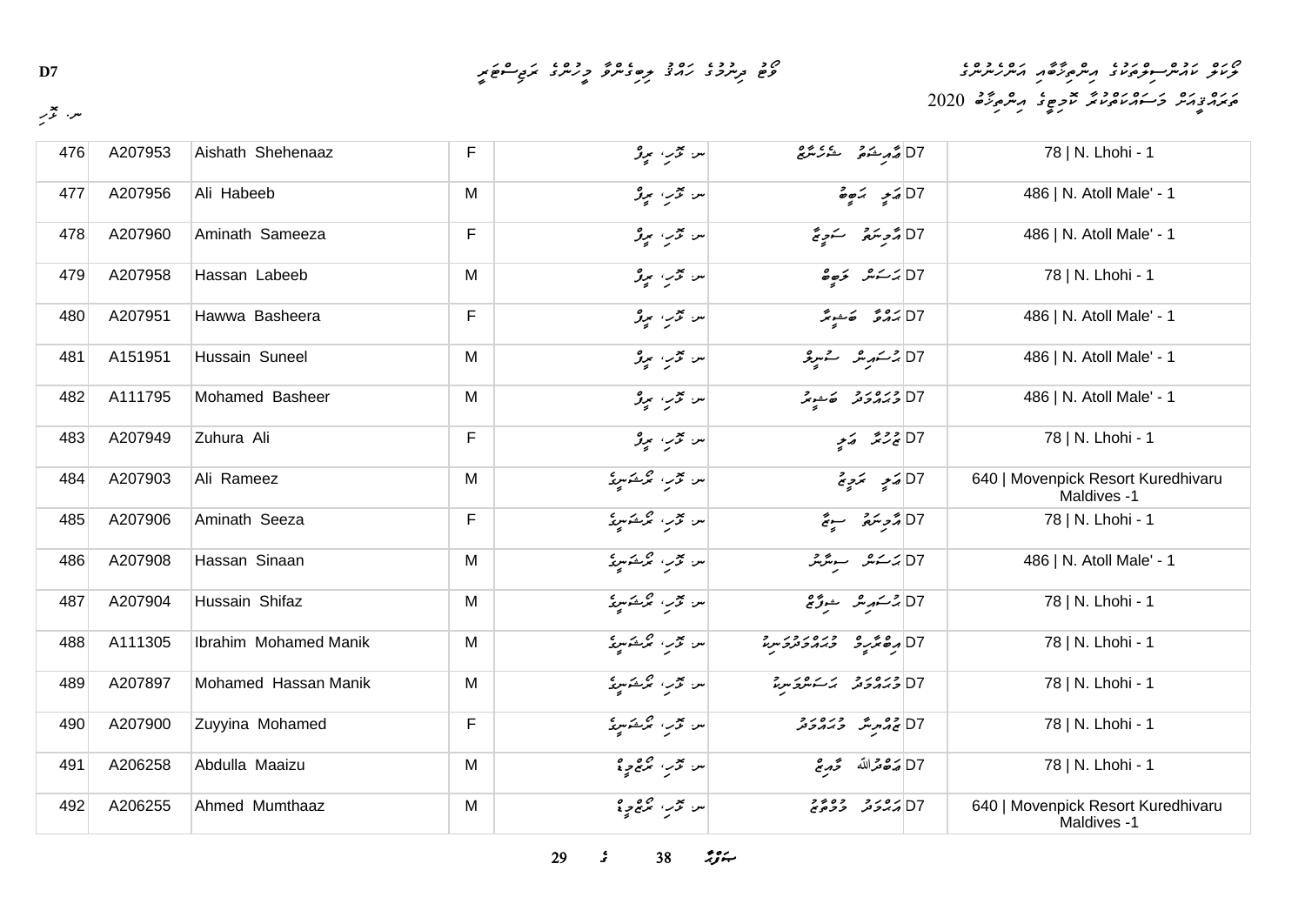*sCw7q7s5w7m< o<n9nOoAw7o< sCq;mAwBoEw7q<m; wBm;vB* م من المرة المرة المرة المرجع المرجع في المركبة 2020<br>مجم*د المريض المربوط المربع المرجع في المراجع المركبة* 

| 493 | A206254 | Hafsa Mohamed         | F | سالمحمر بالمحتجر في والمحمد | D7 ئەۋىبە دېرەدىر                     | 78   N. Lhohi - 1               |
|-----|---------|-----------------------|---|-----------------------------|---------------------------------------|---------------------------------|
| 494 | A206257 | Hassan Muaaz          | M | س می می می د م              | D7 ئەسەھەر جۇيج                       | 399   Cheval Blanc Randheli - 1 |
| 495 | A206256 | Hussain Niyaz         | M | س عمر، موجود و              | D7 بر سمبر شرید میں پڑھی              | 486   N. Atoll Male' - 1        |
| 496 | A206253 | Ibrahim Mohamed Fulhu | M | مراجع مبارج وج              | D7 مەھمەر 250,000 دو                  | 78   N. Lhohi - 1               |
| 497 | A103336 | Mohamed Majid         | M | اللا عمي، حرج دي            | D7 <i>\$ پر \$ ي ق ق ق</i> ر          | 399   Cheval Blanc Randheli - 1 |
| 498 | A144688 | Hussain Rasheed       | M | سن عمير، عمد سمج            | D7 پرڪيريش ڪرش <sub>ي</sub> وٽر       | 78   N. Lhohi - 1               |
| 499 | A217377 | Mohamed Zayaan        | M | س محر، عربي                 | D7 <i>ۋېزودو خ</i> گرى <i>گ</i>       | 78   N. Lhohi - 1               |
| 500 | A204971 | Zulaikha Mohamed      | F | س عين حمي                   | D7 ىخ <i>قرىر ئى ئىم قى</i> ر قىر     | 78   N. Lhohi - 1               |
| 501 | A208292 | Ahmed Thanzeem        | M | س عمي، ڪري                  | D7 <i>مَدْدَوْرْ م</i> ُسْمِوْدُ      | 78   N. Lhohi - 1               |
| 502 | A208285 | Aminath Milna         | F | س عمر الشرع                 | D7 مُ <i>جِ سَمَعُ</i> جِنْ مِحْسَّر  | 78   N. Lhohi - 1               |
| 503 | A208287 | Fathimath Ali Manik   | F | س بيمب، ڪريو                | D7 ژ <sub>ېپو</sub> ځنځ پرېژسر        | 78   N. Lhohi - 1               |
| 504 | A208288 | Fathimath Ilhama      | F | س محمر، سفر فحر             | D7 تۇ <sub>جو</sub> خۇ ب <i>روڭ</i> ۇ | 556   Hulhumale', Ehenihen - 4  |
| 505 | A208286 | Hamid Ibrahim         | M | س عمر، سفری                 |                                       | 78   N. Lhohi - 1               |
| 506 | A208284 | Ibrahim Samweel       | M | س عمر، سفریخه               | D7 ب <i>ەھترى</i> دۇ س <i>ەۋەپ</i> ۇ  | 78   N. Lhohi - 1               |
| 507 | A208289 | Mariyam Hamdhoona     | F | س بيمر، ستربحه              | D7 كەيمەر بەر ئەرتىر                  | 78   N. Lhohi - 1               |
| 508 | A208291 | Mohamed Sammaah       | M | س بيمب ستربح                | D7 <i>3222 كىلا</i> پىر               | 486   N. Atoll Male' - 1        |
| 509 | A204203 | Ahmed Nahufal         | M | س میں سودی                  | D7 <i>ړې دی سرچ ی</i> و               | 78   N. Lhohi - 1               |

**30** *s* **38** *n***<sub>y</sub><sub>***s***</sub>**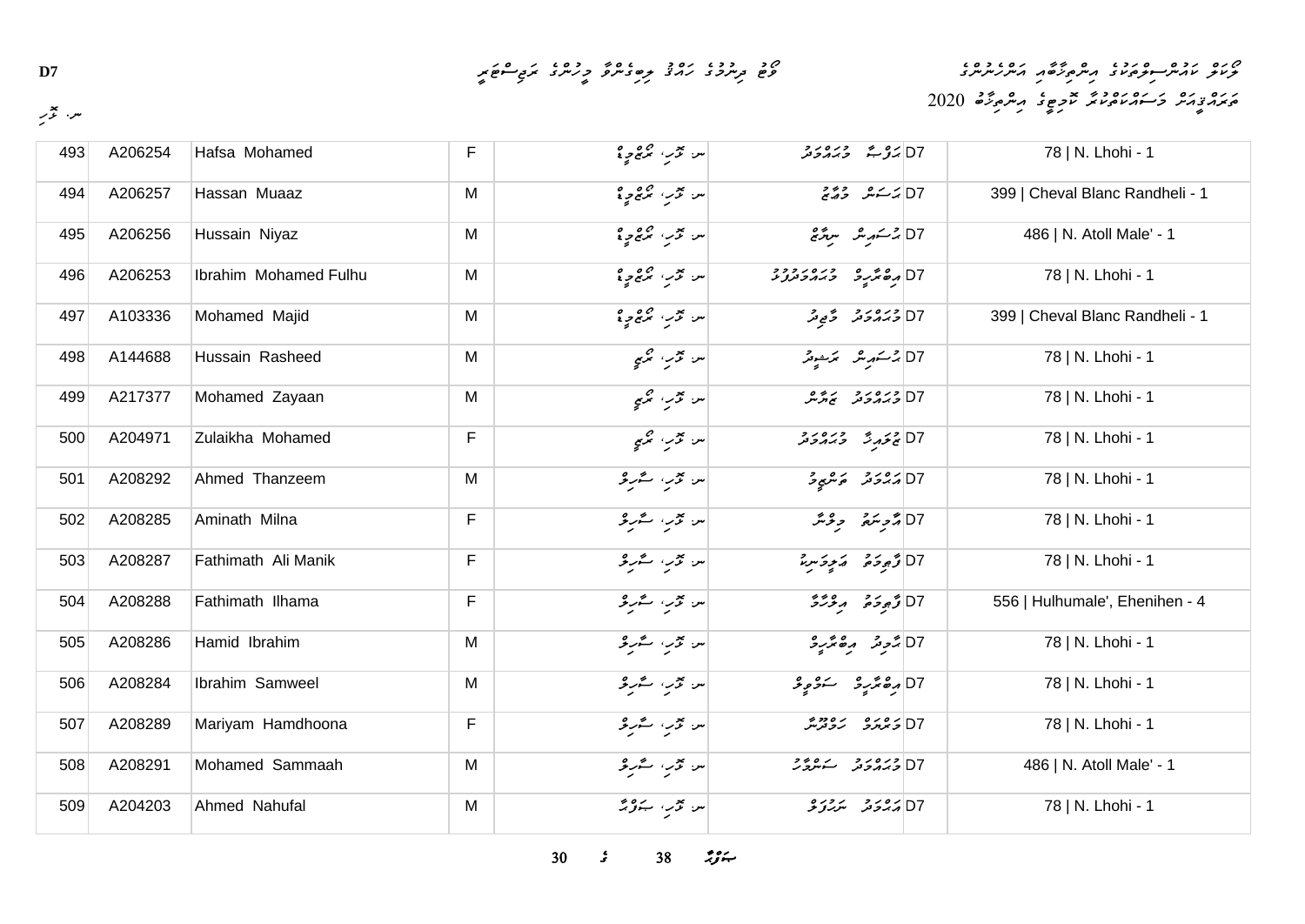*sCw7q7s5w7m< o<n9nOoAw7o< sCq;mAwBoEw7q<m; wBm;vB* م من المرة المرة المرة المرجع المرجع في المركبة 2020<br>مجم*د المريض المربوط المربع المرجع في المراجع المركبة* 

| 510 | A204196 | Ali Niyaz                | M            | س محرب سووی                 | D7 <i>۾ چسر پڻ</i>                     | 78   N. Lhohi - 1           |
|-----|---------|--------------------------|--------------|-----------------------------|----------------------------------------|-----------------------------|
| 511 | A204192 | Aminath Zahura           | F            | س میں سودی                  | D7 مَّ حِسَمَةٌ بِمَ <sup>2</sup> مَّد | 78   N. Lhohi - 1           |
| 512 | A204117 | Fathimath Waheedha       | F            | س میں سودی                  | D7 <i>وَّجِ حَمَّى وَبِ</i> يَّرَ      | 78   N. Lhohi - 1           |
| 513 | A204106 | Haleemath Saadhuna       | $\mathsf F$  | س میں سودی                  | D7 ئەي <sub>ر</sub> ىزۇ شەرىگە         | 78   N. Lhohi - 1           |
| 514 | A204201 | Hawwa Wajeeha            | $\mathsf{F}$ | س میں سودی                  | D7 <i>بَدُهُ وَ وَي دُّ</i>            | 78   N. Lhohi - 1           |
| 515 | A204199 | Ibrahim Muneer           | M            | س میں ہوئ                   | D7 م <i>ەھترى</i> رو ئىب <i>رى</i> ر   | 486   N. Atoll Male' - 1    |
| 516 | A204195 | Khadheeja Mohamed Waheed | F            | س میں سویڈ                  | D7 دَمِيعٌ   دَبَرُ دَبَرٌ   وَبِيتَر  | 78   N. Lhohi - 1           |
| 517 | A204204 | Mariyam Nauma            | F            | س میں سودی                  | D7 <i>وَ بُرْمَرْ وَ سَهْرَةُ</i>      | 78   N. Lhohi - 1           |
| 518 | A204103 | Mohamed Waheed           | M            | س میں سودی                  | D7 <i>\$ پروڅو وَپ</i> وتر             | 78   N. Lhohi - 1           |
| 519 | A207914 | Abdulla Naseer           | M            | س تخريا ڪوپرندگا            | D7 كَدَهْ مْدْاللّه مْدَسِيْتْمْر      | 78   N. Lhohi - 1           |
| 520 | A024304 | Ahmed Naseer             | M            | اس تور، سکوپررنگ            | D7 <i>2, 25 مگرسوم</i> گر              | 78   N. Lhohi - 1           |
| 521 | A207920 | Aishath Zareera          | $\mathsf F$  | اس تور، سکوپررنگ            | D7 مەم ئىقىم ئىم ئىرىتىگە              | 78   N. Lhohi - 1           |
| 522 | A390809 | Ali Nazeer               | M            | اس تور، سکوپررنگ            | D7 <i>مَيْ سَمِي</i> مُ                | 674   ROBINSON Club Noonu-1 |
| 523 | A152219 | Aminath Sameera          | $\mathsf{F}$ | س تور، سکوپرزیگر            | D7 مَّ حِ سَمَّ مَ سَمَّ حِيمًّا       | 78   N. Lhohi - 1           |
| 524 | A207911 | Fathmath Najeeba         | F            | اس تور، سکوپررنگ            | D7 تَ <i>وجوح</i> دُ سَمَعٍ صَّ        | 78   N. Lhohi - 1           |
| 525 | A207918 | Fathmath Rameeza         | $\mathsf F$  | اللا المجر، السكوليوسر مر   | D7 تَ <i>وجوه مَ</i> حِيمً             | 78   N. Lhohi - 1           |
| 526 | A207916 | Hussain Zareer           | M            | اللاء المحربا السكوية بريدة | D7 بڑے ہر شہر کا کا پر بڑ              | 674   ROBINSON Club Noonu-1 |

**31** *s* **38** *n***<sub>y</sub> <b>***n*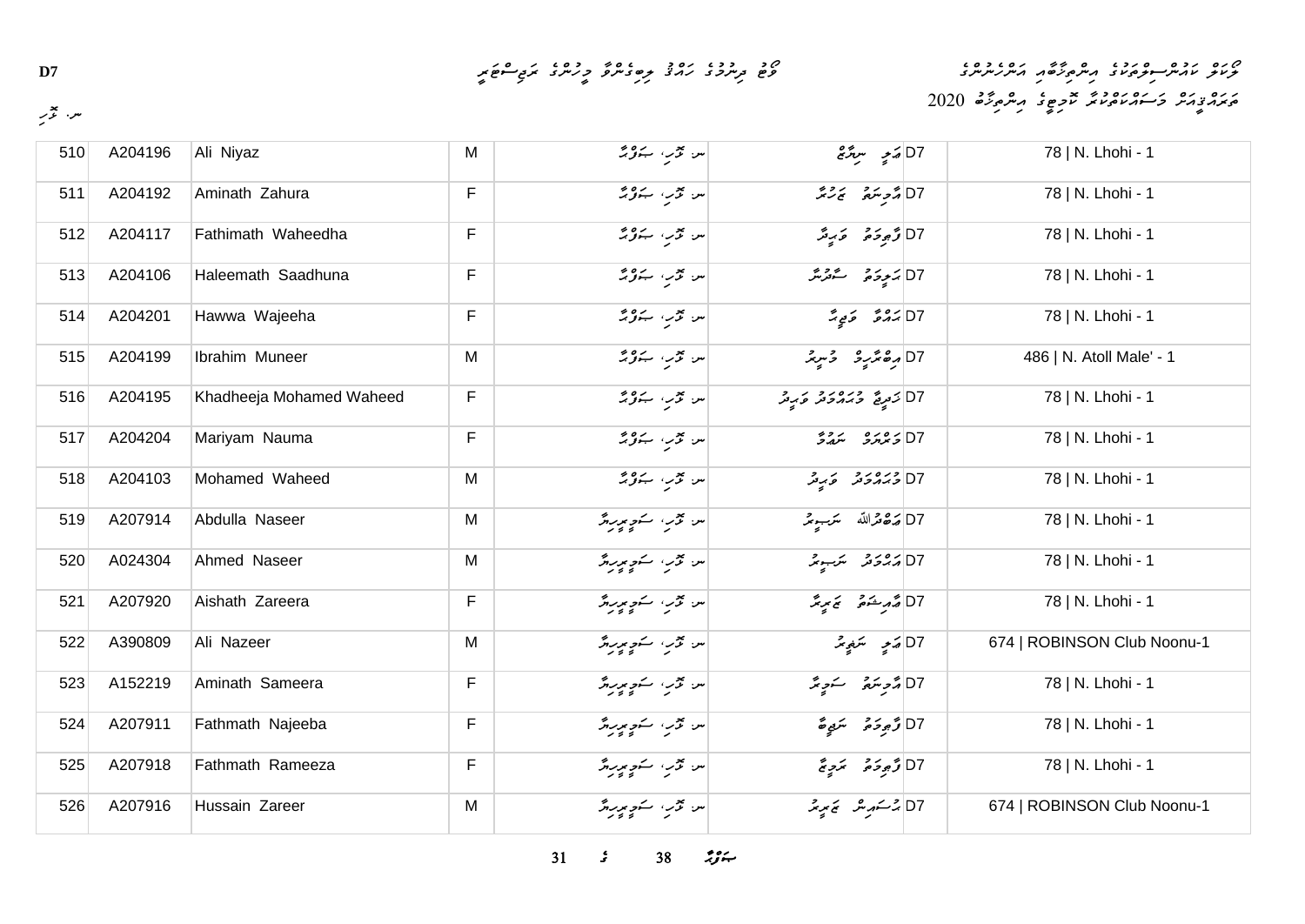*sCw7q7s5w7m< o<n9nOoAw7o< sCq;mAwBoEw7q<m; wBm;vB* م من المرة المرة المرة المرجع المرجع في المركبة 2020<br>مجم*د المريض المربوط المربع المرجع في المراجع المركبة* 

| 527 | A207922 | Mariyam Nazeera    | F           | اس توپ ڪوپريدگر      | D7 <i>كۈچرى ئىتى بى</i> گە                         | 78   N. Lhohi - 1               |
|-----|---------|--------------------|-------------|----------------------|----------------------------------------------------|---------------------------------|
| 528 | A207913 | Mohamed Sameer     | M           | س توپ سکوپریدگا      | D7 <i>\$2,22 مئوپۇ</i>                             | 78   N. Lhohi - 1               |
| 529 | A202743 | Abdulla Muaaz      | M           | س عمر، سومگر         | D7 مَرْحْمَدْاللّه وَمَرْفَر                       | 78   N. Lhohi - 1               |
| 530 | A202751 | Aminath Usra       | $\mathsf F$ | س میخریا سونٹر       | D7 مُجِيبَع <sub>ة م</sub> ِسْتَمَّد               | 78   N. Lhohi - 1               |
| 531 | A112410 | Ibrahim Rasheed    | M           | س میخریا سوینگر      | D7 مەھەر بۇ سىم ئىشىر ئىس                          | 78   N. Lhohi - 1               |
| 532 | A202760 | Mohamed Fizan      | M           | س مخرس سومگر         | D7 <i>\$ ئەممى خىر بىغ ئى</i> ر                    | 78   N. Lhohi - 1               |
| 533 | A202729 | Safeera Hussain    | F           | س میخر، سونگر        | D7 ج <i>نوپنگ چرڪوپنگ</i> ر                        | 78   N. Lhohi - 1               |
| 534 | A207696 | Ali Mohamed        | M           | س عرب سوفر محرکر مثل | D7 <i>مَجِ حَدَّدْوَ</i> تَرُ                      | 486   N. Atoll Male' - 1        |
| 535 | A207697 | Hawwa Mohamed      | F           | س عرب سوڭ مەدىر م    | D7 <i>ב</i> מב <i>בבחב</i> ע                       | 22   HA. Baarah - 1             |
| 536 | A212130 | Hussain Fayaz      | M           | مرسمي، سوفر مرد ه    | D7 يُرسَمهِ مَثَرَّ مَدَّرَ مَثَرَ مِسَ            | 78   N. Lhohi - 1               |
| 537 | A207695 | Ibrahim Fazeel     | M           | س عرب سوفر محرکر مثل | D7 ب <i>ر&amp;ټرْرِ \$ زَخو</i> گر                 | 709   Dhigufaru Island Resort-1 |
| 538 | A207694 | Mariyam Simla      | F           | س عرب سوفر محرکر مثل | D7 <i>وَ بُرْمَرْ وَ</i> مُسِوْعٌرُ                | 18   HA. Maarandhoo - 1         |
| 539 | A111337 | Mohamed Hussain    | M           | س عرب سوفر محرکر مثل | D7 <i>ۋىزودۇ بى-ئىرىش</i>                          | 78   N. Lhohi - 1               |
| 540 | A207693 | Najmunnisa Mohamed | F           | س عرب سوڤ محرکہ م    | D7 <i>بَرَقْ وَ مُرْسِرٌ وَيَ</i> مُ <i>وَفَرْ</i> | 78   N. Lhohi - 1               |
| 541 | A152217 | Aishath Nisana     | F           | س عن سكستكره عمره    | D7 مۇم شەھ سىرىشىتىر                               | 78   N. Lhohi - 1               |
| 542 | A392353 | Aminath Thasleema  | $\mathsf F$ | س عن، سىگە شەھرىم    | D7 مَّ <i>جِيئَة بِيَ جُهْدٍ مَ</i>                | 78   N. Lhohi - 1               |
| 543 | A207945 | Fathimath Risfa    | F           | س عرب كے كے محروفة   | D7 <i>وَّجوحَمْ بِرِ</i> سُرُّ                     | 78   N. Lhohi - 1               |

**32** *s* **38** *n***<sub>y</sub> <b>***n*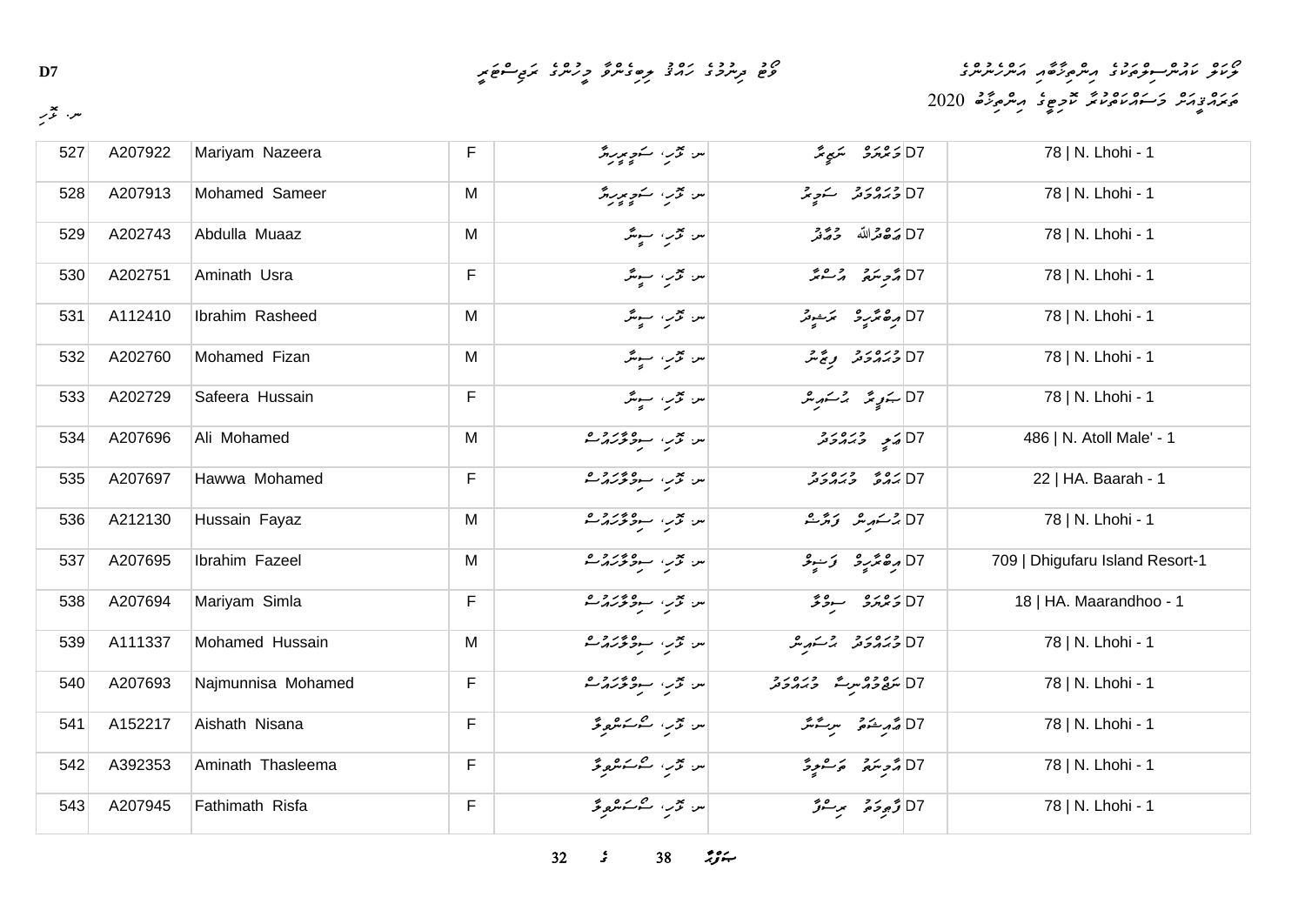*sCw7q7s5w7m< o<n9nOoAw7o< sCq;mAwBoEw7q<m; wBm;vB* م من المرة المرة المرة المرجع المرجع في المركبة 2020<br>مجم*د المريض المربوط المربع المرجع في المراجع المركبة* 

| 544 | A207934 | Haleemath Idhrees          | $\mathsf F$ | س بير، ڪسگرمونگر      | D7 ئىرچە ئەر ئىرىدىشە                      | 78   N. Lhohi - 1                       |
|-----|---------|----------------------------|-------------|-----------------------|--------------------------------------------|-----------------------------------------|
| 545 | A080724 | Hassan Thaufeeq            | M           | س عن سكستورغرغرغرغر   | D7 <i>بَدَــن</i> َسْ مَ <i>وَدْوِ</i> يْر | 78   N. Lhohi - 1                       |
| 546 | A207941 | Ibrahim Anwar              | M           | س عن سكستورغرغرغرغر   | D7 مەھمگرى ئەشھىم                          | 78   N. Lhohi - 1                       |
| 547 | A207940 | Khadheeja Mahir            | $\mathsf F$ | س عن سكسكر هيو محمد   | D7 كَتْمِيعٌ - قُرْبِكْرُ -                | 78   N. Lhohi - 1                       |
| 548 | A207947 | Mariyam Nashfa             | $\mathsf F$ | س عن، سىگە شەھرىم     | D7 كۆپر <i>ۇ بىرىشۇ</i>                    | 78   N. Lhohi - 1                       |
| 549 | A207932 | Mohamed Mahir              | M           | س بيس، ڪريمبرونگر     | D7 <i>\$ \$ \$ \$ \$ ب</i> ر               | 78   N. Lhohi - 1                       |
| 550 | A206259 | Ahmed Mohamed              | M           | مىن ئۇر، سەسكەندى     | D7 <i>ביכת כבחכת</i>                       | 78   N. Lhohi - 1                       |
| 551 | A206267 | Ali Waheedh                | M           | س عرب سكە يەھ يو      | D7 <i>ھَ۔ وَب</i> ِعْر                     | 721   The Standard Huruwalhi Maldives-1 |
| 552 | A206266 | Aminath Liusa              | $\mathsf F$ | س عربا سكسكره ع       | D7 مَّحِبَّتَهُ مِهْتُ ا                   | 78   N. Lhohi - 1                       |
| 553 | A206269 | Fathimath Nahla            | $\mathsf F$ | مين عمر المحرم ويده ع | D7 <i>وَّجِ دَمْ</i> سَر <i>َدْ</i> دُّ    | 78   N. Lhohi - 1                       |
| 554 | A206265 | Mariyam Sarma              | $\mathsf F$ | س عرب ڪسڪري ۽         | D7 ئ <i>ۇندۇ سەندۇ</i>                     | 78   N. Lhohi - 1                       |
| 555 | A206264 | Mohamed Sujuvan            | M           | س عرب، ڪڪشڪ           | D7 <i>دې ده د په دوه</i> و                 | 78   N. Lhohi - 1                       |
| 556 | A206261 | Nasreena Adam              | $\mathsf F$ | لىن عمر، سى ئەمىرى    | D7 ىترىبىگورى <i>گە بەڭ ت</i> ور           | 78   N. Lhohi - 1                       |
| 557 | A206262 | Nazrana Ahmed              | $\mathsf F$ | لىن عمر، سى ئەمىرى    | D7 <i>سَوْبَرْبَرُّ مَدْدَوْرُ</i>         | 486   N. Atoll Male' - 1                |
| 558 | A204388 | Abdul Muhusin Abdul Hakeem | M           | س عرب سك مشركة مريح   | D7 مەھ ترىرى مەھ مەھ ترىر بىر ي            | 78   N. Lhohi - 1                       |
| 559 | A204391 | Ahmed Mumthaz              | M           | س ترب سكتروكرو        | D7 <i>ביביב</i> ככלים                      | 78   N. Lhohi - 1                       |
| 560 | A204396 | Aminath Nasidha            | $\mathsf F$ | مين عرب سكورة مع      | D7 مَّحِ سَمَّةً مَّ سَنَّةً               | 745   Kandolhu Island Maldives-1        |

**33** *s* **38** *n***<sub>y</sub> <b>***n*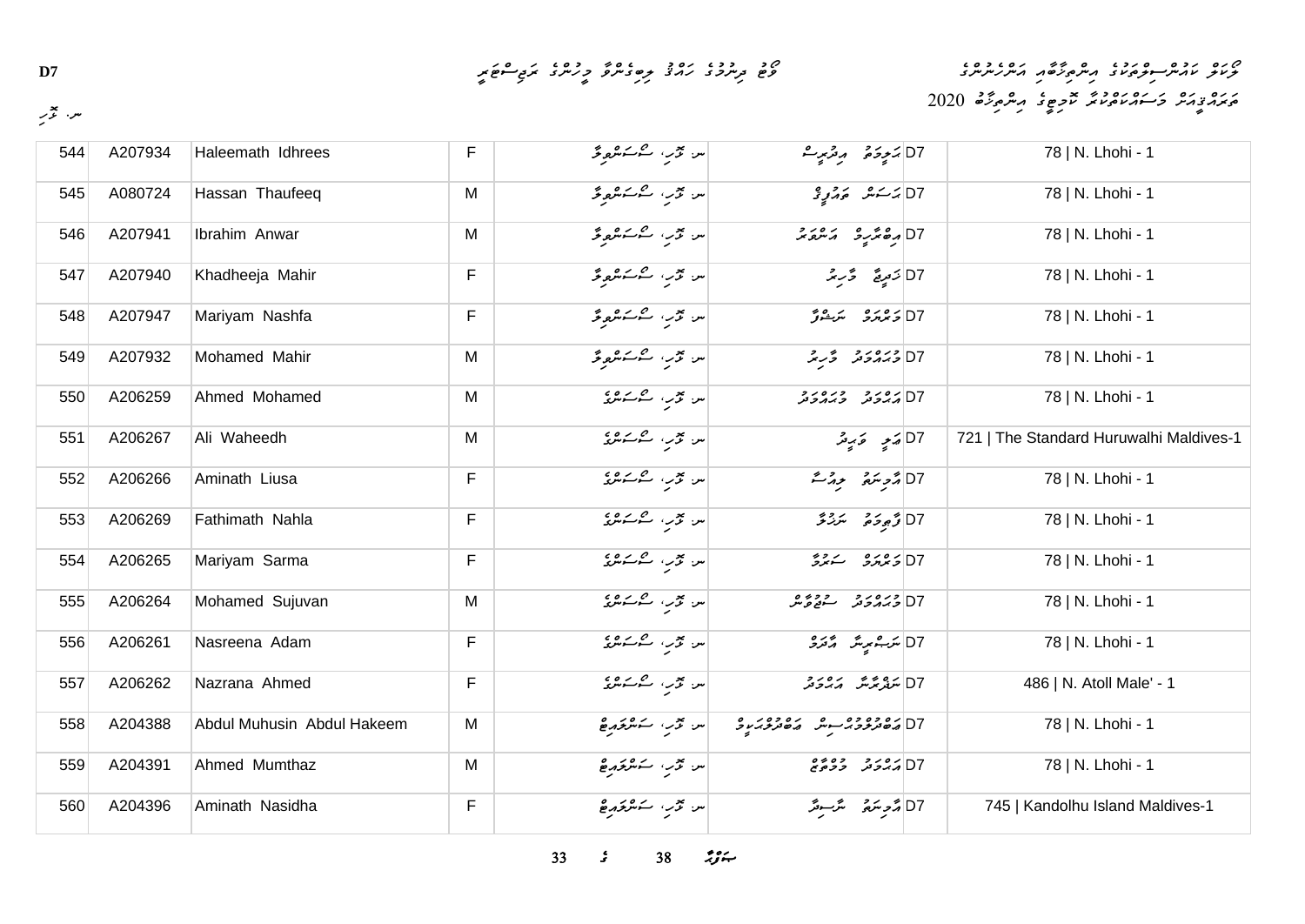*sCw7q7s5w7m< o<n9nOoAw7o< sCq;mAwBoEw7q<m; wBm;vB* م من المرة المرة المرة المرجع المرجع في المركبة 2020<br>مجم*د المريض المربوط المربع المرجع في المراجع المركبة* 

| 561 | A204394 | Fathimath Shaaira         | $\mathsf F$ | س عن سكر محمد ه    | D7 وَّجِوحَةُ شَّهِ يَّزُ                      | 78   N. Lhohi - 1        |
|-----|---------|---------------------------|-------------|--------------------|------------------------------------------------|--------------------------|
| 562 | A204392 | Haleemath Adnaan          | F           | س توب سەھەم ھ      | D7 <i>ټوچي چېرېر ش</i>                         | 78   N. Lhohi - 1        |
| 563 | A204390 | Khadeeja Adhunan          | F           | س توب سەھەم ھ      | D7 كەنبەت <sub>ى</sub> كەنترىترىتر             | 486   N. Atoll Male' - 1 |
| 564 | A204386 | Noorannaharu Abdul Hakeem | F           | س ترب سەھرىرە ھ    | D7 شهره بروج ده مودی بود                       | 78   N. Lhohi - 1        |
| 565 | A204389 | Siyaama Adhunan           | F           | مراجعي سكورة       | D7 س <i>ېنگۇ مەترىترىتر</i>                    | 78   N. Lhohi - 1        |
| 566 | A001150 | Ahmed Hassan Manik        | M           | س بير، ڪيرڪارير    | D7 <i>مُدْدَوْرْ بْ</i> كْسْرْمُرْسِرْ         | 78   N. Lhohi - 1        |
| 567 | A044452 | Ali Naseer Hassan Manik   | M           | س عرب سەھرىتىمەنگە | D7 <i>בَ</i> جِ سَرَسِيمُ بَرَسَمْهُ مِرْيَرَ  | 486   N. Atoll Male' - 1 |
| 568 | A086731 | Aminath Fazna             | F           | س عرب سەھەسەر ھ    | D7 مَّ <i>جِيئَةْ وَيُح</i> شَّ                | 486   N. Atoll Male' - 1 |
| 569 | A092085 | Aminath Hassan Manik      | F           | س عرب سەھرىتىمەنگە | D7 <i>مُّجِسَعْ بِرَسَ</i> سُ <i>حَسِينَ</i>   | 78   N. Lhohi - 1        |
| 570 | A336869 | Ana Naseer                | F           | س بير، سەھرىئەر ھ  | D7 كەنگە - ئىزىبونى <i>گ</i> ە                 | 486   N. Atoll Male' - 1 |
| 571 | A206336 | Fathimath Sama Ahmed      | F           | س بير، ڪيرڪارير    | D7 <i>وُجِع</i> ْءَ صَمَّرَ مَ <sup>رو</sup> د | 78   N. Lhohi - 1        |
| 572 | A206330 | Fathmath Hassan           | F           | س بير، ڪيرڪيرير    | D7 <i>وَّجِوحَ</i> جَمَعَ سَمَعْر              | 78   N. Lhohi - 1        |
| 573 | A206337 | Hassan Suhail             | M           | س بير، ڪيرڪيرير    | D7 ئەسەبىر ئە <i>مەم</i> بۇ                    | 486   N. Atoll Male' - 1 |
| 574 | A206334 | Mohamed Hassan Manik      | M           | س عرب سەھەسەر ھ    | D7 <i>وَيُهُوَفُرْ بِيُ</i> سُبُوْسِرِ         | 78   N. Lhohi - 1        |
| 575 | A061660 | Abdul Gafoor Mohamed      | M           | س ترب و سرچری      | D7 ره وه برود و و ده د و                       | 78   N. Lhohi - 1        |
| 576 | A202133 | Aminath Saufa             | F           | س عمر المستعدة و   | D7 مُجِيبَهُ سَهْرُزٌ                          | 78   N. Lhohi - 1        |
| 577 | A204410 | Aminath Shahula           | F           | من عمر، ومبروي     | D7 مَّحِ سَمَّةٌ مَشَرْقَةٌ                    | 78   N. Lhohi - 1        |

**34** *s* 38 *n***<sub>y</sub>** *s*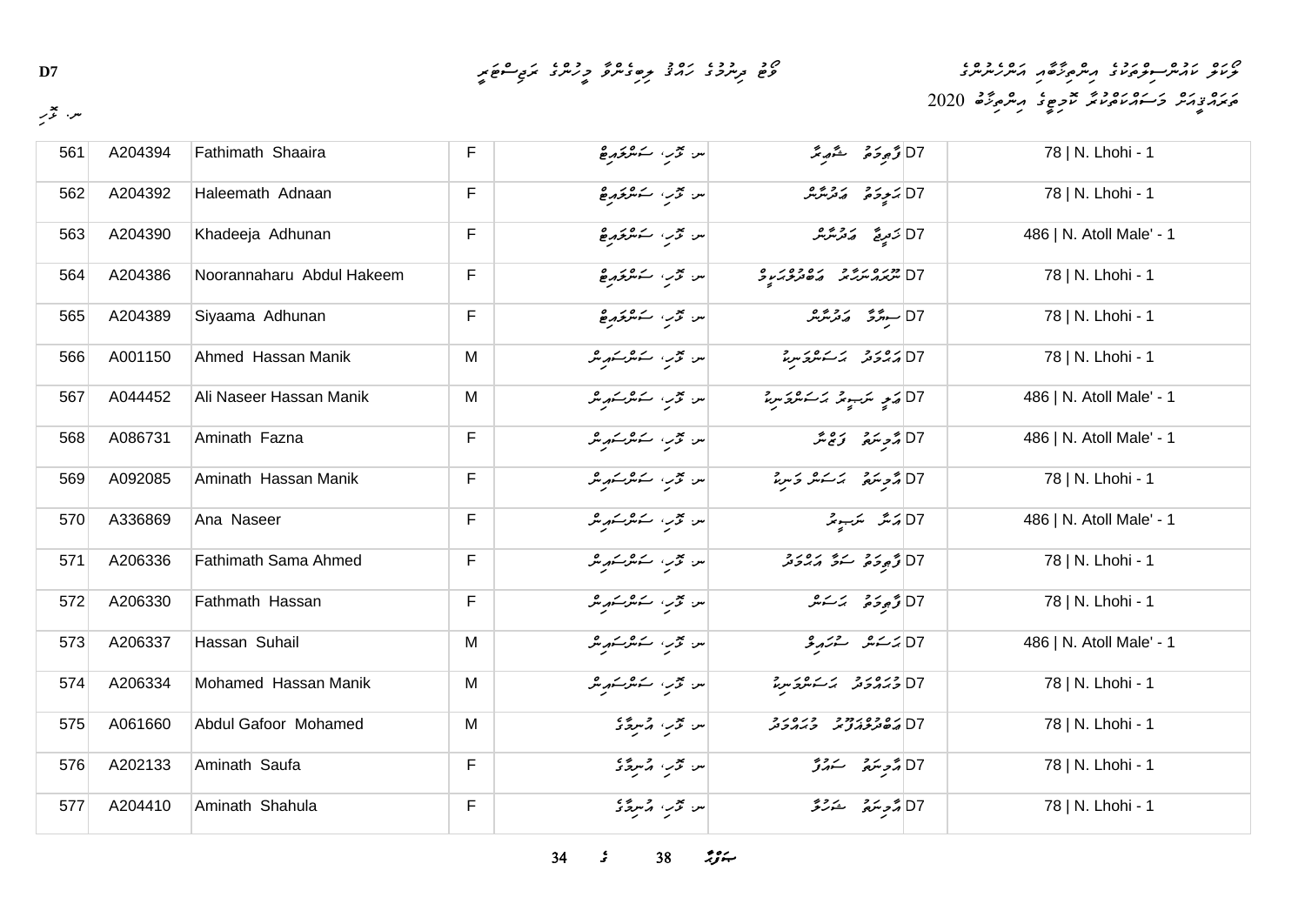*sCw7q7s5w7m< o<n9nOoAw7o< sCq;mAwBoEw7q<m; wBm;vB* م من المرة المرة المرة المرجع المرجع في المركبة 2020<br>مجم*د المريض المربوط المربع المرجع في المراجع المركبة* 

| 578 | A202129 | Fathimath Shifaza  | $\mathsf F$  | س ترب المسرحانى        | D7 <i>وَّجِودَة</i> مُسِوَّجَ             | 78   N. Lhohi - 1                   |
|-----|---------|--------------------|--------------|------------------------|-------------------------------------------|-------------------------------------|
| 579 | A202131 | Ibrahim Isaam      | M            | س عمر المستعمر         | D7 ب <i>رھ بڑر دھ م</i> رگو               | 78   N. Lhohi - 1                   |
| 580 | A202128 | Mohamed Imad       | M            | س ترس المسرحي          | D7 <i>\$ پروگو م</i> وگو                  | 78   N. Lhohi - 1                   |
| 581 | A207691 | Adam Shamneez      | M            | س محر، حٌمدٍ           | D7 م <i>گرى ھۇمبرى</i>                    | 408   Milaidhoo Island Maldives - 1 |
| 582 | A207692 | Ahmed Rifnaz       | M            | س محر، حٌمدٍ           | D7 <i>م.دۇمۇ بېرىش</i> ى                  | 78   N. Lhohi - 1                   |
| 583 | A207684 | Aminath Shifana    | $\mathsf F$  | س محر، حٌمدٍ           | D7 مَّ حِ سَمَّ مَ سِوَّ سَّرَ            | 78   N. Lhohi - 1                   |
| 584 | A207681 | Badhoora Ibrahim   | F            | س میں گھر              | D7 <i>ھنرىگە مەھىگرى</i> دۇ               | 78   N. Lhohi - 1                   |
| 585 | A207688 | Hassan Safraz      | M            | س ميمر، حٌمدٍ          | D7 ئەسەمىر سەۋىترى                        | 78   N. Lhohi - 1                   |
| 586 | A207686 | Hussain Ameez      | M            | س محر، حٌمدٍ           | D7 برڪهر مګر مرکزي                        | 78   N. Lhohi - 1                   |
| 587 | A206546 | Ibrahim Adam       | M            | س محر، حٌمدٍ           | D7 <sub>م</sub> ەنگەپ <sup>ى م</sup> ەمكى | 78   N. Lhohi - 1                   |
| 588 | A207682 | Mohamed Faiz       | M            | س ميحر، حٌمدٍ          | D7 <i>جَهُدُوَنَ وُ</i> مِعْ              | 78   N. Lhohi - 1                   |
| 589 | A204960 | Abdulla Mohamed    | M            | س میں مقصوری           | D7 مَرْهُ مِّرَاللَّهُ وَبَرْمُ دَمَّرَ   | 452   Maafushi Jail - 1             |
| 590 | A095891 | Adam Saleem        | M            | من محمر، حَهرِ عربه ع  | D7 مُمَترد مستوفر                         | 78   N. Lhohi - 1                   |
| 591 | A204964 | Aishath Sofoora    | $\mathsf{F}$ | س می به عدد عدد        | D7 مۇم شىمۇ سىز <i>ەتت</i>                | 78   N. Lhohi - 1                   |
| 592 | A204961 | Ali Abdul Samad    | M            | من محيم، الحمد مع من و | D7 <i>مَجِ مَـُ مَدَّرْ مَـَ دَوْ</i>     | 78   N. Lhohi - 1                   |
| 593 | A204956 | Aminath Aboobakuru | $\mathsf F$  | س تخریک تم وقی مرت     | $2222$ $242$ $27$ $29$                    | 78   N. Lhohi - 1                   |
| 594 | A204962 | Fathimath Nasheeda | F            | س میں کھرہے ہے         | D7 <i>وَّجِ دَمَ</i> سَنِسِوْرَ           | 78   N. Lhohi - 1                   |

**35** *s* **38** *n***<sub>y</sub> <b>***n*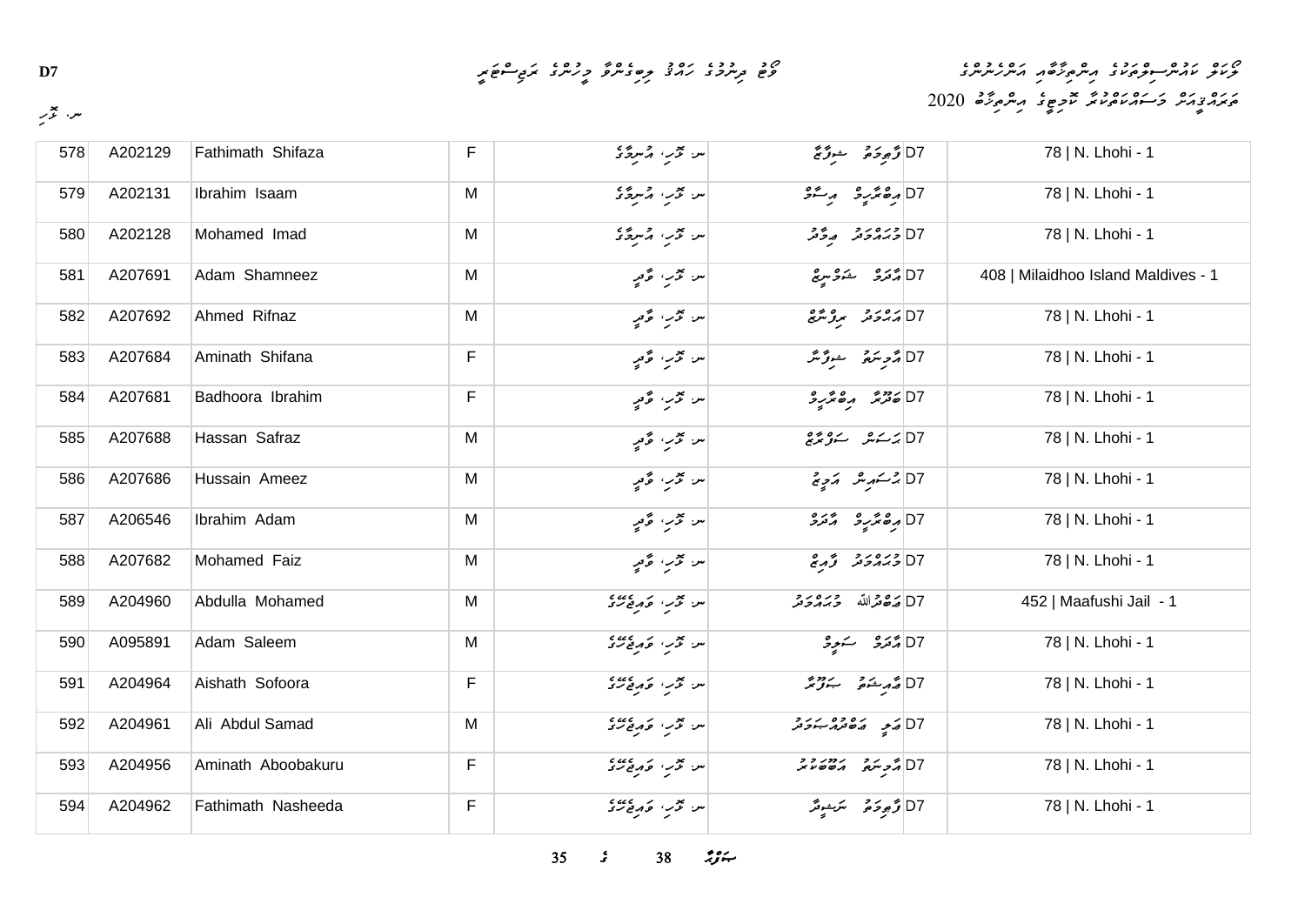*sCw7q7s5w7m< o<n9nOoAw7o< sCq;mAwBoEw7q<m; wBm;vB* م من المرة المرة المرة المرجع المرجع في المركبة 2020<br>مجم*د المريض المربوط المربع المرجع في المراجع المركبة* 

| 595 | A204965 | Hawwa Mohamed               | F           | س محرب تحمد مصری         | D7 يُروم ورەرو<br>D7 يەرق ج                  | 486   N. Atoll Male' - 1          |
|-----|---------|-----------------------------|-------------|--------------------------|----------------------------------------------|-----------------------------------|
| 596 | A204963 | Mariyam Waheedha            | F           | س تخريا تحمده عصري       | D7  <i>5 پروگر ق م</i> ریگر                  | 78   N. Lhohi - 1                 |
| 597 | A204966 | Muslima Mohamed             | F           | من محرم، نحمده عصره      | D7 ۋىشو <i>ۇ دېم</i> ەر د                    | 78   N. Lhohi - 1                 |
| 598 | A202738 | Ahmed Hussain               | M           | س عرب و فروی             | D7 <i>مَدْوَ</i> مْرَ بِرْسَمَ ِ شَرْ        | 78   N. Lhohi - 1                 |
| 599 | A202745 | Aishath Mufeeda             | $\mathsf F$ | من محرب وقروء            | D7 مَّەمِسْمَى دُرِمَّە                      | 78   N. Lhohi - 1                 |
| 600 | A202734 | Ali Rasheed Hussain         | M           | س عرب و فرورو            | D7 <i>مَيْ مَ</i> حْمِيْتُرَ بِرْسَمَبِيْتُر | 78   N. Lhohi - 1                 |
| 601 | A202732 | Fathimath Hussain           | F           | من محرب وقروء            | D7 <i>وَّجِوحَةْ بِرْسَوِيدْ</i>             | 243   AA. Himendhoo - 1           |
| 602 | A202754 | Hassan Zareer               | M           | س عرب وقروح              | D7 ئەسەنلار ئ <sub>ى ئىي</sub> رىتى          | 78   N. Lhohi - 1                 |
| 603 | A202519 | Hussain Mohamed             | M           | س میں ویروی              | D7 يُرَ مَدِينَ حَمْدَ مَدَوْمَرَ            | 78   N. Lhohi - 1                 |
| 604 | A213841 | Mohamed Aiham               | M           | س عرب و فروی             | 5.222                                        | 741   Constance Moofushi Resort-1 |
| 605 | A202736 | Mohamed Amjad               | M           | س محر، ویژویزی           | D7 <i>בגמכנר הפ</i> ציב                      | 78   N. Lhohi - 1                 |
| 606 | A074752 | Ahmed Faruhadu              | M           | س تۇر، مەنگە يەسكەنگە    | D7 <i>ټرې تر ترگ</i> مر                      | 670   Constance Halaveli-1        |
| 607 | A207726 | Aishath Sherin              | F           | س ترب و پر گرد کرد       | D7 م <i>ۇم شۇم</i> ئىشمېرى <i>ش</i>          | 78   N. Lhohi - 1                 |
| 608 | A207724 | Ali Imran                   | M           | س تۇر، مەنۇبە سىمسكىلە   | D7  رپ موفر شد                               | 486   N. Atoll Male' - 1          |
| 609 | A207722 | Aminath Liwaza              | F           | س بيمر، وقرو كاكسكر      | D7 مُّجِسَعُ مِعَّةً                         | 4   HA. Hoarafushi - 1            |
| 610 | A207714 | Fathimath Saeeda Aboobakuru | F           | س عرب پر عربی کے سکر میں | D7 ژ <sub>نجو</sub> ځ تر کمونګر منصوبه د د   | 78   N. Lhohi - 1                 |
| 611 | A207719 | Ibrahim Ziyad               | M           | س محر، وقرٍّ عن محمد     | D7 م <i>وھنڈر</i> بحر ہوتھ                   | 78   N. Lhohi - 1                 |

**36** *s* 38 *n***<sub>3</sub> <b>***n*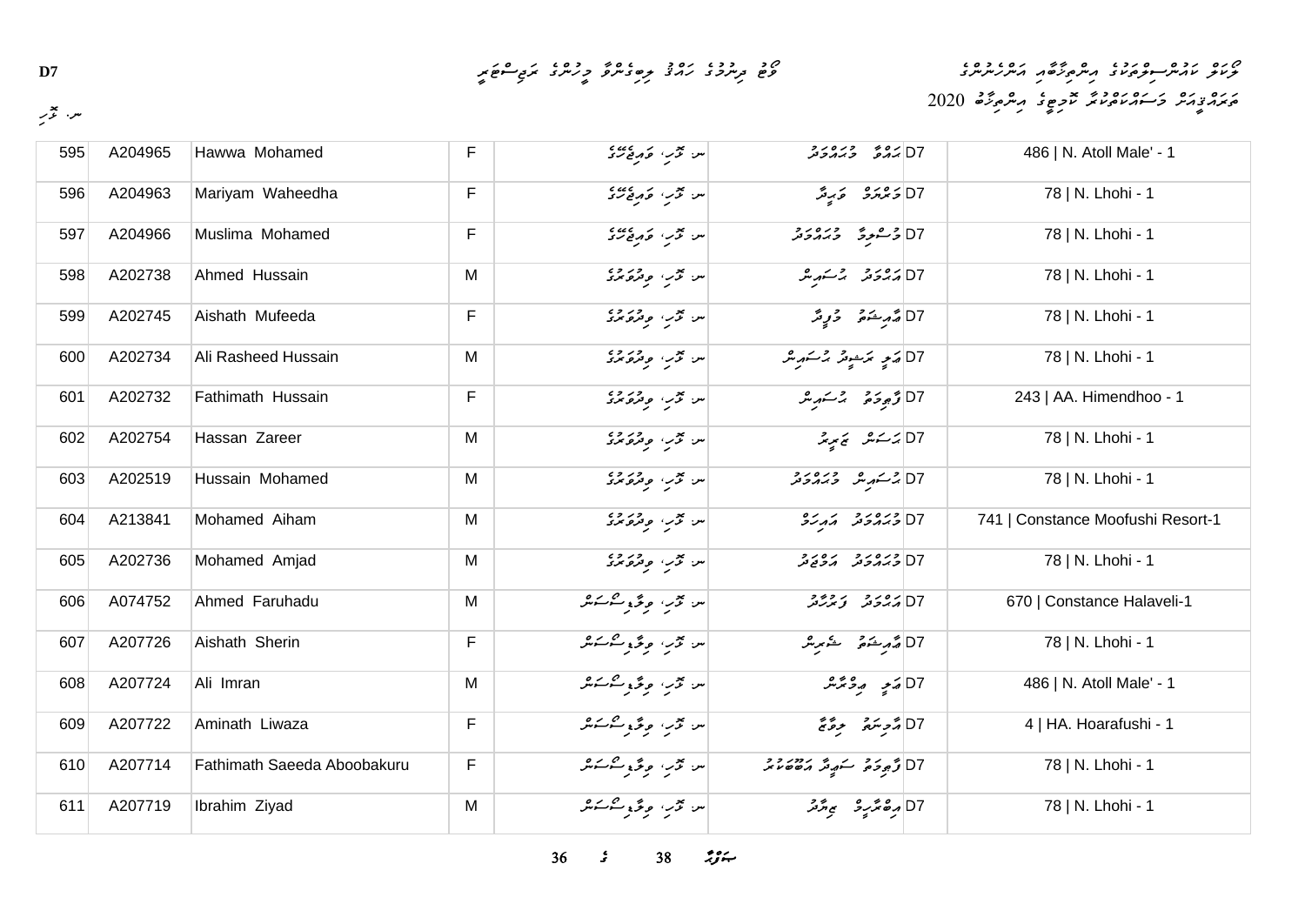*sCw7q7s5w7m< o<n9nOoAw7o< sCq;mAwBoEw7q<m; wBm;vB* م من المرة المرة المرة المرجع المرجع في المركبة 2020<br>مجم*د المريض المربوط المربع المرجع في المراجع المركبة* 

| 612 | A208155 | Ahmed Mohamed        | M            | س ميمر، ويتربر ع      | D7 <i>ב בפי הייתב</i> ת                       | 486   N. Atoll Male' - 1       |
|-----|---------|----------------------|--------------|-----------------------|-----------------------------------------------|--------------------------------|
| 613 | A208156 | Aishath Mohamed      | $\mathsf{F}$ | س عرب و پرټرگ         | D7 <i>مُمْ حَيْمُ حَيْمُ مُحَمَّدٍ</i>        | 556   Hulhumale', Ehenihen - 4 |
| 614 | A208154 | Aminath Aboobakuru   | $\mathsf F$  | مراجي، ويتربره        | D7 הُכְתֹא הַמְסִית                           | 78   N. Lhohi - 1              |
| 615 | A208159 | Hassan Zaeem         | M            | مراجي، ويتربرت        | D7 يَرْسَعْرُ بِجَمْدٍ حَ                     | 78   N. Lhohi - 1              |
| 616 | A208158 | Ibrahim Hushaam      | M            | س بيمر، ويتركده       | D7 <sub>مو</sub> ھ <i>مُرْرِ</i> وْ كَــْدُوْ | 78   N. Lhohi - 1              |
| 617 | A208157 | Zulaikha Mohamed     | $\mathsf{F}$ | مراجريا ويترتكب       | D7 ىخ <i>قىر شى</i> ئەشكە ئىر                 | 78   N. Lhohi - 1              |
| 618 | A204990 | Abdul Mannan Ibrahim | M            | س ميحر، ويتره         | D7 مەمرى <i>رى مەشرىرى</i> مەم <i>گرى</i> د   | 78   N. Lhohi - 1              |
| 619 | A205333 | Mohamed Ihushan      | M            | اللا عجرا ويترو       | D7 <i>22222 مرڭ</i> شكىر                      | 78   N. Lhohi - 1              |
| 620 | A205922 | Naeema Yoosuf        | $\mathsf{F}$ | س محرب ويترو          | D7 سَمِيرَ پُرْمَتْرُ بِ                      | 78   N. Lhohi - 1              |
| 621 | A206239 | Ahmed Rishwan        | M            | س تژر، ویشمر          | D7 <i>مُدُوَنْتَهُ بِرِحْوَنْتُر</i>          | 674   ROBINSON Club Noonu-1    |
| 622 | A206235 | Fathimath Leeniya    | $\mathsf{F}$ | س توپ ہے گھ           | D7 زَّجِرْۃَ مِہِ مِہْ                        | 78   N. Lhohi - 1              |
| 623 | A202228 | Ibrahim Mohamed      | M            | س مخر، وڪُس           | D7 مەھمگىرى ئەممەدىر                          | 78   N. Lhohi - 1              |
| 624 | A205924 | Mohamed Irushaad     | M            | س توب وڪمبر           | D7 <i>وُيُرودو به ب</i> رْڪُم <i>ر</i>        | 78   N. Lhohi - 1              |
| 625 | A205920 | Muhusina Yoosuf      | $\mathsf{F}$ | س مخر، ویشم           | D7 دېمه سومته هم شو <i>مو</i> په ک            | 78   N. Lhohi - 1              |
| 626 | A070983 | Ahmed Faisal         | M            | س بيمر، عَهوه عمر علم | D7 <i>ټرې توب</i>                             | 78   N. Lhohi - 1              |
| 627 | A063748 | Ali Saeed            | M            | س ترب كرم وه عر       | D7 <i>ھ جو سکھ</i> وش                         | 78   N. Lhohi - 1              |
| 628 | A203192 | Aminath Ameera       | $\mathsf F$  | مين عمر المحرم وجوحه  | D7 مَّحِ سَمَّةً مَّحٍ مَّدَّ                 | 486   N. Atoll Male' - 1       |

**37** *s* 38 *n***<sub>s</sub>**